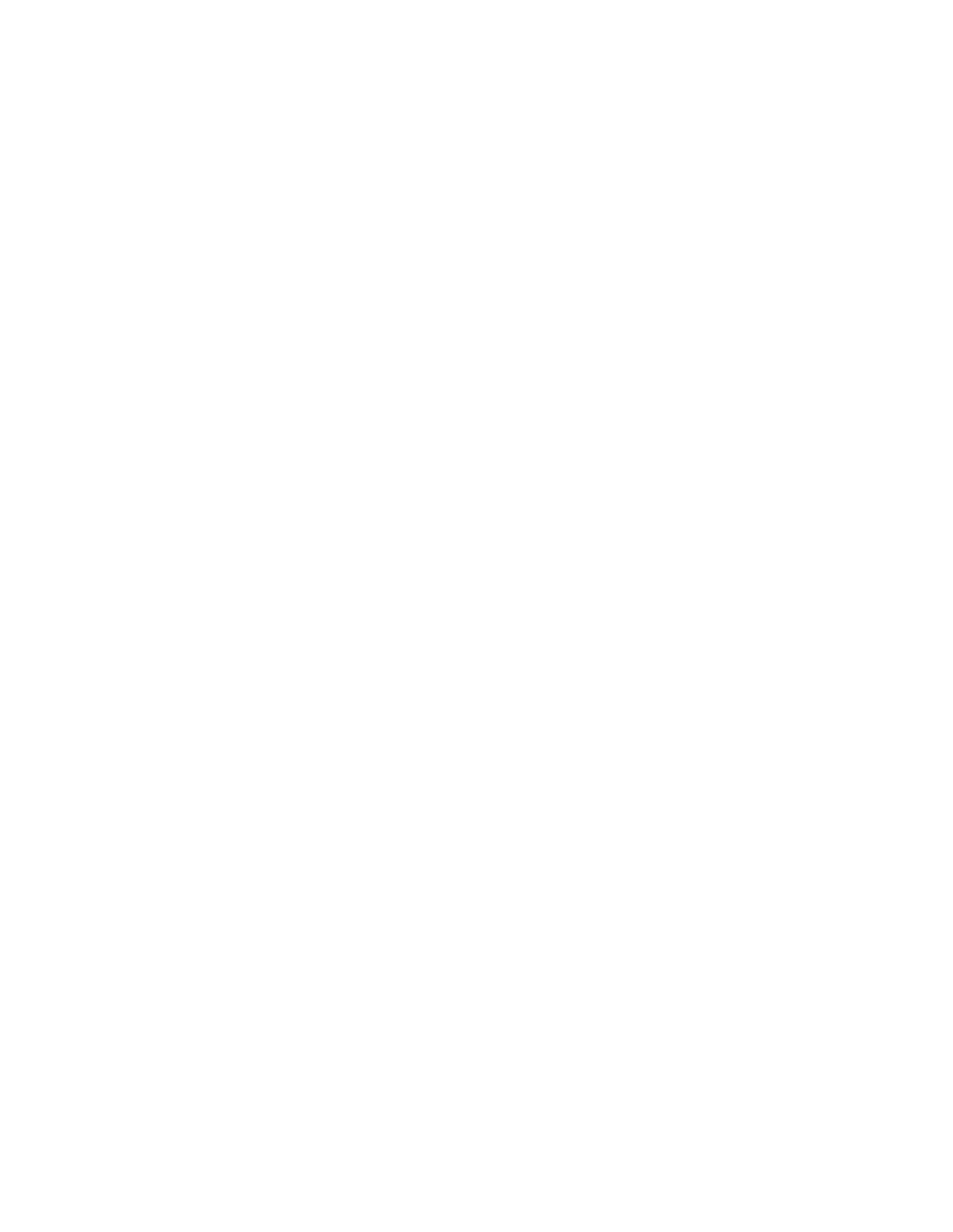## **1 Introduction**

The design of efficient algorithms is a complex and creative task, requiring sophisticated knowledge both of general-purpose algorithm design techniques and of special-purpose mathematical facts related to the problems being solved. While the process of algorithm discovery is certain to be exceedingly difficult to mechanize in general, there is much to be learned—both about algorithms and about programming—from the study of the structure of *derivations* of complex algorithms.

Program manipulation techniques provide a natural way of both explaining and reasoning about algorithms. Conventional proofs may succeed in convincing a reader of the correctness of an algorithm without supplying any hint of why the algorithm works or how it came about. A derivation, on the other hand, is analogous to a constructive proof—it takes a reader step by step from an initial algorithm that also serves as a specification of the problem to an efficient implementation that may be complex and structurally opaque. Our approach is to explicate algorithms by making design decisions explicit as derivation steps, even when they may have no obvious structural manifestation in the code. A long-term scientific goal is to understand the relative explicatory merits of derivation steps and structural abstraction. Consideration of this goal may lead, for example, to better abstractions with respect to to the derivation steps themselves.

**Specifications and Algorithms.** In this paper we demonstrate how program transformation techniques can be used to derive efficient graph algorithms from intuitive mathematical specifications. These specifications are simple combinatorial definitions that are executable. That is, we choose to interpret them as algorithms, even though—as algorithms—they might be inefficient. To illustrate how simple these specifications can be, we give here our specification of the path predicate for directed graphs.

Let  $G = \langle V, Adj \rangle$  be a directed graph with vertices V and adjacency-set function  $Adj: V \rightarrow P(V)$ . We define the predicate  $path(u, v)$  to hold when there is a path in  $G$  from vertex  $u$  to vertex  $v$ . Leaving the graph  $G$  as an implicit parameter, we can write:

 $path(u, v) \Leftarrow_{\text{false}} (u = v) \text{ or } (\exists w \in Adj(u)) \text{path}(w, v))$ 

There is a path from  $u$  to  $v$  if they are the same or there is a vertex adjacent to  $u$  from which there is a path to  $v$ .

This is a *closure* definition. Closure definitions are made with respect to an *accumulation* operation, which is a semilattice with identity over a finite domain. In this example, the semilattice is disjunction; the identity is **false**, and the finite set is the two truth values. Intuitively, whenever a "recursive call" to  $path(u, v)$ is made for a pair  $\langle u, v \rangle$  that has already been calculated *or* is already *being* calculated, then the identity **false** should be the result value. Since the set of vertices is finite, this assures termination of all evaluations of *path*. (Details on the semantics of closure definitions are in the next section.)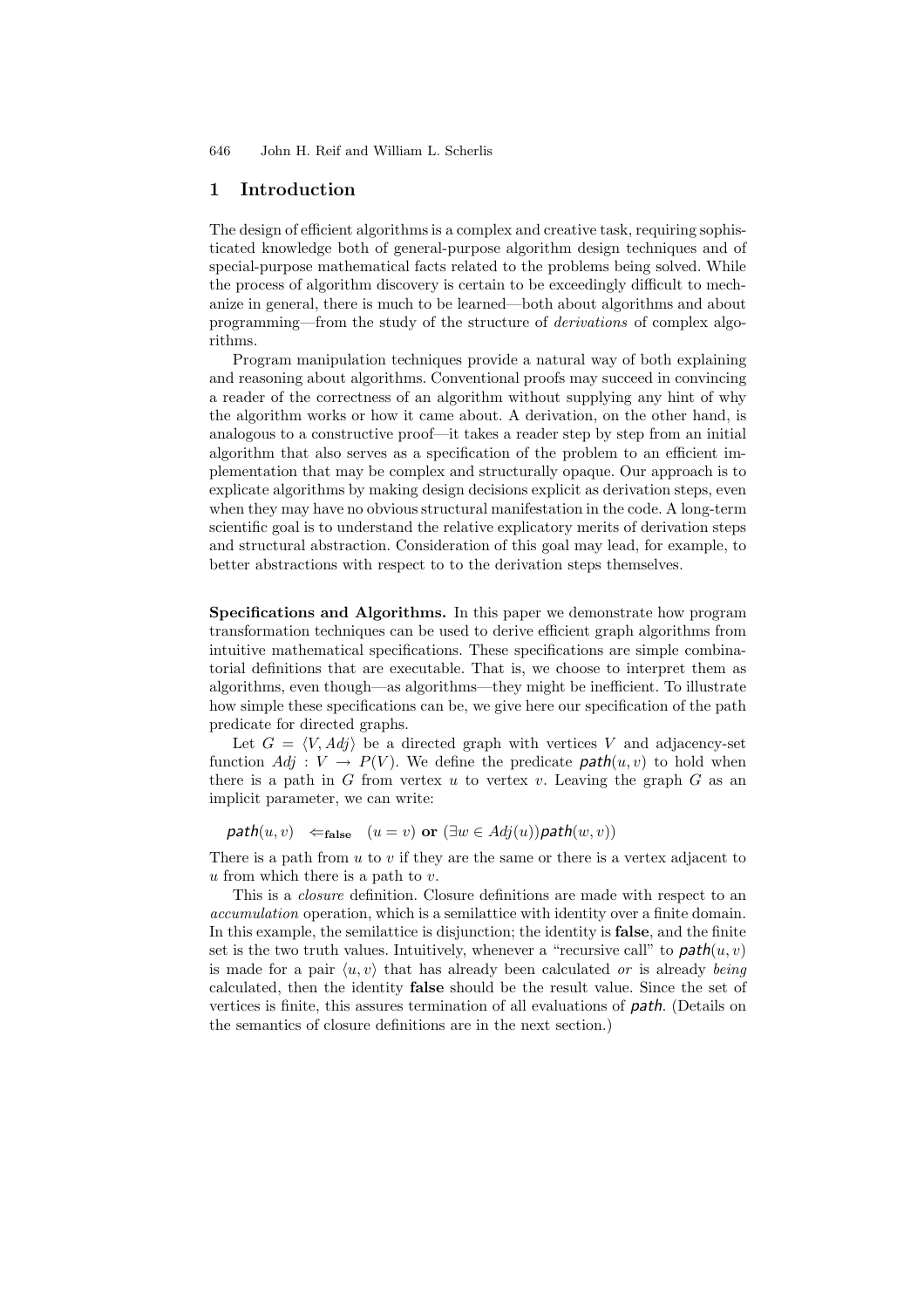With this definition, we obtain a straightforward specification of the stronglyconnected components of a directed graph. Two vertices  $r$  and  $s$  are in the same strongly-connected component if there is a path from  $r$  to  $s$  and a path from  $s$ to  $r$ . The strongly-connected components of  $G$  are thus the elements of the set *strong*. Again leaving the graph as an implicit parameter, we have:

$$
strong \Leftrightarrow \{ \{ s \in V \mid path(r, s) \land path(s, r) \} \mid r \in V \}.
$$

Taken naively, these two definitions are a cubic-time algorithm for computing the strongly-connected components of a directed graph.

**Outline of Paper.** In Section 2 of this paper we derive a series of simple algorithms leading to a family of depth-first search algorithms. These are generalized and utilized in quite different ways in the strong-connectivity algorithms of Section 3 and in the biconnectivity algorithms of Section 4. These algorithms were discovered by Hopcroft and Tarjan and are presented in [20] and [1] in conventional fashion. The variant of Tarjan's strong-connectivity algorithm that we derive in Section 4 is attributed to Kosaraju and is similar to the algorithm sketched in [2]. (Similar techniques can be used to derive the almost-linear-time algorithms of [21] for flow-graph reducibility.) In the conclusion we discuss further the implications of this work. Features of the algorithmic language we use and the various program manipulation techniques are presented along the way.

**Combinatorial Lemmas and Program Transformations.** The derivations suggest ways in which programming and algorithm-design techniques separate from domain-specific knowledge. While the depth-first algorithms we derive depend on deep combinatorial properties of depth-first spanning forests, this knowledge can be expressed in the form of a small number of lemmas. These lemmas are used to justify initial specifications of program components and to establish preconditions in later program derivation steps. It is theoretically possible to prove the lemmas entirely in the language of a programming logic, but the resulting account of the algorithms would likely be awkward and unnatural. We have thus sought an appropriate balance in our use of facts from graph theory and our use of general-purpose program derivation techniques. We could hypothesize that, in many algorithm derivations, much of the difficulty comes from the diversity of this domain-specific knowledge and its employment, rather than from the diversity of programming-specific knowledge. That hypothesis is supported by these derivations in the sense that a relatively small set of program manipulation rules suffices for most of the steps. But these small steps are generally used in aggregates, and the variety of aggregates can be large.

Because we seek to demonstrate how derivations, clearly presented, can lead to a better understanding of the algorithms derived, the emphasis in this paper is primarily on the conceptual structure of the derivations and only secondarily on the actual formal transformation techniques. We make use of transformations for realizing complex recursive control structure as explicit data structure that are similar to those described in [18], [23], and [5]. These transformations are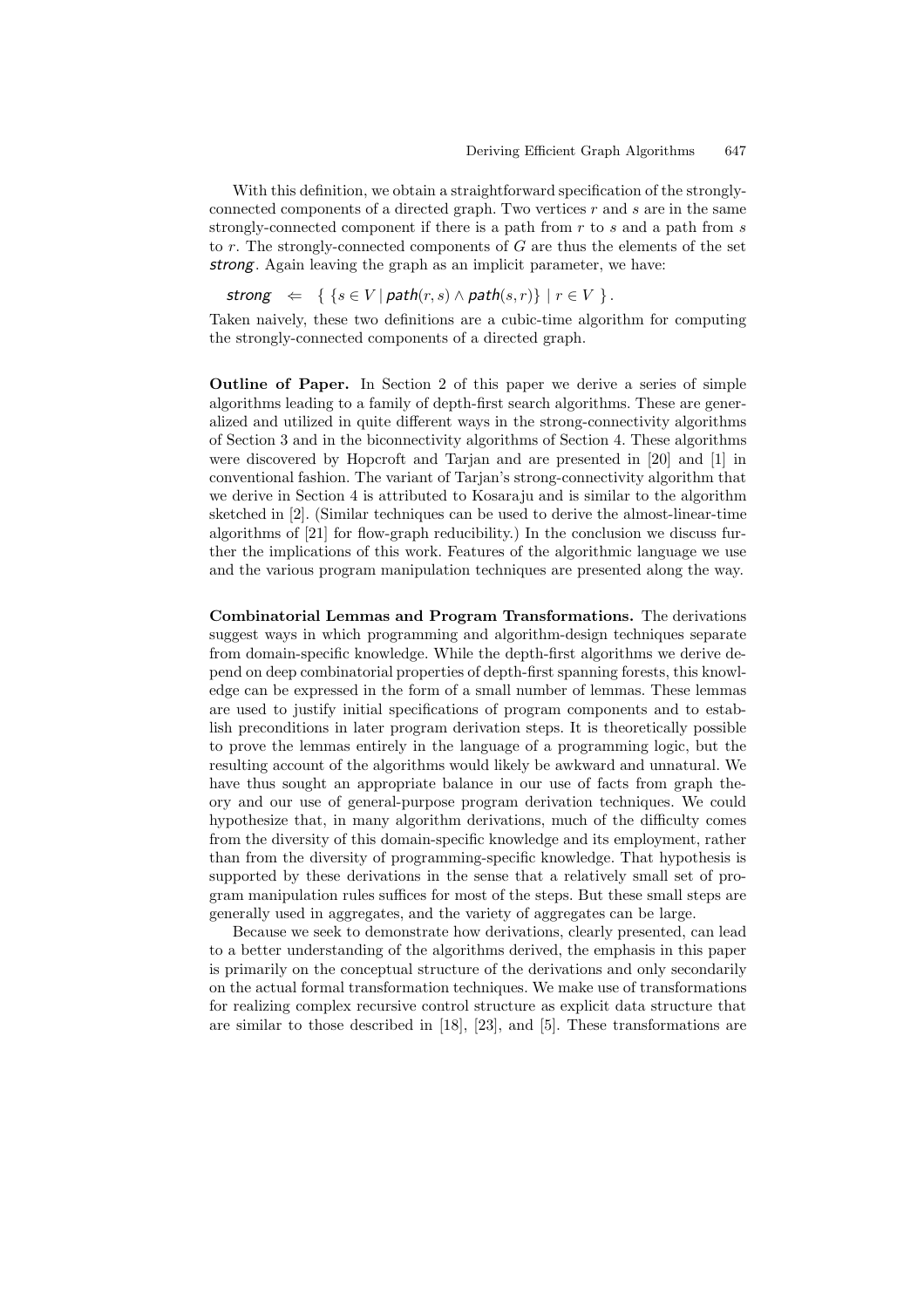used to transform closure definitions, such as specification of *path* above, into more conventional definitions.

In addition, we make use of the transformations of [19] (which are similar in spirit to those described in [6], but for which there is a guarantee of strong equivalence—see [17], [22]) in order to specialize function definitions and to effect the merging or "jamming" of loops. Discussion of loop jamming techniques appears in [13]. (This paper is self-contained—no prior knowledge of the details of the above is required to follow the derivations.)

The programming language we use is an ML-like applicative language with imperative features to allow sequencing and explicit management of state. Because it is difficult to reason about and manipulate programs that are overly committed with respect to order of computation and data representation, we have sought to keep the programming language as abstract as possible in these respects. In order to allow derivations to be more perspicuous, certain features are included in the language of programs that may be difficult to implement efficiently, though they have clear semantics. Examples of such features include (1) closure definitions (of *path*, for example), (2) *expression procedures* (see below), and (3) a generous syntax for iteration. Intermediate programs in the derivation process may make extensive use of these features, but the programs that are the end results of the process generally do not. This means that, while precise meaning must be defined, these language features do not necessarily need to be implemented efficiently, or even at all. We explain the unusual features of the language as they are encountered.

We expect that the program derivation techniques such as those refined and applied here and elsewhere may ultimately be of practical use in mechanical refactoring aids designed to help the programmer in his or her daily activity.

As in [11] and [12], we are deriving a family of related algorithms. Even though the algorithms we derive here do not all have the same specifications, the strong relations between them become manifest in the explicit structure of their derivations. Indeed, it appears that reasoning by analogy may play an important role in the automation of these techniques. Other examples and approaches to program derivation are described in [8], [3], [10], and [4], among others.

## **2 Depth-First Search**

We start by deriving a family of simple depth-first search algorithms. These derivations and the algorithms that result will be used, either directly or by analogy [9], in the later derivations.

The development in the first part of this section is identical for directed and undirected graphs. We carry out the development for directed graphs and consider undirected graphs as a special case.

Let  $G = (V, E)$  be a finite directed graph with adjacency list representation for  $v \in V$ ,  $Adj(v)$  is the set of vertices adjacent to v. Thus  $\langle u, v \rangle \in E$  if and only if  $v \in Adj(u)$ . For undirected graphs  $v \in Adj(u)$  if and only if  $u \in Adj(v)$ .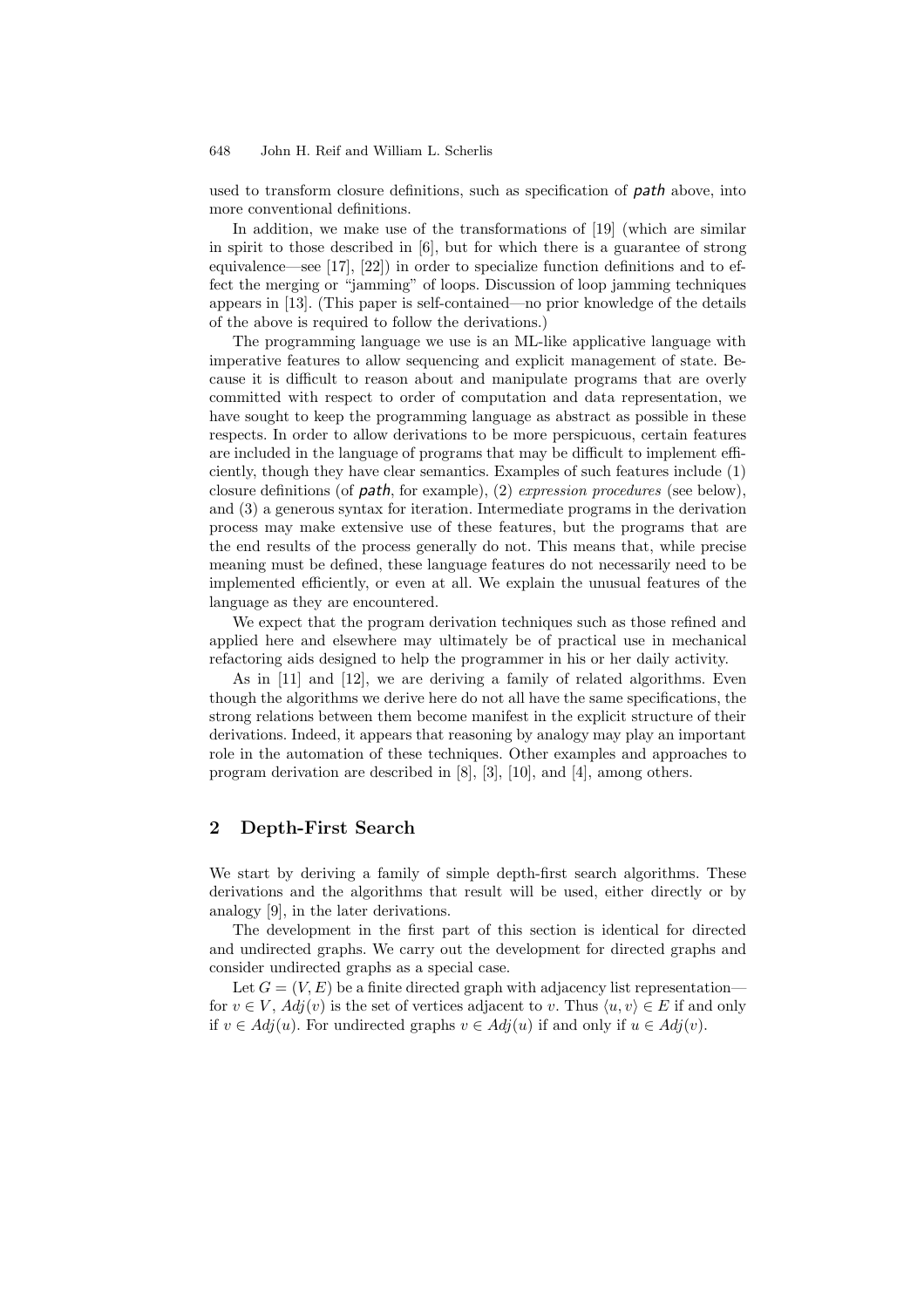**Paths.** We consider first a simple combinatorial definition of a path in a graph. Let  $u$  and  $v$  range over vertices.

$$
path(u, v) \leftarrow_{\text{false}} (u = v \text{ or } (\exists w \in Adj(u)) \text{path}(w, v))
$$
\n(1)

As noted above, this is a *closure* definition, which is a definition that specifies an accumulation of values. The accumulation operation in this case is disjunction, and the "values" accumulated are pairs  $\langle u, v \rangle$  for which **path** is true. A useful operational intuition is that infinite recursions in the computation of  $path(u, v)$ are avoided by replacing all redundant calls by the identity of the accumulation operation, which for disjunction is **false**. This replacement is made even when the redundancy is with a call in progress.

More generally, closure definitions are of the form

$$
f(x) \iff h(x) \oplus \bigoplus_{z \in g(x)} f(z), \tag{2}
$$

where x is an element of a finite domain D, computation of h and q does not involve f, and  $\oplus$  is a semilattice operator with identity i in which infinite sums are defined (that is, the partial order induced by  $\oplus$  is a complete partial order). Intuitively, the identity is the minimal element of an accumulation. In the case of *path*, ⊕ is disjunction and the identity is **false**. (The existential quantification is over a finite set, and so is equivalent to a finite disjunction.) Another semilattice operation commonly used in these derivations is set union with the empty set, typically over the finite sets of vertices or edges.

Closure definitions have a fixed-point semantics in which  $f$  is always defined as a limit of an ascending chain of sets:

 $h(x)$  $h(x) \oplus \bigoplus_{z_1 \in g(x)} h(z_1)$  $h(x) \oplus \bigoplus_{z_1 \in g(x)} (h(z_1) \oplus \bigoplus_{z_2 \in g(z_1)} h(z_2))$ ···

Closure definitions are analogous to memoization, which is a class of techniques (attributed to Donald Michie) for retaining previously computed values to avoid redundant computation. The key differences between closure definitions and conventional memoization are (1) all redundant invocations return the same identity value, and (2) subsidiary but identical invocations are considered redundant even before the main ancestor invocation completes.

**The Finite Closure Transformation.** Closure definitions are transformed into conventional definitions by introducing explicit mechanism to track redundant calls (including calls in progress) and committing to order of evaluation. Closure definitions are related to "closed-world" database techniques such as described in [7] and [15].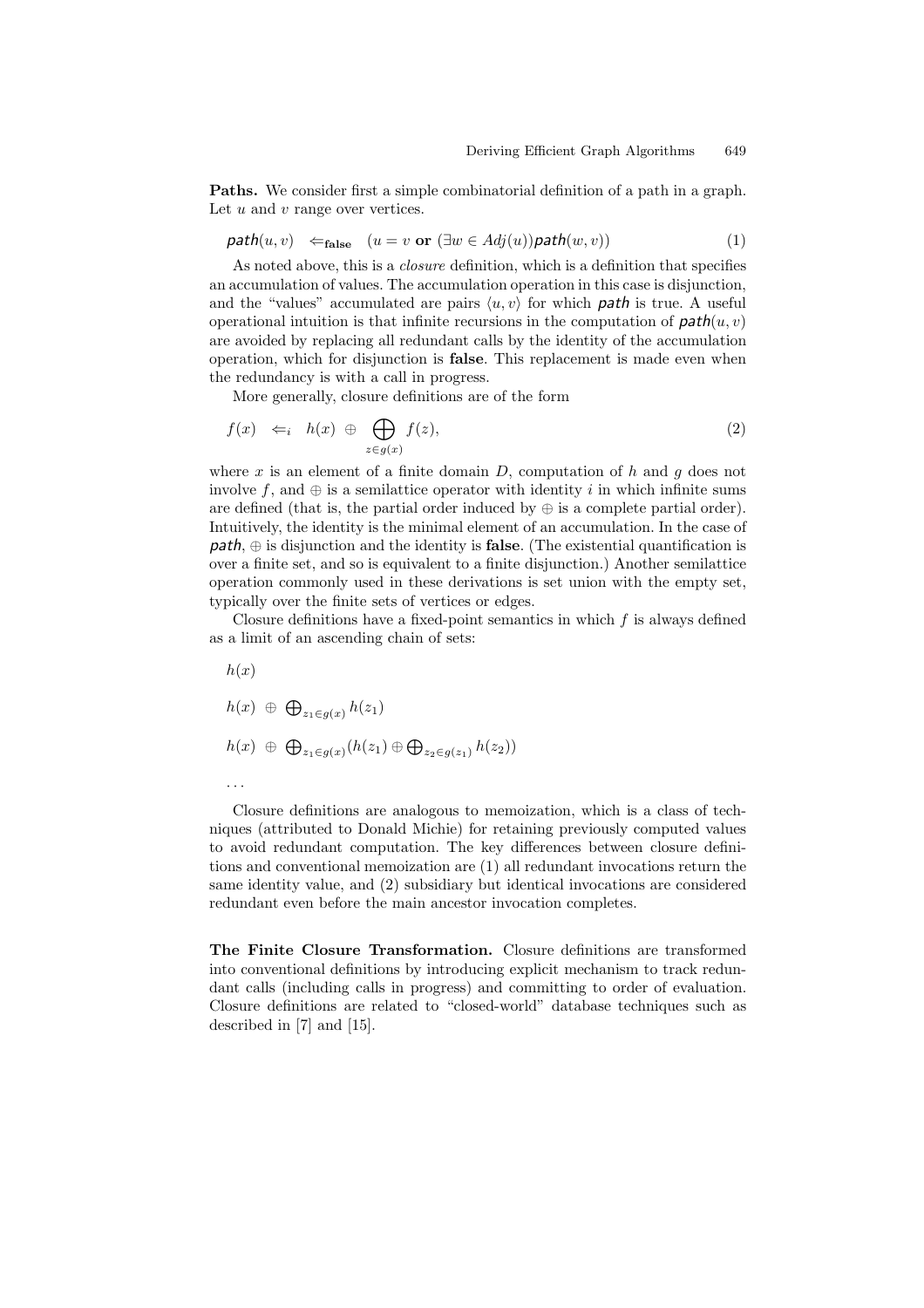We carry out these transformations by introducing implicit state change into our language of recursive definitions. In the case of *path*, this involves introducing explicit data structure to record vertex pairs as they are considered. When  $path(u, v)$  is to be computed and  $\langle u, v \rangle$  is already marked, then **false** is the correct return value. State changes can be made either implicitly (by introducing imperative operations) or explicitly (by adding a new "memo" parameter to  $f$ ). Regardless, it is difficult to manipulate programs involving state, so it is best to delay the transformation whenever possible. In our derivation of simple depthfirst search, we preserve the closure formulation until the next transformation step is complete.

**Specialization Using Expression Procedures.** Nearly all of the program derivation steps in our derivations are based on the *expression-procedure* technique. This technique is presented in detail and proved correct in [18] with improvements by Sands [17] and Tullsen [22]. We provide sufficient details here for this paper to be self-contained. This technique provides a straightforward way to specialize both recursive program definitions and (we assert without proof) closure definitions. We describe this technique here informally by means of an example involving the *path* definition.

Suppose we want to collect vertices  $v \in V$  reachable from a given vertex u.

 ${v \in V \mid \mathit{path}(u, v)}$ 

This set comprehension suggests that the value of the set can be calculated by enumerating all vertices v and testing  $path(u, v)$  for each. This method is inefficient because it requires multiple traversals of the same graph. We therefore consider *specializing* the definition of *path* to the computational context of the set abstraction. That is, we use the definition of path to develop an algorithm for computing  $\{v | \mathbf{path}(u, v)\}$ . This will enable application of finite closure on the reachability sets rather than on individual paths.

The transformation has three steps. First, both sides of the definition of *path*

$$
\mathit{path}(u, v) \leftarrow_{\mathit{false}} (u = v \mathit{or} (\exists w \in Adj(u)) \mathit{path}(w, v))
$$
  
are substituted into the set expression, forming the definition

 $\{v| \textit{path}(u, v)\} \Leftrightarrow \{v|(u = v \text{ or } (\exists w \in Adj(u)) \textit{path}(w, v)\}.$  (3)

This definition is called an *expression procedure*. Intuitively, it denotes a procedure for computing values of instances of its left-hand side. It can be given precise meaning within the framework of a substitution-based operational model, for example. (This substitution operation, called *composition*, has certain soundness restrictions, which are described in the above-mentioned references.)

The second step of the transformation is to *simplify* the right-hand side of the new definition until an instance of the left-hand side appears. This is accomplished by distributing the set abstraction inward and simplifying.

$$
\{v|\mathit{path}(u,v)\} \Leftrightarrow \{u\} \cup \bigcup_{w \in Adj(u)} \{v|\mathit{path}(w,v)\} \tag{4}
$$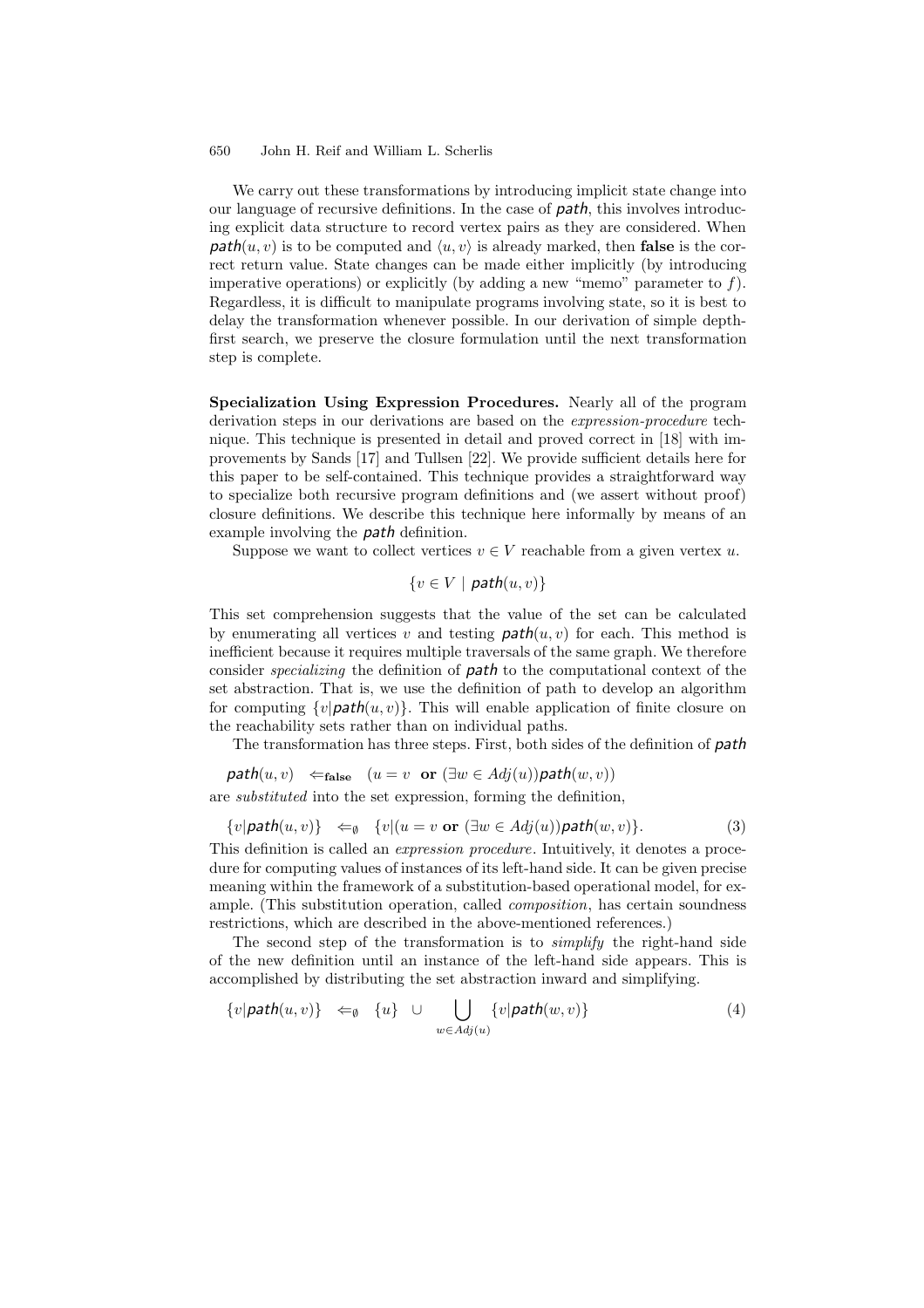As a result of this simplification, an instance of the left-hand side appears on the right. This means that the definition could be evaluated either by calling *path* or by calling itself (the expression procedure) recursively. (Note that this is still a closure definition over the semilattice of finite set union, with identity  $\varnothing = \{v | \text{false}\}\.$ ) Unfolding and procedure abstraction can be done on the basis of the expression-procedure call. The operational intuition is that this definition makes exactly one recursive call for each w, rather than one (to *path*) for each w and v pair, as in the earlier version.

The third and final step of the transformation is to *rename* all instances of the set expression to a new function name with appropriate parameters. This renaming operation is done in two steps. The entire body of the expression procedure first is abstracted into a definition for a new name, *dfs*. The only free variable in the expression is  $u$ , so we obtain:

$$
\begin{array}{l}\{v|\mathit{path}(u,v)\}\quad \Leftarrow_{\emptyset}\quad \mathit{dfs}(u)\\\mathit{dfs}(u)\quad \Leftarrow_{\emptyset}\quad \{u\}\ \cup\ \ \bigcup_{w\in \mathit{Adj}(u)}\{v|\mathit{path}(w,v)\}\end{array}
$$

We can "unfold" the expression procedure call in the second definition using the first of these definitions. (Observe that with expression procedures multiple execution pathways exist, but all yield identical results when transformation operations are sound.)

$$
\{v|\mathit{path}(u,v)\} \Leftarrow_{\emptyset} \mathit{dfs}(u) \n\mathit{dfs}(u) \Leftarrow_{\emptyset} \{u\} \cup \bigcup_{w \in \mathit{Adj}(u)} \mathit{dfs}(w)
$$
\n(5)

As an aside, because

$$
path(u, v) = v \in \{v | path(u, v)\},\tag{6}
$$

we can substitute to obtain

$$
\begin{array}{rcl}\n\mathit{path}(u, v) & \Leftarrow & v \in \mathit{dfs}(u) \\
\mathit{dfs}(u) & \Leftarrow_{\emptyset} \{u\} \cup \bigcup_{w \in \mathit{Adj}(u)} \mathit{dfs}(w).\n\end{array} \tag{7}
$$

Observe that this definition accomplishes a frequency reduction for  $path(u, v)$ with respect to  $u$ .

**Finite Closure Revisited.** At this point we can make the finite closure transformation that was postponed earlier. Note that '∪' is the "accumulator" for this semilattice of finite sets and  $\emptyset$  is the identity. The transformation entails making explicit the replacement of redundant calls to  $d\mathbf{f}$  by  $\emptyset$ . The definition below illustrates one of several possible ways to accomplish this. We first define an explicit array of booleans indexed by the vertices of the graph:

### *visit* : V → **bool**

The first action before calling *dfs* is to initialize the entire array to **false**.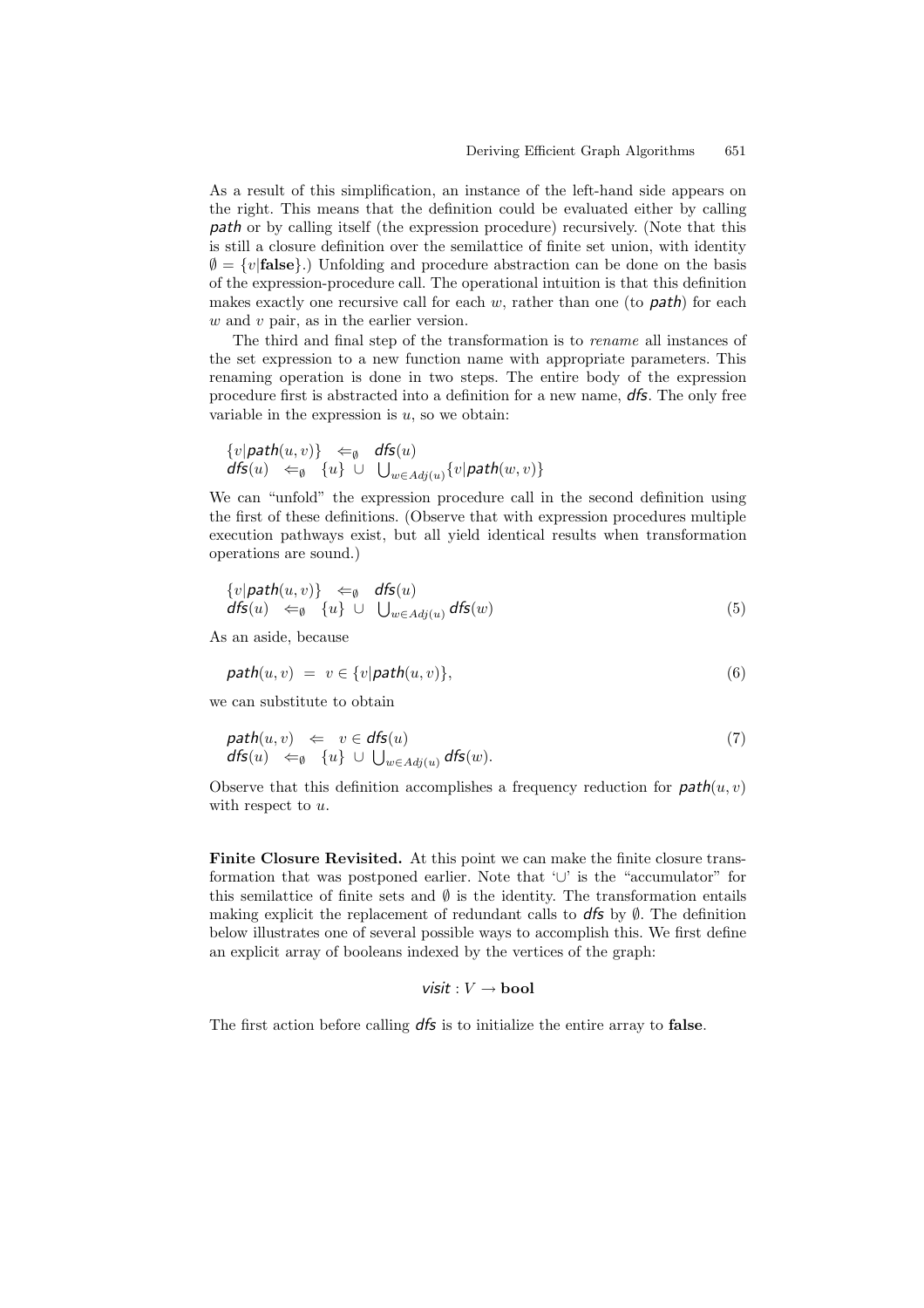$$
\begin{array}{lcl} \mathit{path}(u, v) & \Leftarrow & v \in \mathit{dfs}(u) \\ & \mathit{dfs}(u) & \Leftarrow & \mathit{begin}[V] \\ \mathit{visit}[V] \leftarrow \mathit{false} \; ; \\ & \mathit{dfs}'(u) \\ & \mathit{end} \end{array} \tag{8}
$$
\n
$$
\begin{array}{lcl} \mathit{dfs}'(u) & \Leftarrow & \mathit{begin}(v) \\ \mathit{visit}[u] \leftarrow \mathit{true} \; ; \\ & \{u\} \; \cup \; \bigcup_{w \in \mathit{Adj}(u)} (\mathit{if} \; \mathit{visit}[w] \; \mathit{then} \; \emptyset \; \mathit{else} \; \mathit{dfs}'(w)) \\ & \mathit{end} \end{array} \tag{9}
$$

Our convention is that imperative statements are always enclosed in blocks, and the value of a block is the value of the last expression. In this example, we treat the *visit* array as a variable that is bound in some outer scope that includes the two definitions above.

In this program, we have made use of implicit state (i.e. imperative operations on global data structure) to keep the "memo" set, representing it in its characteristic-function form by the array *visit*. The definition of *path* has been modified to initialize the memo set by storing **false** in every element of the array; this indicates that initially no vertices have been visited.

More generally, a definition of the form

$$
f(x) \Leftrightarrow h(x) \oplus \bigoplus_{z \in g(x)} f(z),
$$

can be transformed to

$$
f(x) \Leftarrow \begin{array}{rcl} \text{begin} \\[-12pt] \text{begin} \\[-12pt] \text{begin} \\[-12pt] \text{end} \end{array} & \text{visit}[D] \leftarrow \text{false} \; ; \\ \text{end} \\ f'(x) \Leftarrow \begin{array}{rcl} \text{end} \\ \text{begin} \\ \text{visit}[x] \leftarrow \text{true} \; ; \\ h(x) \; \oplus \; \bigoplus_{z \in g(x)} (\text{if } \text{visit}[z] \; \text{then } i \; \text{else } f'(z)) \\ \text{end} \end{array}
$$

where D is the finite universe of  $\oplus$ .

In spite of the dependence of intermediate values of *visit* on the choice of computation ordering (which is only partially committed above), it is a property of the finite closure method that the ultimate value of *visit* (and, of course, *dfs*) is independent of the order of evaluation of both the binary union and the quantified union. Sequential evaluation of the outer union results in the natural depth-first search ordering.

As noted above, the same effect could be achieved using a purely applicative program. The imperative program has the advantage, however, of using a notation that avoids commitment to a particular order of doing the accumulation, and thus is more clear for our purposes.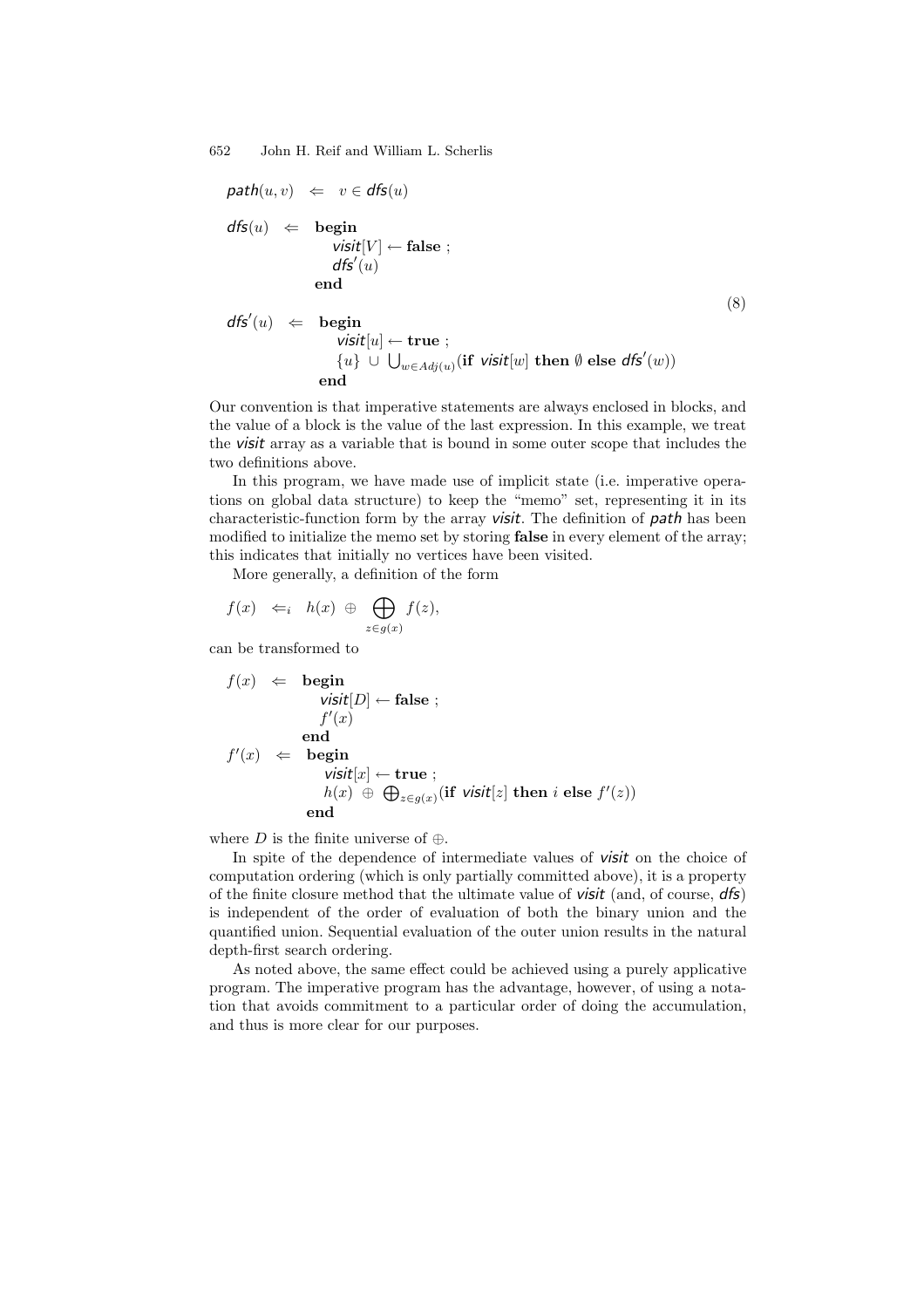**Distributivity and Finite Closure.** A useful property of finite closure is that the initialization of the *visit* array can be distributed across ⊕. That is,

$$
f(x) \oplus f(y) \quad \Leftarrow \quad \text{begin} \text{begin} \\ \text{visit}[D] \leftarrow \text{false} \\ f'(x) \oplus f'(y) \\ \text{end} \end{array};
$$

More generally,

$$
\begin{aligned} &\bigoplus_{z\in g(x)}\left(\text{begin } \text{visit}[D] \leftarrow \text{false}; f'(z) \text{ end}\right)\\ &\Longleftrightarrow\\ &\text{begin } \text{visit}[D] \leftarrow \text{false}; \bigoplus_{z\in g(x)} f'(z) \text{ end}\end{aligned}\end{aligned}
$$

**Connected Components of Undirected Graphs.** We can now derive a linear-time program for collecting the connected components of an undirected graph.

$$
comps \Leftarrow \{ \{v \in V \mid path(r, v) \} \mid r \in V \}.
$$
\n
$$
(9)
$$

As an aside, we note two other ways to notate this "comprehension of comprehensions." The first is a union of singletons, which is concise but perhaps less perspicuous than the formula above.

 $\bigcup_{r\in V}\{\{v \mid \mathit{path}(r, v)\}\}\$ 

The second is Tarski's "big-E" notation, which provides a more succinct, but less widely-known notation for the set.

 $\mathbf{E}_{r \in V} \{v \mid \mathit{path}(r, v)\}$ 

In any case, substitution of the improved definition of *path* above into the definition of *comps* and simplification yield

$$
\textit{comps} \;\; \Leftarrow \;\; \bigcup_{r \in V} \{ \text{begin } \textit{visit}[V] \leftarrow \textbf{false}; \; \textit{dfs}(r) \; \textbf{end} \}. \tag{10}
$$

This definition performs redundant searches, with worst case running time  $O(|V|^2)$ . The redundant searches can be avoided by making use of the *visit* array used by *dfs*. We employ the distributivity property of finite closure to initialize the *visit* array once for all calls to *dfs*. This gives the linear-time program:

 $\mathsf{comps}(V) \Leftarrow \mathbf{begin}$  $visit[V] \leftarrow false;$  $\bigcup_{r \in V} (\textbf{if } \text{visit}[r] \textbf{ then } \emptyset \textbf{ else } \textbf{dfs}'(r))$  (11) **end**

 $dfs'(u) \Leftrightarrow \text{begin}$ *visit*[u] ← **true** ;  ${u}$  ∪ ∪ $w ∈ Adj(u)$  (**if** *visit*[w] **then** ∅ **else** *dfs'*(w)) **end**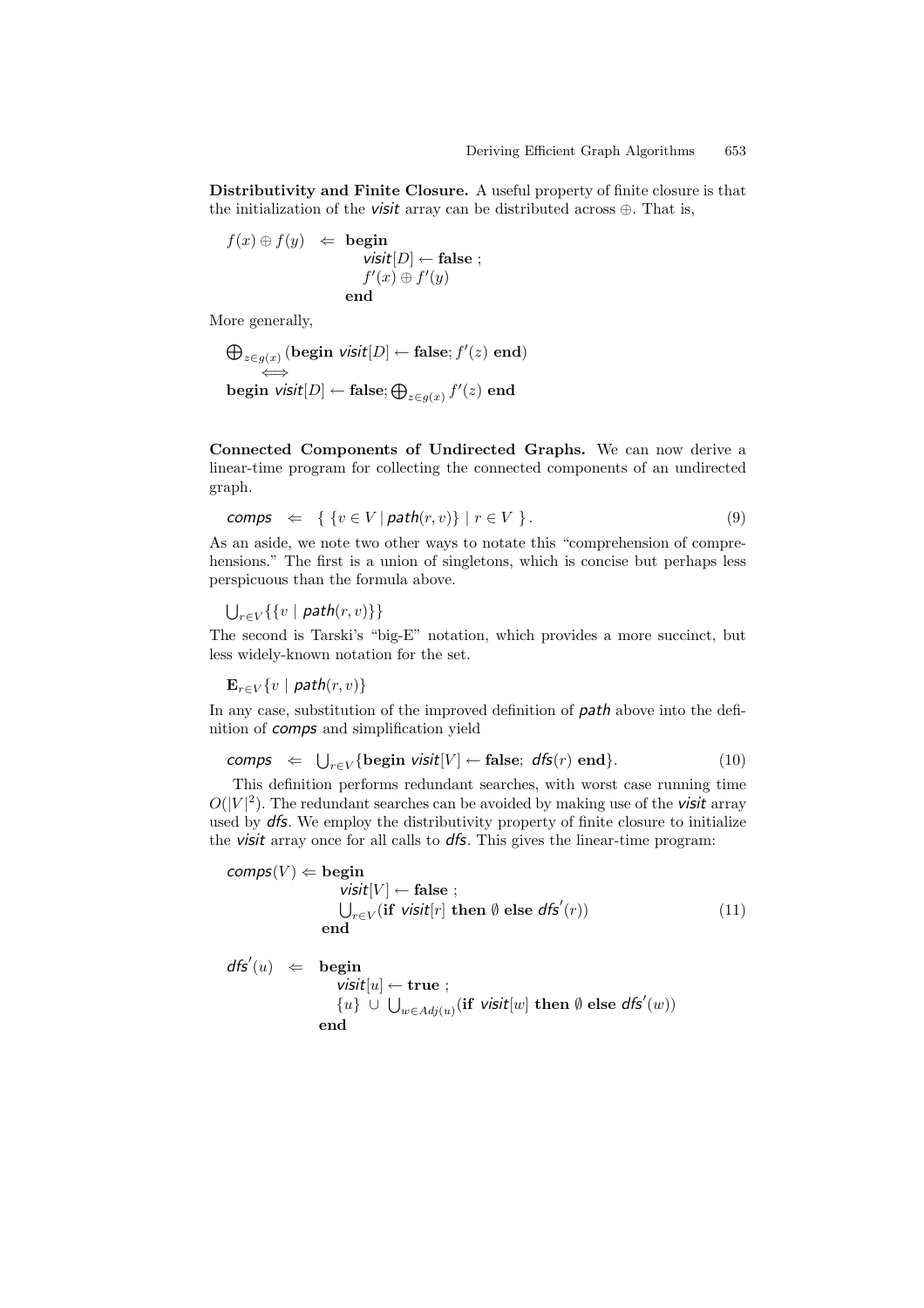The edges traversed by this program form a depth-first search forest whose roots are the values of r for which *dfs* is called in the definition of *comps*. It is easy to see that this algorithm runs in time linear in the number of vertices and edges in the graph. This is shown by associating with each vertex and edge of the graph a constant number of program steps. Note that the particular sequencing of the union affects intermediate states but not the final result, so we need not commit ourselves to an order of consideration of the elements of  $V$ .

**Tree and Tree Traversals.** The fast depth-first algorithms rely on combinatorial properties of depth-first spanning forests. The depth-first search algorithms we derive make extensive use of "non-local" properties of depth-first search trees they induce. In particular, both the biconnectivity and strong connectivity algorithms are based on lemmas that make use of *ancestor* or *descendent* orderings in the search forest. Both of these orderings relate vertices that may be an arbitrary distance apart in the trees. We make derivation steps here that enable these relations to be computed efficiently.

A *tree* is a directed graph all of whose vertices have indegree one except the *root* vertex, which has indegree zero. A *forest* is a directed graph whose vertices either have indegree one or indegree zero. A vertex with zero indegree is called a *root*. A vertex with zero outdegree is called a *leaf* . Other vertices are *internal nodes*. We use the notation 'u<sup>'</sup>  $\rightarrow v$ ' as shorthand for ' $\langle u, v \rangle \in E$ ', where E is the set of edges in the tree.

The set of vertices of a tree can be enumerated without repetitions by traversing the edges of the tree and recursively enumerating subtrees. If  $r$  is the root of the tree T, then  $trav(r)$  will cause *examine* to be called exactly once for each vertex of  $T$ . (The tree  $T$  is an implicit argument.)

$$
trav(u) ← begin\nexamine(u) // forpar w st u ⊐ w do trav(w)\nand (12)
$$

The symbol  $\frac{1}{l}$  indicates explicit avoidance of commitment to computation seqeuencing, as does the '**forpar**' notation. This lack of commitment may be interpreted as parallel or nondeterminstic sequential execution of all the specified instances of the loop body. By convention, we use this kind of nondeterminism when all possible executions terminate and yield identical answers, even when there may inefficient execution paths. By this convention, we can infer that the final result of Algorithm (12) above is not influenced by the order of calls to *examine*.)

Preorder and postorder enumeration are obtained by making differing commitments to computation sequencing in the definition above. Preorder enumeration results, for example, when the instance of  $\frac{y}{z}$  is replaced by  $\frac{y}{z}$  and when '**forpar**' is replaced by '**for**' which, for ordered trees, implies that the loop cases are evaluated in order of the edges. (Hereafter, this order is assumed implicitly when '**for**' is notated.)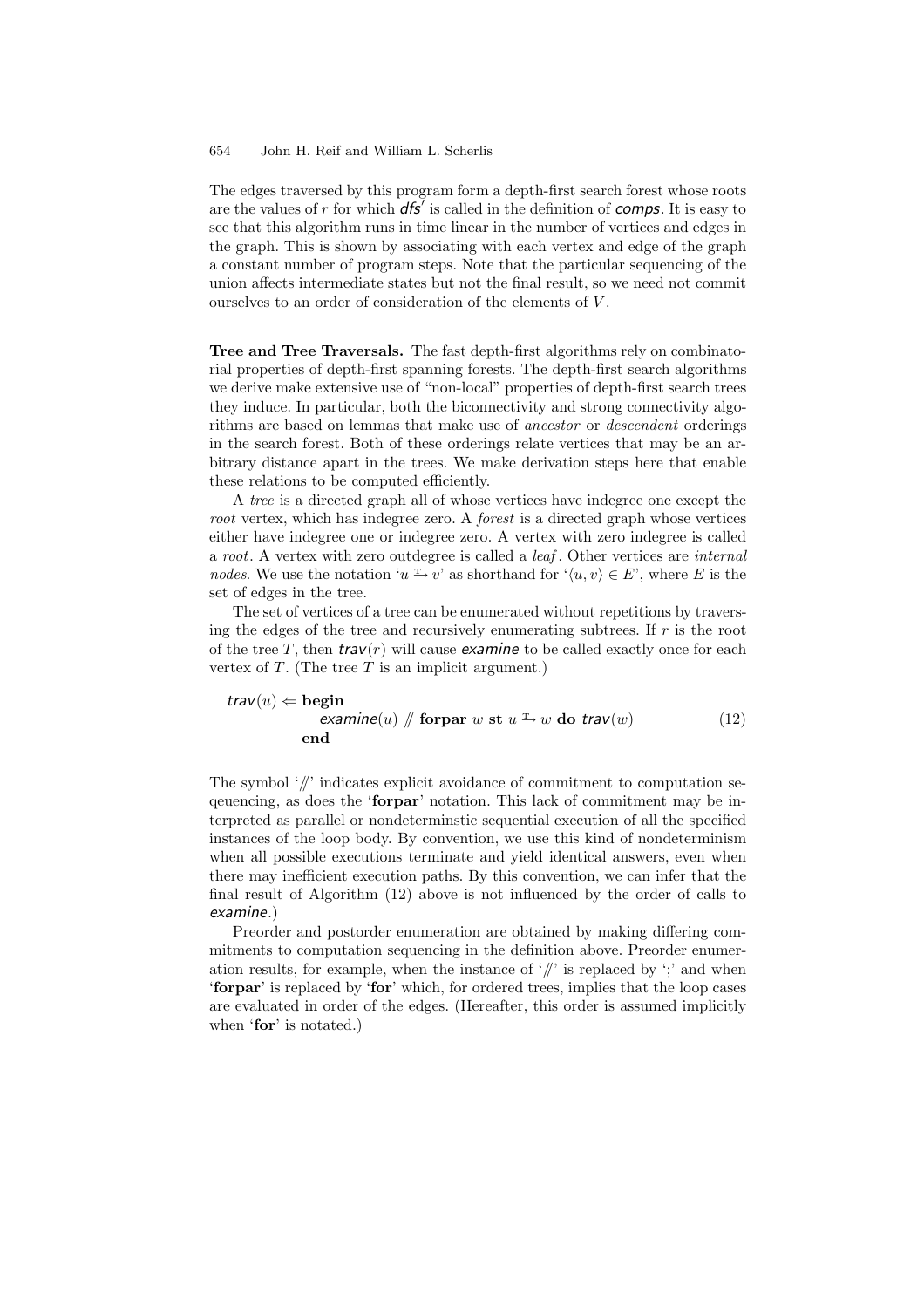$$
trav(u) \Leftarrow \text{begin} \n\text{examine}(u); \\
\text{for } w \text{ st } u \xrightarrow{\text{T}} w \text{ do } trav(w) \\
\text{end}\n\tag{13}
$$

Relative preorder position can be tested using an instance of Algorithm (13), but not very efficiently. Both preorder and postorder are (finite) linear orderings, and so can be represented by sequences of vertices. With this representation, two vertices can be compared in pre- or postorder simply by examining their relative positions in the appropriate sequence.

A sequence can be represented as an array mapping vertices to integers representing their positions. In the algorithm below, the array  $pre[V]$  below maps vertices to their preorder numbers. Let  $r$  be the root of a tree.

$$
\mathbf{begin}\np \leftarrow 0; \; \mathit{trav}(r); \; \mathit{pre}[V] \; \mathbf{end};
$$

$$
trav(u) \Leftarrow \text{begin} \npre[u] \leftarrow p \leftarrow p + 1; \\
 \text{for } w \text{ st } u \xrightarrow{\text{T}} w \text{ do } trav(w) \\
 \text{end} \n\tag{14}
$$

The result of this program is the array *pre* containing the preorder numbers assigned to the vertices of the tree rooted at r.

A similar algorithm can be derived for computing the postorder numbering. By merging Algorithm (14) with this new algorithm, we obtain

$$
\textbf{begin } p \leftarrow 0; \ e \leftarrow 0; \ \textit{trav}(r); \ \langle \textit{pre}[V], \textit{post}[V] \rangle \ \textbf{end};
$$

$$
trav(u) \Leftarrow \text{begin} \npre[u] \leftarrow p \leftarrow p + 1; \\
pre[u] \leftarrow p \leftarrow p + 1; \\
for w \text{ st } u \rightarrow w \text{ do } trav(w); \\
post[u] \leftarrow e \leftarrow e + 1\nend{cases} \tag{15}
$$

(Transformation steps are omitted. A more interesting example of loop merging using the specialization transformation is presented in a later section.)

**Tree Orderings.** The *descendent* ordering  $\succ$  is the transitive closure of the ordering represented by the edges of a tree. The notation  $u \succ v$  can be read as "u is a descendent of  $v$ ."

 $u > v$  if and only if there is a path of tree edges from v to u

It is undesirable to compute descendency (or ancestry) using a naive implementation of transitive closure, since that would require  $O(|V|^3)$  time. We can, however, take advantage of the special properties of trees.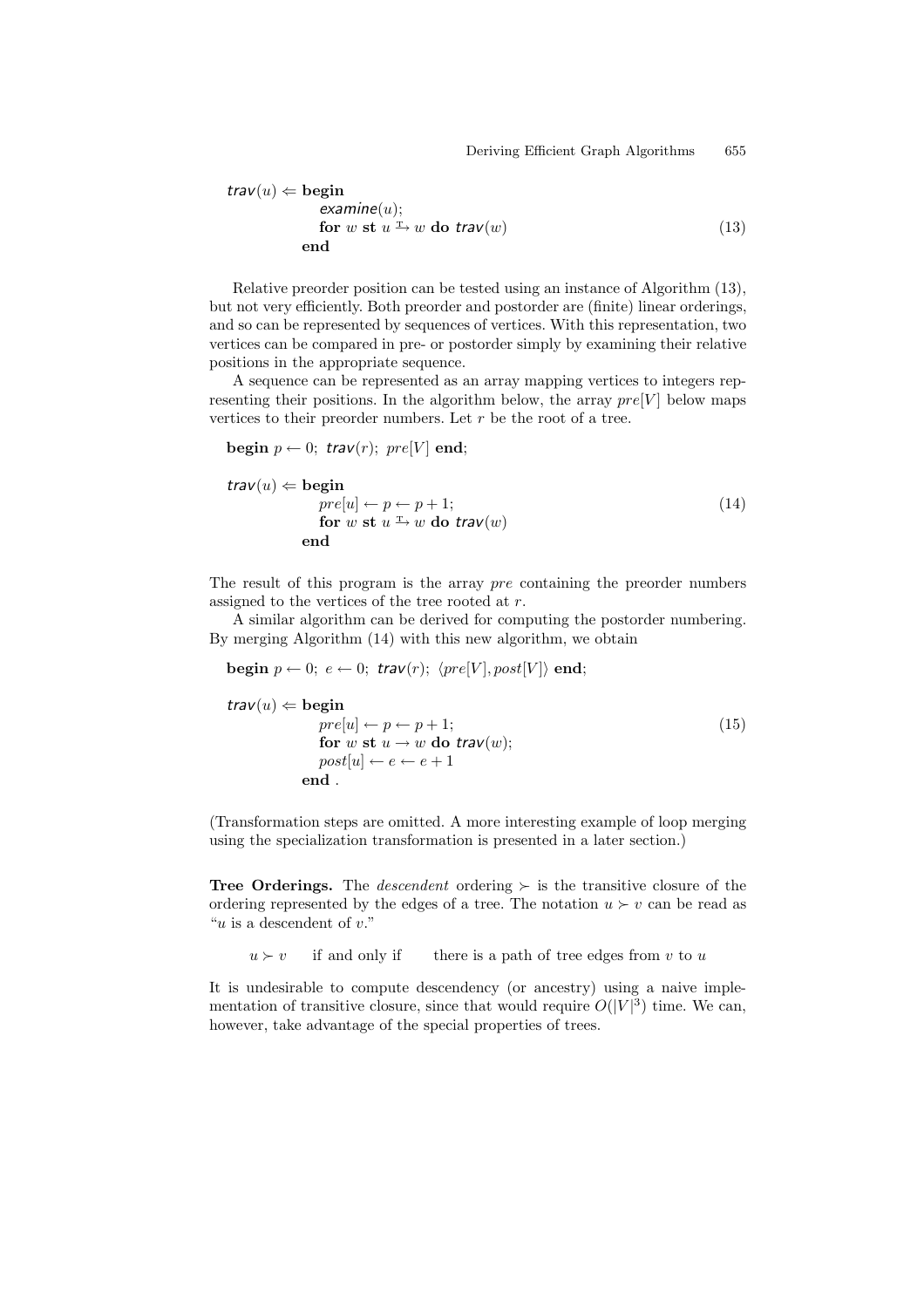**Lemma 1.** *Let* T *be an ordered tree with vertices numbered in preorder (visiting nodes before their subtrees in order) in array pre[V] and in postorder (visiting subtrees in order prior to nodes) in array post*[ $V$ ]. Then

> $u \succ v$  if and only if  $pre[u] > pre[v]$  and  $post[u] < post[v].$

*That is,* u *is a proper descendent of* v *if and only if both* u *succeeds* v *in a preorder traversal and* u *precedes* v *in a postorder traversal.*

This lemma justifies replacing tests in programs of the form  $u > v$  by tests of the form

 $pre[u] > pre[v]$   $\wedge$   $post[u] < post[v],$ 

As shown in the previous section, both numberings can be computed in linear time and in a single tree traversal, so we can now test ancestry in constant time with linear-time precomputation. Note that it is crucial that we traverse tree in left to right order, as specified in Algorithm (13).

Furthermore,  $u$  is to the left of  $v$  in  $T$  if and only if  $u$  precedes  $v$  in both preorder and postorder. Thus, which of the four possible relative positions held by two arbitrary tree vertices can be determined by checking their relative positions in the two orderings.

**Depth-First Search Trees.** The depth-first search algorithms on graphs derived earlier impose a natural forest structure on the edges of the graph being searched. That is, the subset of the *graph* edges that are actually traversed forms a forest.

We indicate such facts in our programs by writing *assertions*, which are expressions enclosed in the special brackets '[[ ]]' and located at points in the program where the facts are true. (This notation denotes preconditions when it appears on a left hand side. See, for example, the derivation of Algorithm (21).) We can annotate the graph traversal Algorithm  $(8)$  to obtain

$$
\mathit{path}(u, v) \Leftarrow \mathit{begin} \n\textit{light} \quad \textit{visit}[V] \leftarrow \mathit{false}; \ v \in \mathit{dfs}'(u) \text{ end} \\
\mathit{dfs}'(u) \Leftarrow \mathit{begin} \quad \textit{visit} \leftarrow \mathit{true}; \\
\textit{visit} \leftarrow \mathit{true}; \\
\{u\} \cup \bigcup_{w \in \mathit{Adj}(u)} (\mathit{if} \mathit{visit}[w] \text{ then } \emptyset \text{ else } [u \xrightarrow{r} w] \mathit{dfs}'(w)) \\
\text{end}\n\end{math}
$$
\n(16)

In the **else** clause we have asserted that  $\langle u, w \rangle \in E$  is a tree edge. This set of tree edges forms the depth-first search forest.

We are now ready to develop an algorithm for doing a preorder numbering of a depth-first search forest of a graph. This is accomplished by deriving a program that simultaneously computes  $dfs'$  and *trav*. That is, we first compute *dfs* to identify tree edges, and then *trav*to follow those tree edges and assign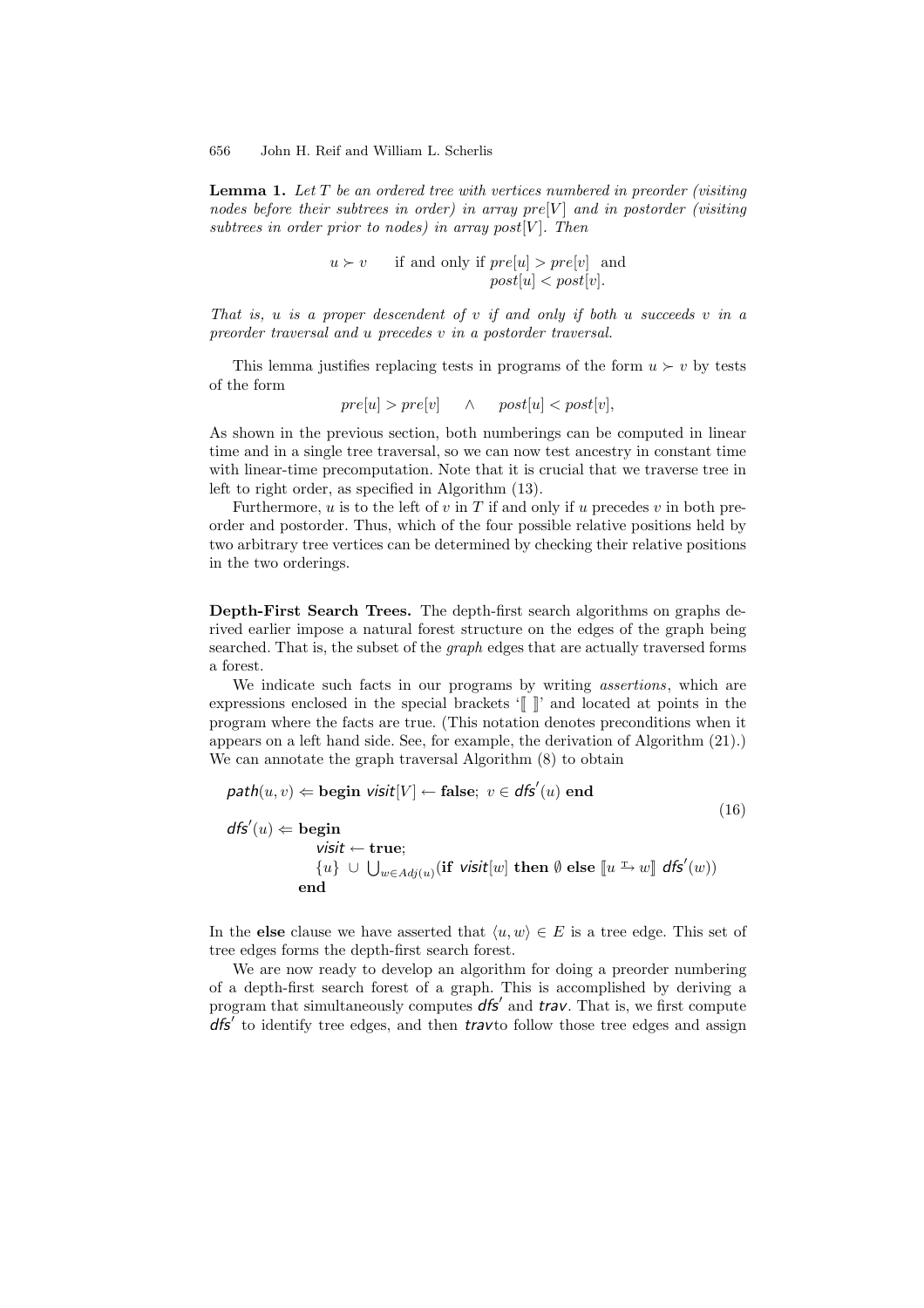preorder numbers. For simplicity, we assume the directed graph is connected, which means the forest will have a single root  $r$ . We accomplish this by writing an expression procedure for the block:

**begin** *dfs* (u); *trav*(u) **end**

Unfolding the initialization, reordering, and adding some additional structure yields the following main program. Here r is an arbitrary vertex of  $G$ . Note the slight jerrymander to create an instance of the expression procedure block. Note also that we ignore the result of  $dfs'$  and return only the pre array containing those numbers.

 $\mathbf{begin} \mathbf{v} \in \mathbb{R}^n \mathbb{Z}$  is  $\mathbb{Z}^n$  and  $\mathbb{Z}^n$   $\mathbb{Z}^n$  and  $\mathbb{Z}^n$  and  $\mathbb{Z}^n$  and  $\mathbb{Z}^n$  and  $\mathbb{Z}^n$  and  $\mathbb{Z}^n$  and  $\mathbb{Z}^n$  and  $\mathbb{Z}^n$  and  $\mathbb{Z}^n$  and  $\mathbb{Z}^n$  and  $\mathbb{Z}^n$ 

We define the expression procedure by substituting the definitions for the preorder version of *trav* (Algorithm (14)) and *dfs* (Algorithm (16)) into the block and doing some initial restructuring:

```
(\text{begin } dfs'(u); \text{ } trav(u) \text{ end}) \leftarrowbegin
       visit[u] ← true;
      pre[u] \leftarrow p \leftarrow p + 1;{u} ∪ ( begin
                          \sqrt{ }\bigcup_{w \in Adj(u)}\negvisit[w]\llbracket u \xrightarrow{\text{r}} w \rrbracket dfs'(w)
                                                                           \setminus\Big\}for w st u \xrightarrow{\text{T}} w do trav(w); (17)
                      end )
```
**end**

We assert  $u \to w$  because it is true just when  $w \in Adj(u) \land \neg \textit{visit}(w)$ . This implies that the two loops range over the same set. Because they do not interact, they can be *merged*—combined into a single iteration.

At this point, we make two further simplifications. First, we *rename* the block being defined to the simple name *dfs*(superseding the previous use of this name—this bad habit will continue throughout the derivation below). Second, we observe that *if*  $pre[V]$  is initialized to 0, then

*visit*[u] = **false** if and only if  $pre[u]=0$ ,

and we can eliminate the *visit* array and use pre instead.

Because the **dfs'** results are unused, simplifications eliminate calculation of the set union. The following shorter program results after unfolding, renaming, and eliminating the expression procedure: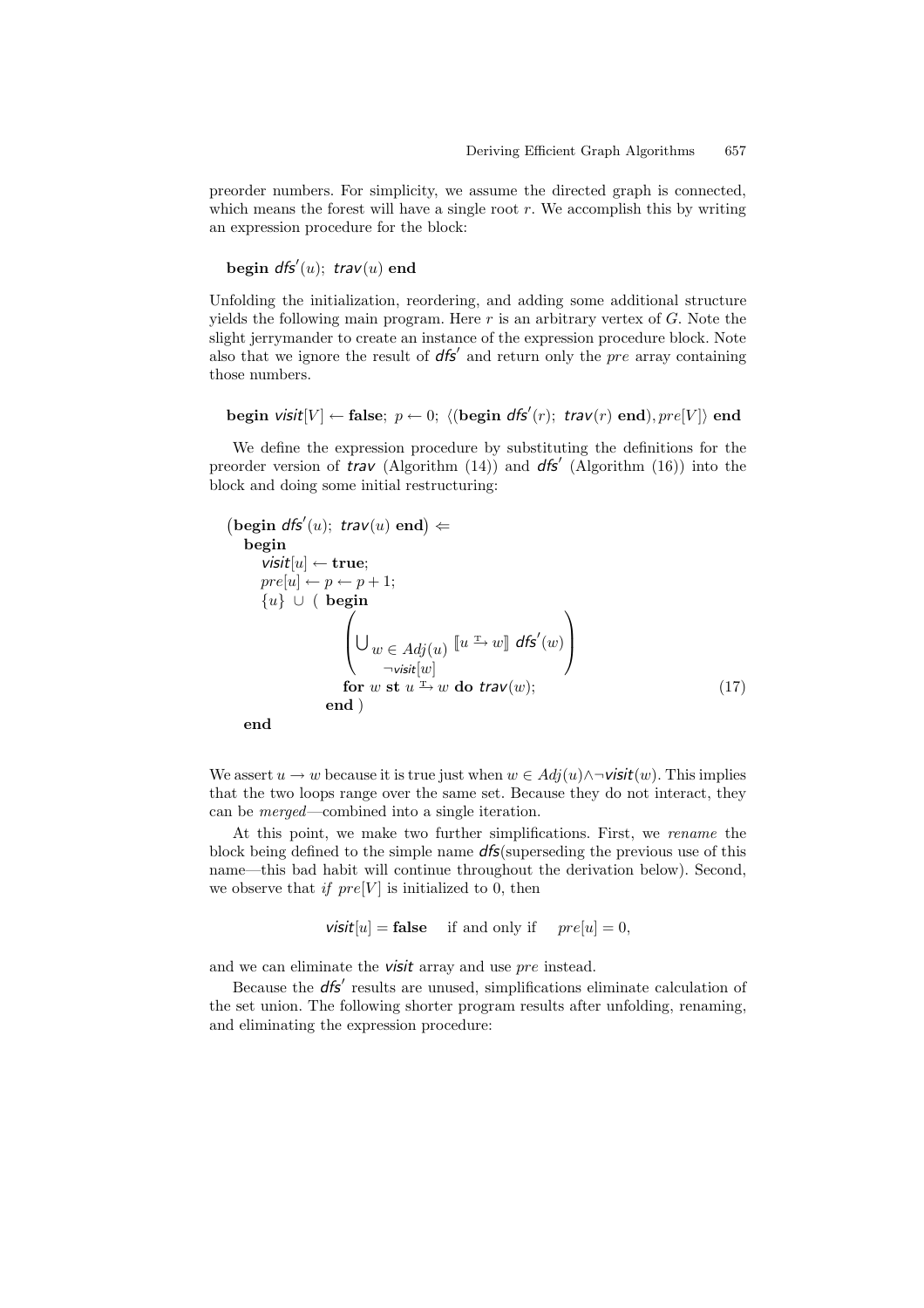```
begin p \leftarrow 0; pre[V] \leftarrow 0; dfs(r); pre[V] end
dfs(u) \Leftarrowbegin
    pre[u] \leftarrow p \leftarrow p + 1; (18)
    for w st w \in Adj(u) \land pre[w] = 0 do dfs(w)end
```
The ordering represented by pre is called a *depth-first-search ordering* of the vertices of the graph.

By a development similar to that for pre and a merge step similar to the one just complete, the post ordering can be computed as well.

# **begin**  $p \leftarrow 0; e \leftarrow 0; pre[V] \leftarrow 0; post[V] \leftarrow 0;$  $dfs(r); \; \langle pre[V], \; post[V] \rangle$ **end**  $dfs(u) \Leftarrow$ **begin**  $pre[u] \leftarrow p \leftarrow p + 1$ ; (19) **for** w **st**  $(w \in Adj(u) \land pre[w] = 0)$  **do**  $dfs(w)$  $post[u] \leftarrow e \leftarrow e + 1;$ **end**

**Depth-First Search in Undirected Graphs.** We now consider the special case of depth-first search in undirected graphs. In this case, the depth-first search divides the edges of a graph into two sets, *tree edges*, the edges actually traversed during search, and the other edges, which are called *fronds*. While the tree edges are directed edges, we leave the fronds undirected (for the moment). We use the notation  $u \leftrightarrow v$  to indicate fronds, and, as before,  $u \leftrightarrow v$  to indicate tree edges, where u is the parent node of v. Thus, every edge  $\langle u, v \rangle$  is either a tree edge, a reverse tree edge, or a frond.

We will occasionally need to distinguish the fronds explicitly during search. With respect to Algorithm  $(8)$ , we observe that the fronds are exactly those edges  $\langle u, v \rangle$  for which the **visit**[w] test is true but (since the graph is undirected) such that w is not the parent of u in the search tree. As before, we recycle the name *dfs*.

 $dfs'(u) \Leftarrow$ **begin** *visit*[u] ← **true**; {u} ∪  $\bigcup_{w \in Adj(u)} (\text{if } visit[w]$  (20)  $\textbf{then} \; \llbracket \textbf{if} \; w \not \sqsupseteq u \; \textbf{then} \; u \leftrightarrow w \rrbracket \; \emptyset$  $\mathbf{else}$   $\llbracket u \rightarrow w \rrbracket \mathbf{dfs}'(w)$ 

**end**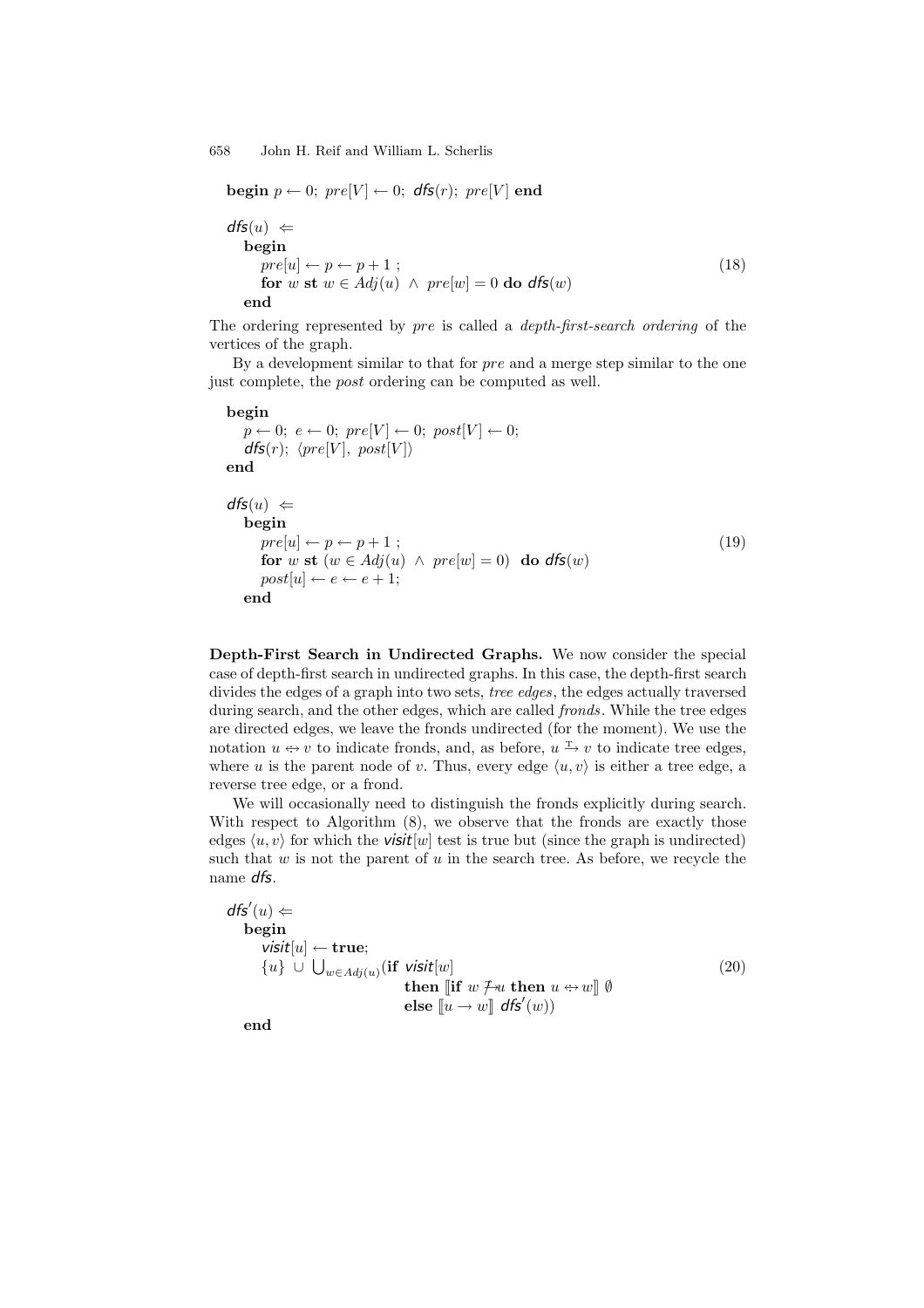Here we have decorated Algorithm (8) with assertions distinguishing the two sets of edges. The assertion in the **then**clause states that if the already-seen adjacent node is not the immediate parent node of  $u$ , then the edge being traversed is a frond. In order to classify all graph edges, the test within the assertion needs to be computable. Observe, however, that the parent of u is known whenever *dfs* is called. We can use the specialization technique to introduce a new parameter to *dfs* that will be the parent of u in the depth-first-search tree being generated. We do this by forming an expression procedure for

 $\llbracket v \xrightarrow{\text{T}} u \rrbracket \text{ dfs}(u).$ 

Recall that in an expression procedure name an assertion denotes a precondition. The additional information provided by the assertion allows us to introduce a case analysis on the parentage of u into the **then** clause, transforming

[if 
$$
w \neq u
$$
 then  $u \leftrightarrow w$ ]  $\emptyset$ 

into

$$
\begin{array}{c}\n\text{if } w \neq v \text{ then } [u \leftrightarrow w] \emptyset \\
\text{else } [w \xrightarrow{r} u] \emptyset\n\end{array}
$$

After renaming  $(v$  is the parent of  $u$ ) and reorienting the nested conditionals, we obtain the definition:

$$
dfs(u, v) \Leftarrow \nbegin\nbegin\nbegin i \nbegin\nbegin i \n i \n j \n j \n k \n i \n j \n j \n k \n j \n k \n j \n k \n k \n i \n j \n k \n i \n j \n k \n i \n j \n k \n i \n j \n k \n i \n j \n k \n i \n j \n k \n i \n j \n k \n i \n j \n k \n i \n j \n k \n i \n j \n k \n i \n j \n k \n i \n j \n k \n i \n k \n i \n j \n k \n i \n k \n i \n k \n i \n j \n k \n k \n i \n k \n i \n k \n i \n k \n i \n k \n i \n k \n i \n k \n i \n k \n i \n k \n i \n k \n i \n k \n i \n k \n i \n k \n i \n k \n i \n k \n i \n j \n k \n k \n k \n k \n k \n k \n k \n k \n k \n k \n k \n k \n k \n k \n k \n k \n k \n k \n k \n k \n k \n k \n k \n k \n k \n k \n k \n k
$$

**end**.

In order to use this definition, one exceptional case must be considered, which is the initial call when  $u$  is a root. To handle this case we can either unroll the recursion one step, introducing an additional auxiliary  $d\mathbf{f} s''$  definition, or we can add a special non-vertex value  $\Lambda$  to denote a phantom parent node for the root case. From a derivational point of view, these are equivalent, and, in the interests of simplifying the presentation, we select the latter case.

Finally, we carry through the transformation steps described earlier to obtain an algorithm similar to Algorithm (19).

$$
\textbf{begin } p \leftarrow 0; \ e \leftarrow 0; \ pre[V] \leftarrow 0; \ dfs(r, \Lambda); \ (pre[V], post[V]) \ end
$$

$$
dfs(u, v) \Leftarrow
$$
  
\nbegin  
\n
$$
pre[u] \leftarrow p \leftarrow p + 1 ;
$$
  
\n
$$
for w \text{ st } (w \in Adj(u) \land pre[w] = 0)
$$
  
\n
$$
do \text{ (if } pre[w] = 0 \text{ then } [u \rightarrow w] \text{ dfs}(w, u)
$$
  
\n
$$
else \text{ if } w \neq v \text{ then } [u \leftrightarrow w] \emptyset
$$
\n(22)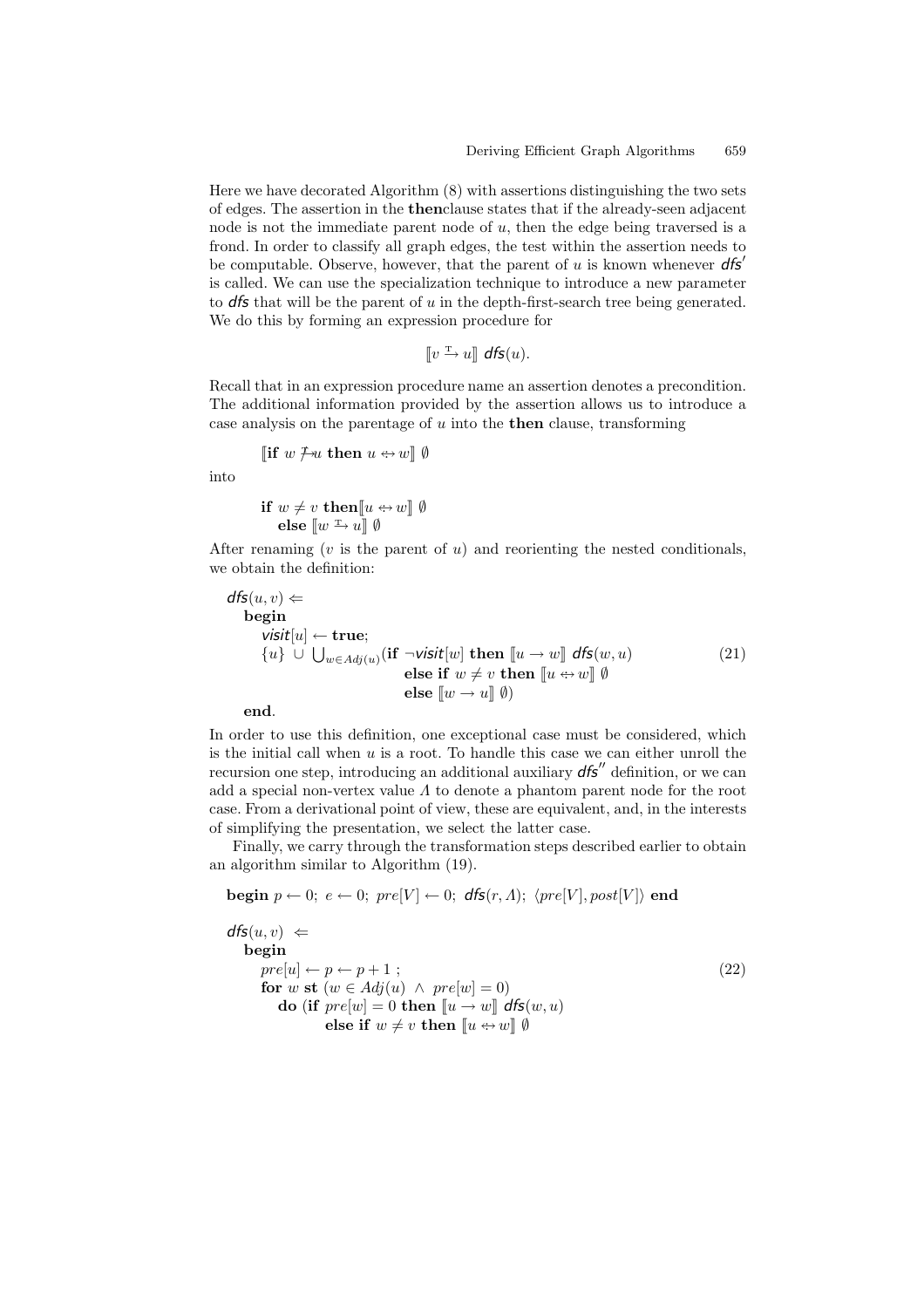$$
\mathbf{else} \ \llbracket w \to u \rrbracket \ \emptyset); \\ post[u] \leftarrow e \leftarrow e + 1; \\ \mathbf{end}
$$

**A Further Specialization.** In the biconnectivity algorithm derivation, we will need to classify fronds into *forward fronds* and *reverse fronds*. Observe that when  $u \leftrightarrow w$  in a depth-first search tree, then either u is a descendent of w or vice-versa. If  $u \succ w$  then  $\langle u, w \rangle$  is a reverse frond, notated  $u \rightarrow w$ ; otherwise the edge is a forward frond, and we write  $w \leftarrow u$ .

Lemma 2.1 provides a fast method for distinguishing forward and reverse frond. It is an immediate consequence of the lemma that

$$
pre[u] < pre[w] \quad \text{implies} \quad u \not\succ w.
$$

and analogously for post. Therefore, if it is known that two vertices are related by the descendency relation, but it is not known in which direction, then it suffices to check *either* the preorder *or* the postorder numberings.

On the basis of this fact, we slightly reorganize the Algorithm (21) above to obtain the following undirected depth-first search algorithm. This algorithm fully classifies the undirected graph edges into directed tree edges and fronds (though it does not make use of this information).

$$
ds(u, v) \Leftarrow
$$
  
\nbegin  
\n
$$
pre[u] \leftarrow p \leftarrow p + 1 ;
$$
  
\nfor w st (w \in Adj(u) \land pre[w] = 0)  
\ndo (if pre[w] = 0 then [u \rightarrow w] dfs(w, u)  
\nelse if w = v then [w \rightarrow u] \emptyset  
\nelse if pre[u] > pre[w] then [u \rightarrow w] \emptyset  
\nelse [w \rightarrow u] \emptyset)  
\npost[u] \leftarrow e \leftarrow e + 1;  
\nend  
\n\n(23)

Observe that the four cases can be distinguished in constant time (given the concurrent linear-time computation of the pre array).

This classification of cases will be useful when we merge this algorithm with other algorithms obtained in the derivations for biconnectivity in Section 4, below.

## **3 Strongly-Connected Components**

In this section we derive an interesting linear time algorithm for strong connectivity that is attributed to Kosaraju and based on the work of Tarjan and Hopcroft. Let  $G = (V, E)$  be a directed graph and let u and v range over the vertices V. Recall the original definition of *path*,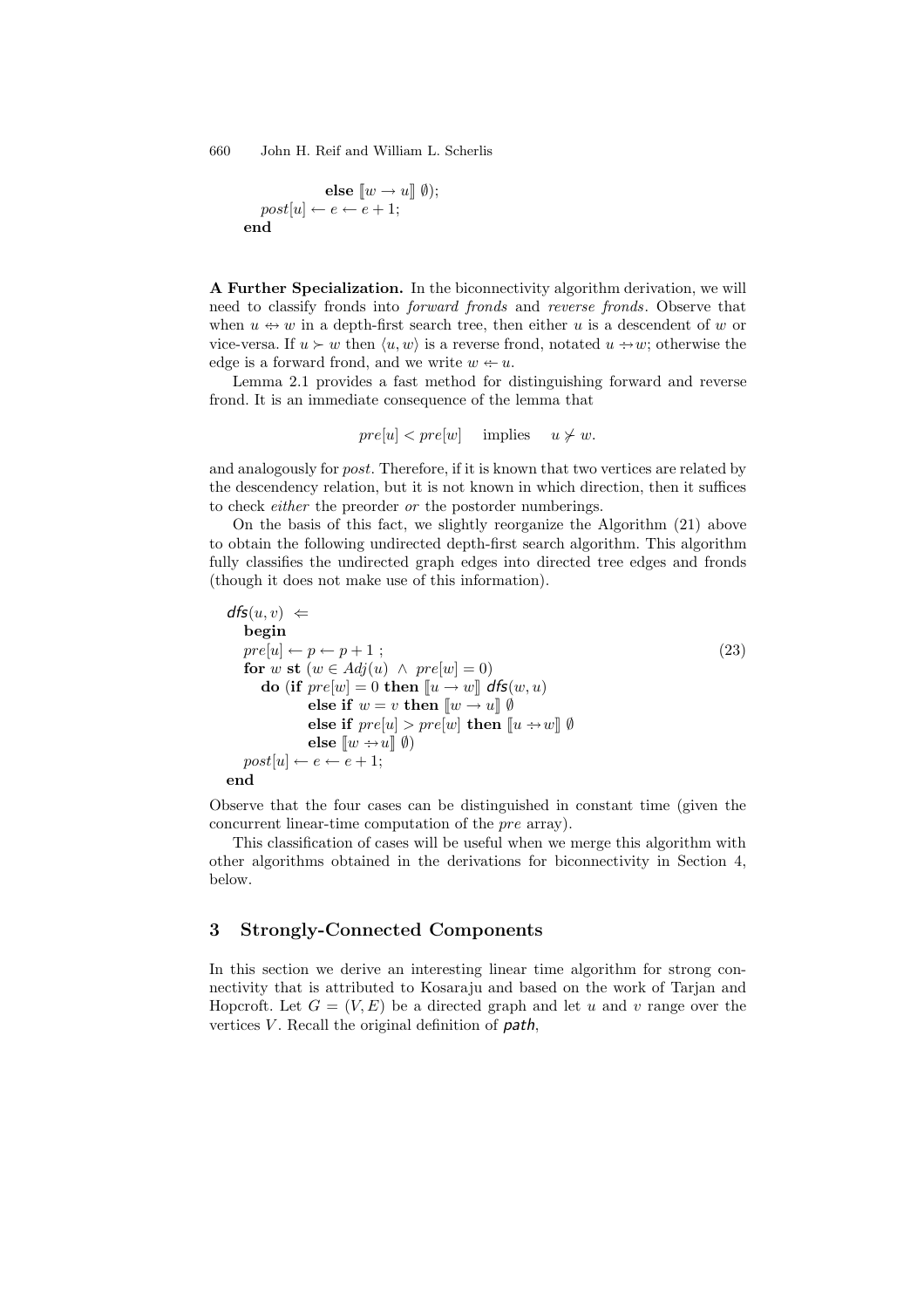$$
path(u, v) \leftarrow_{\text{false}} (u = v \text{ or } (\exists w \in Adj(u)) \text{path}(w, v)). \tag{24}
$$

The **path** relation holds between  $u$  and  $v$  just when there is a directed path in G from u to  $v$ .

Two vertices u and v in a graph are *strongly connected* if  $path(u, v)$  and  $path(v, u)$  both hold. A maximal set of strongly connected vertices is called a *strongly connected component*. To find the strongly connected component associated with a particular vertex  $r$ , it suffices to collect all vertices  $u$  such that  $path(r, u)$  and  $path(u, r)$ . For, if both v and w have this property with respect to r, then the transitivity of the *path* relation implies that v and w are themselves also strongly connected. The strongly-connected components thus partition the vertices of a directed graph. This leads us to take the following definition as our starting specification of the strongly-connected components.

$$
strong \Leftrightarrow \{ \{ s \in V \mid path(r, s) \land path(s, r) \} \mid r \in V \}.
$$
\n
$$
(25)
$$

If *path* requires time linear in the number of vertices, then this definition, evaluated naively, requires  $O(|V|^3)$  time.

**First Steps.** Our strategy for improving this definition is to focus on the inner set and develop a method for calculating its value efficiently. A natural first step is to specialize the definition of *path* to the context

 $\{s \mid \mathit{path}(r, s) \land \mathit{path}(s, r)\}$ 

but the specialization transformation does not produce useful results for this formulation of the definition because the recursions do not naturally merge. A natural response to this failure is to generalize, separating either the r or s pairs of parameters into distinct variables. We separate the two instances of  $r$  into two distinct variables,  $u$  and  $r$ . (Generalization is a common heuristic for obtaining inductive proofs and has been incorporated into several automatic systems; [11] describes examples.)

$$
\{s \mid \mathit{path}(u, s) \land \mathit{path}(s, r)\} \Leftarrow_{\emptyset} \{s \mid ((u = s) \text{ or } (\exists w \in Adj(u)) \mathit{path}(w, s)) \land \mathit{path}(s, r)\}
$$
\n(26)

We have substituted the definition of *path* in the first instance, but not the second. We simplify by distributing the conjunction and set abstraction inward.

$$
{s | path(u, s) \land path(s, r)} \Leftrightarrow (27)
$$
  

$$
{s | u = s \land path(s, r)} \cup \bigcup_{w \in Adj(u)} {s | path(w, s) \land path(s, r)} \tag{27}
$$

This expression procedure is recursive. Unfortunately, we are forced to test  $path(u, r)$  (on the left side of the union, where  $u = s$ ) on every iteration. This predicate is certainly true, for example, on the initial call,

$$
\textit{strong} \Leftarrow \bigcup_{r \in V} \left( \{ \llbracket \textit{path}(r,r) \rrbracket \} \{ s \mid \textit{path}(r,s) \land \textit{path}(s,r) \} \right),\tag{28}
$$

and appears to be true on the others. To test this latter conjecture, we specialize the already specialized definition a bit further, to a context in with  $path(u, r)$  is assumed to be true on entry.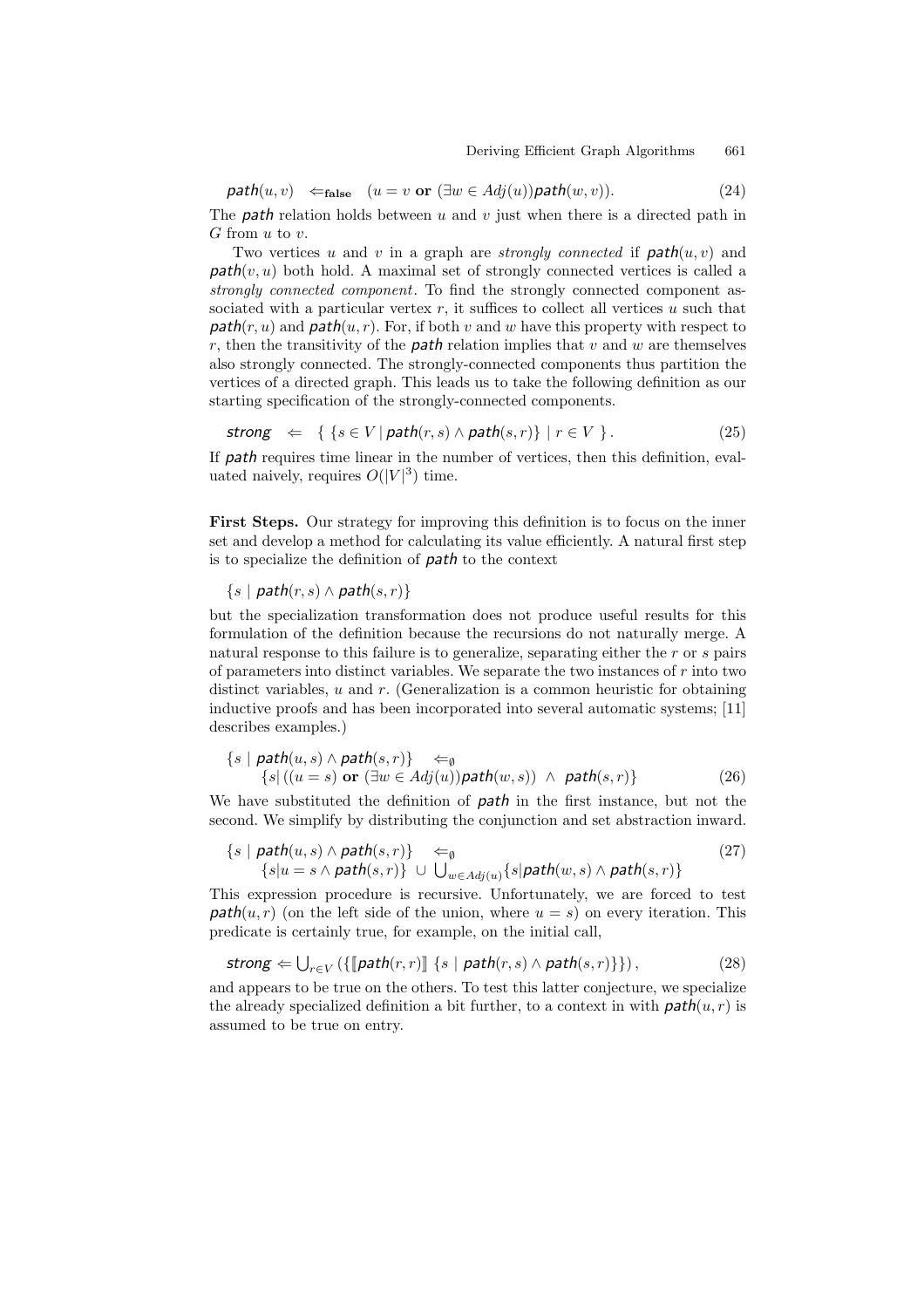$$
\begin{aligned} \llbracket \mathit{path}(u,r) \rrbracket \{ s | \mathit{path}(u,s) \land \mathit{path}(s,r) \} &\Leftarrow_{\emptyset} \\ \{ s | u = s \land \mathit{path}(s,r) \} &\cup \bigcup_{w \in Adj(u)} \{ s | \mathit{path}(w,s) \land \mathit{path}(s,r) \} \end{aligned} \tag{29}
$$

The assumption allows simplification of the left-hand side of the union to the singleton  $\{u\}$ . The assertion can be established, or not, for the recursive case by introducing an obvious case analysis.

$$
\begin{array}{ll}\n[\text{path}(u,r)] \{s \mid \text{path}(u,s) \land \text{path}(s,r)\} & \Leftarrow_{\emptyset} \\
\{u\} \cup \bigcup_{w \in Adj(u)} \\
(\text{if } \text{path}(w,r) \text{ then } \{s | \text{path}(w,s) \land \text{path}(s,r)\} \\
\text{else } \{s | \text{path}(w,s) \land \text{path}(s,r)\}\n\end{array} \tag{30}
$$

The assertion is clearly true in the **then** clause because it is the test. In the **else** clause, where there is no path from  $w$  to  $r$ , it must follow from the transitivity of *path* that there can be no vertices s that satisfy the condition.

$$
\begin{array}{ll}\n\text{[path}(u,r)] \{s \mid \mathit{path}(u,s) \land \mathit{path}(s,r)\} & \Leftarrow_{\emptyset} \\
\{u\} \cup \bigcup_{w \in Adj(u)} (if \mathit{path}(w,r) \mathit{then} [\mathit{path}(w,r)] \{s | \mathit{path}(w,s) \land \mathit{path}(s,r)\} \\
\text{else } \emptyset\n\end{array} \tag{31}
$$

The effect of this transformation sequence is now clear—responsibility for the  $path(u, r)$  test has been shifted to the caller, and the conjecture is *not* established. These small improvements will facilitate later steps.

The final transformation step in the specialization sequence is to rename the expression procedure for

$$
[path(u,r)] [s | path(u,s) \wedge path(s,r)]
$$

to  $\mathsf{sc}(u,r)$ .

strong 
$$
\Leftarrow \bigcup_{r \in V} \{ \mathsf{sc}(r,r) \}
$$
  
\n $\mathsf{sc}(u,r) \Leftarrow_{\emptyset} \{u\} \cup \bigcup_{w \in Adj(u)} (\text{if } \mathsf{path}(w,r) \text{ then } \mathsf{sc}(w,r) \text{ else } \emptyset)$   
\n $\mathsf{path}(u,v) \Leftarrow_{\text{false}} (u = v \text{ or } (\exists w \in Adj(u)) \mathsf{path}(w,v))$  (32)

**The Reversed Algorithm.** The key insight in this derivation can now be revealed: we observe that the second parameter of the *path* relation remains constant on all recursive calls of *sc* for a particular root r. This suggests that we should be able to do a single depth-first traversal from  $r$  and, if possible, use the orderings defined in Section 2 to test ancestry. There are two ways we could obtain this advantage. First, we could use

$$
\begin{array}{ll}\n\mathit{revpath}(u, v) & \Leftarrow_{\text{false}} \\
(u = v \text{ or } (\exists w \in Adj^{-1}(u)) \mathit{revpath}(w, v))\n\end{array} \tag{33}
$$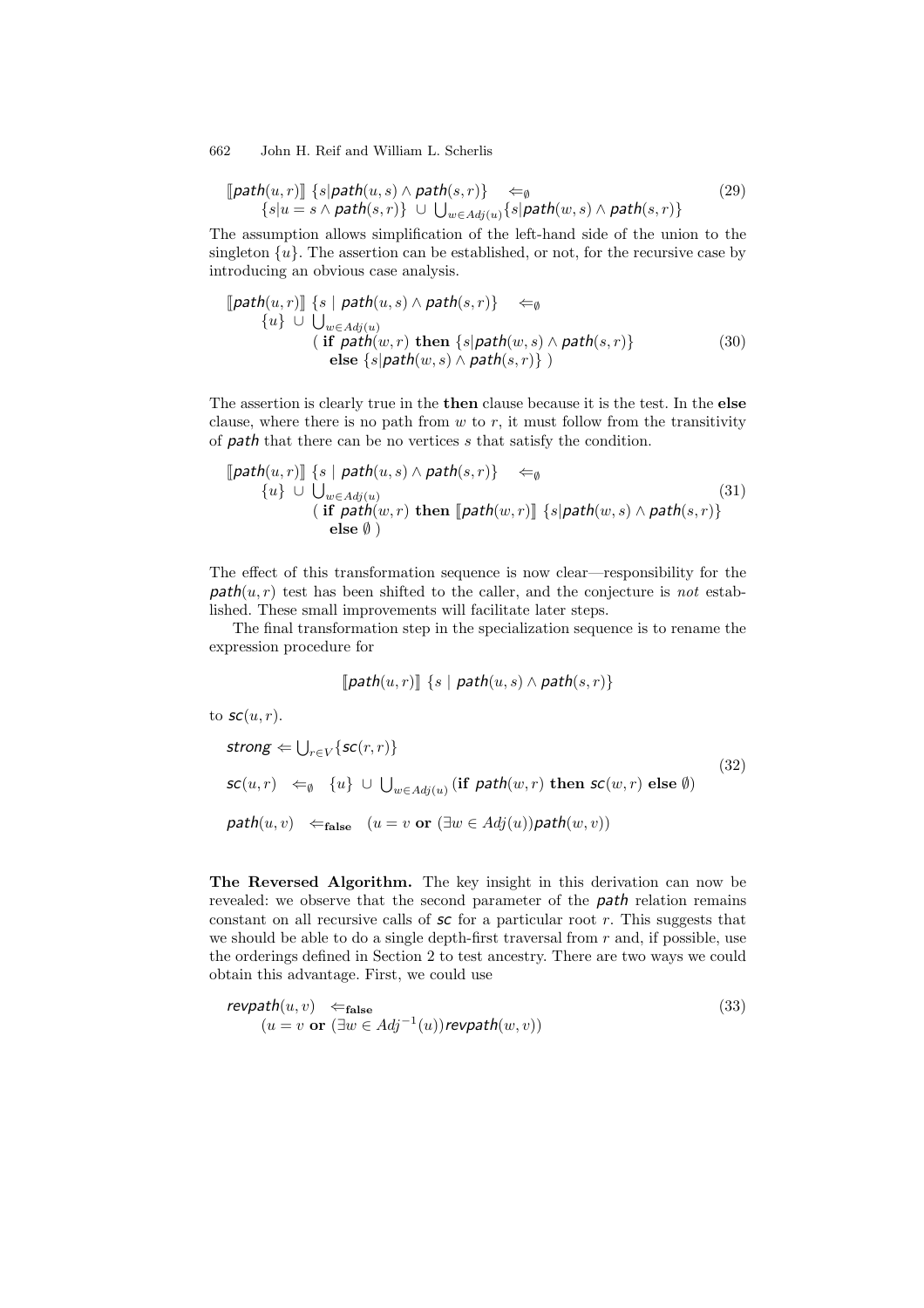instead of *path*, and compute ancestry using *its* depth-first search tree (since the *dfs* realizations of *path* and *revpath* both do recursions on the first parameter). (In the above,  $Adj^{-1}$  denotes the inverse adjacency function such that  $v \in Adj(u)$ if and only if u ∈ Adj−1(v).) Clearly, *path*(u, v) if and only if *revpath*(v, u).)

Alternatively, we could reverse the directions of the search in *sc* above (using  $Adi^{-1}$  instead of  $Adi$ ), causing the path test parameters to be reversed, and thus use the *path* search tree. In either case, we will need to traverse the graph in both the forward and backward directions.

The situation is symmetrical, and we arbitrarily choose the latter alternative. By adapting Algorithm (32) to reversed edge direction and applying the finite closure transformation (as we did in Algorithms (8) and (11)), we obtain

strong 
$$
\Leftarrow
$$
 begin  
\n
$$
\text{visit2}[V] \leftarrow \text{false};
$$
\n
$$
\bigcup_{r \in V} (\text{if } \text{visit2}[r] \text{ then } \emptyset \text{ else } \{\text{scr}(r,r)\})
$$
\nend (34)

 $scr(u,r) \Leftarrow$ **begin** *visit2*[u] ← **true** ; {u} ∪ <sup>w</sup>∈Adj*−*1(u)(**if** <sup>¬</sup>*visit2*[w] <sup>∧</sup> *path*(r, w) **then** *scr*(w, r) **else** <sup>∅</sup>) **end**

(We have reserved the name *visit* for use in the depth-first search tree precomputation required for testing  $path(r, w)$ .)

**A Blind Alley.** It may appear that we could obtain an acceptable implementation of Algorithm (34) by replacing  $path(r, w)$  with the test  $w \in dfs(r)$  and using specialization to factor the *dfs* calculation out of *scr* into *strong*.

\n
$$
\text{strong} \leftarrow \text{begin}
$$
\n $\text{visit2}[V] \leftarrow \text{false};$ \n

\n\n $\bigcup_{r \in V} (\text{if } \text{visit2}[r] \text{ then } \emptyset)$ \n

\n\n $\text{else begin}$ \n

\n\n $\text{visit}[V] \leftarrow \text{false};$ \n

\n\n $\{\text{scr}'(r, r, \text{dfs}(r))\}$ \n

\n\n $\text{end}$ \n

\n\n end\n

$$
scr'(u,r,D) \Leftarrow
$$
  
begin  
begin
$$
visit2[u] \leftarrow true;
$$
  

$$
\{u\} \cup \bigcup_{w \in Adj^{-1}(u)} (\text{if } \neg \text{visit2}[w] \land w \in D \text{ then } scr'(w,r,D - \{w\}))
$$
  
end

Unfortunately, the set of roots required for the reverse-search forest is not necessarily the same as that required for forward search, and so the  $dfs(r)$  calculation in **strong** could do redundant traversals. This algorithm runs in time  $O(|V|^2)$ .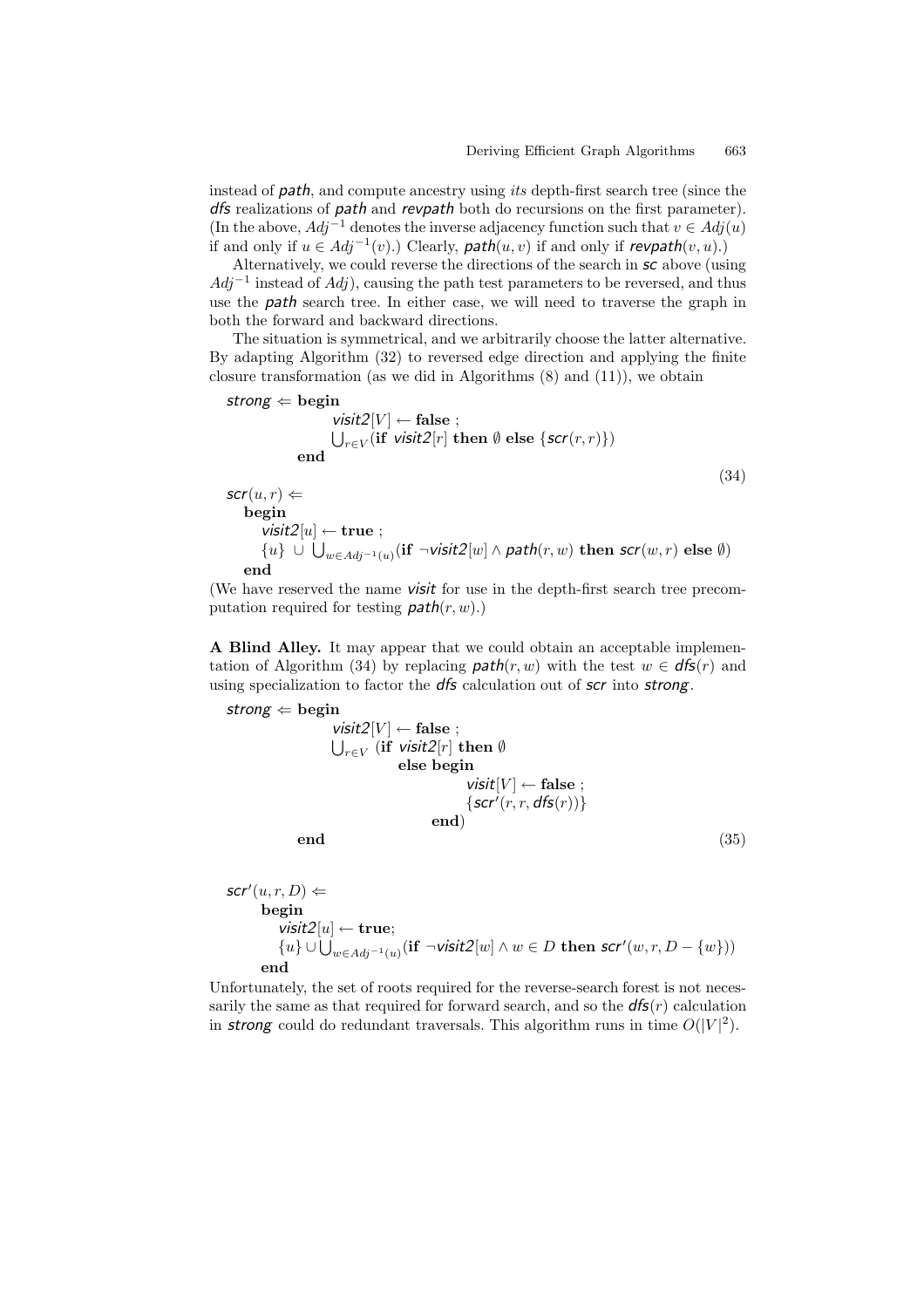**Strongly-Connected Component Roots.** Our ability to use the ancestry test techniques of Section 2 depends on a crucial lemma. This lemma captures most of the non-trivial graph-theoretic knowledge required in the derivation of the algorithms for strongly-connected components.

**Lemma 2.** *Let* G *be a directed graph with a (forward) depth-first search forest* F that has ancestry ordering  $\succ$ . For each strongly-connected component S of G *there is a unique vertex* r *called the root of* S *such that*  $r = \min_{\succ}(S)$ *.* 

This lemma has several important consequences.

- 1. The roots of the forest  $F$  are roots of strongly-connected components.
- 2. For each strongly-connected component S and for each  $v \in S$  and  $w \notin S$ such that  $v \to w$ , w is the root of a strongly-connected component.
- 3. Items (1) and (2) above yield all the strongly-connected component roots.
- 4. If r is the root of a strongly-connected component and  $path(w, r)$  is true in G, then

*path* $(r, w)$  if and only if  $w \succeq r$ .

The lemma suggests that we try to arrange that  $scr(r,r)$  be called (in the definition of *strong*) for the strongly-connected component roots and no other vertices. On the basis of Section 2, we can accomplish this by checking pre. All the strongly-connected components will still be found, and, by the fourth consequence above, if we guarantee that r is a root, then the  $path(r, w)$  test can be replaced by the constant-time test  $w \succeq r$ .

To find the roots, we must first collect the depth-first-search forest roots, and then, as we find components, locate the remaining roots. Our first order of business, then, is to construct the depth-first-search forest, F. This is distinct from the reverse forest constructed by *scr*.

```
forest \Leftarrow begin
                   pre[V] \leftarrow 0; p \leftarrow 0; e \leftarrow 0;
                   for r \in V do (if pre[r] = 0 then [r \in Roots] dfs(r))
            end
                                                                                                 (36)
```

```
dfs(u) \Leftarrowbegin
                        pre[u] \leftarrow (p \leftarrow p + 1);for w \in Adj(u) do
                            if pre[w] = 0 then \llbracket u \xrightarrow{\text{T}} w \rrbracket dfs(w);
                        post[u] \leftarrow (e \leftarrow e + 1)end
```
We note tree edges as they are found. In the final algorithm, an array *parent* is used to track the tree edges in order to refine Algorithm (39).

**The Ancestry Test.** The fourth consequence of Lemma 2.1, as noted above, allows replacement of the *path* test in *scr* by a test of the ancestry relation, under the condition that  $r$  is always the root of a strongly-connected component. The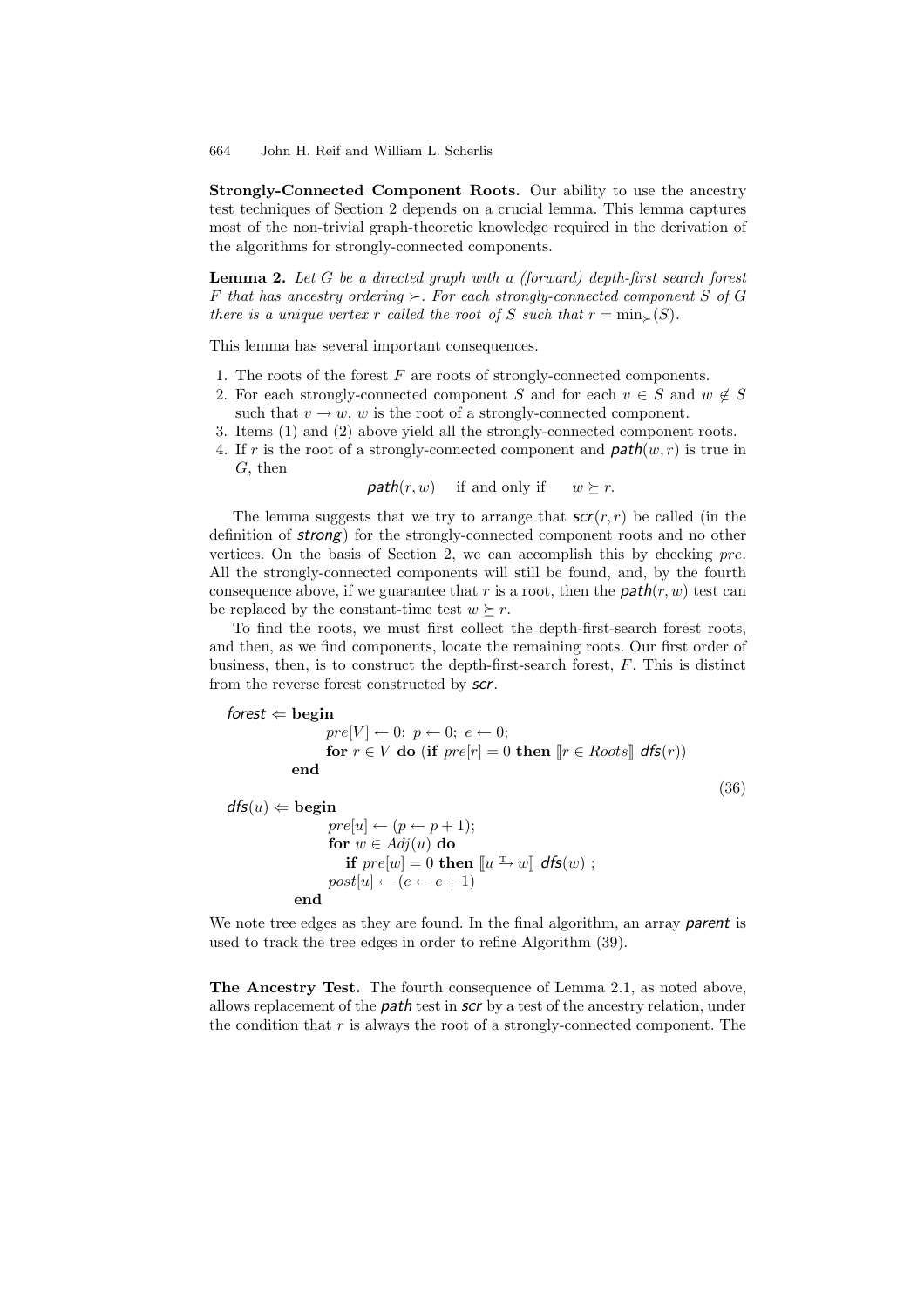ancestry test, as shown in Section 2, can be accomplished in constant-time by an examination of the pre and post numberings obtained in Algorithm (36).

$$
\text{strong}(R) \Leftarrow \text{begin} \text{visit2}[V] \leftarrow \text{false} \; ;
$$
\n
$$
\bigcup_{r \in R} \{ \text{scr}(r, r) \}
$$
\n
$$
\text{end} \tag{37}
$$
\n
$$
\text{scr}(u, r) \Leftarrow
$$
\n
$$
\text{begin} \text{visit2}[u] \leftarrow \text{true} \; ;
$$
\n
$$
\{u\} \cup \bigcup_{w \in Adj^{-1}(u)} (\text{if } \neg \text{visit2}[w] \land (pre[r] < pre[w]) \land (post[r] > post[w])
$$
\n
$$
\text{then } \text{scr}(w, r))
$$

**end**

We must now focus on the problem of finding the roots required by *strong*.

**Finding Some Roots.** The first consequence of the lemma suggests that we collect the roots of the forest F as they are found. We can use *forest* to collect a nonempty subset of the final set of roots, namely those vertices where each *dfs* is initiated until all of  $V$  is preorder numbered.

$$
\text{forest} \Leftarrow \text{begin}\n pre[V] \leftarrow 0; \ p \leftarrow 0; \ e \leftarrow 0 ; \\
 \bigcup_{r \in V} (\text{if } pre[r] = 0 \text{ then begin } d\text{fs}(r); \ r \text{ end})\n \tag{38}\n \end{cases}
$$

**Finding the Remaining Roots.** By the lemma, the remaining roots can be found by examining strongly-connected components as they are found. If r is a root then  $scr(r,r)$  returns the vertices of its corresponding strongly-connected component. Let  $S$  be a strongly-connected component. The following definition is a direct realization of consequence (3) of the lemma.

$$
\text{update}(S) \Leftarrow
$$
\n
$$
\bigcup_{v \in S} \left( \bigcup_{w \in Adj(v)} (\text{if } (\neg \text{visit2}(w) \land v \to w) \text{ then } \{w\} \text{ else } \emptyset) \right)
$$
\n
$$
(39)
$$

Given a strongly-connected component  $S$ ,  $\mathsf{update}(S)$  returns the set of stronglyconnected component roots then are the direct descendants of vertices in S. The test  $v \to w$  in this definition needs to be computed. This is accomplished by making tree edge relationships explicit in a new array *parent*. The array values are initialized in *dfs*. (See Algorithm (42) for details.)

An alternative approach to finding roots (used in [2] but not followed here) is to rely on a further consequence of the lemma: After zero or more stronglyconnected components have been found, the unvisited (in the reverse search) vertex with smallest preorder number (in the original forward search) will be a strongly-connected component root. Initially, this is the first vertex visited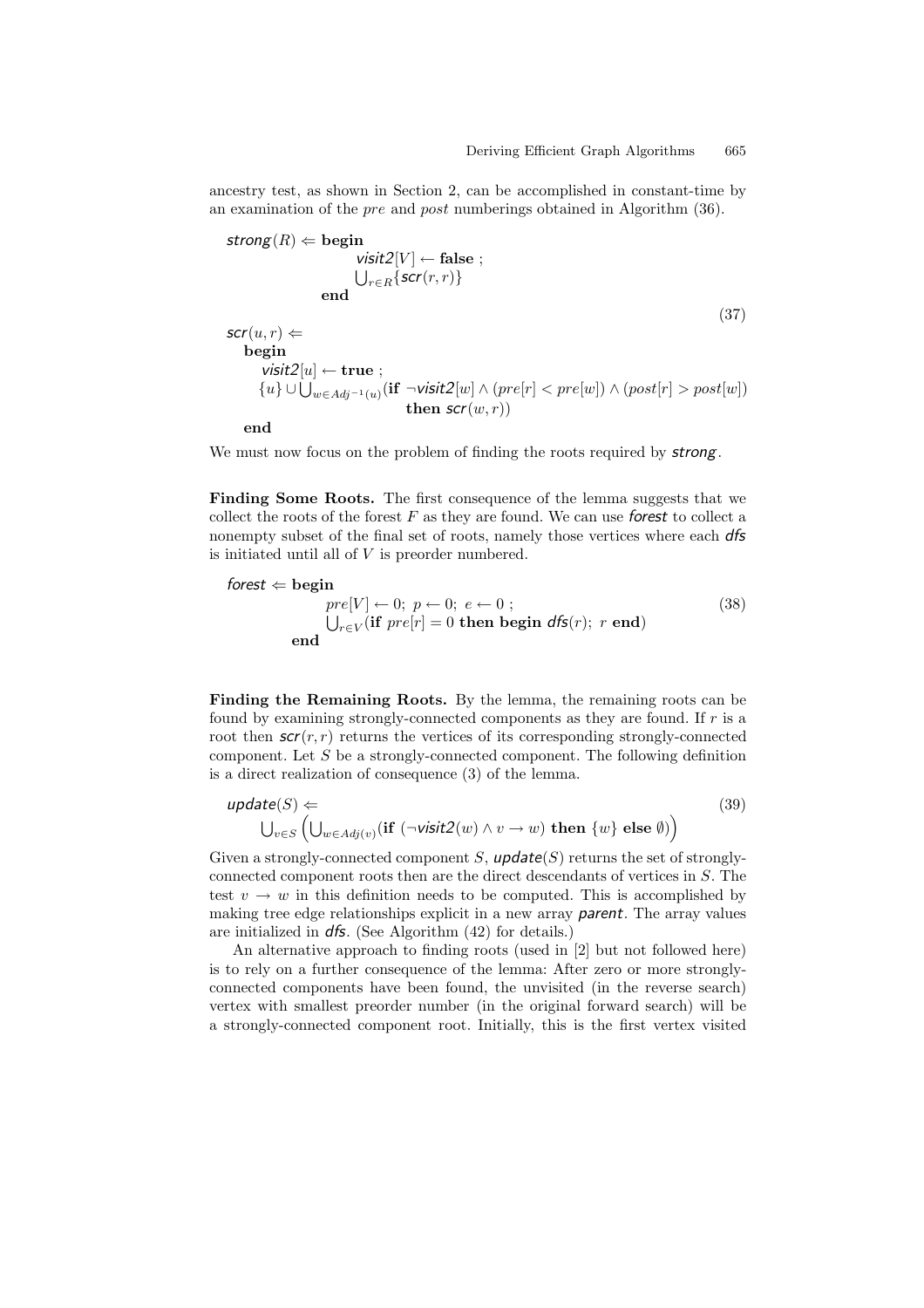by *dfs*. A final algorithm could be obtained by deriving a simple program and associated data structure that quickly yields the vertex with minimum preorder number. This would be done by merging a simple minimum-finding program with **scr** to keep track of the minimum preorder index as vertices are visited.

In this presentation, however, we retain the *update* procedure above.

**Final Improvements.** The near-final algorithm is obtained by merging two programs. The first, Algorithm (37) derived earlier, finds strongly-connected components, given a set of roots. The second, which follows directly from the lemma, is a closure definition of the set of roots.

$$
R \Leftarrow_{\emptyset} \text{forest} \cup \bigcup_{r \in R} \text{update}(\text{scr}(r, r)) \tag{40}
$$

A merge of *strong* with the definition of R gives:

*strong*(*forest*)

 $visit2[V] \leftarrow false$ 

```
\n
$$
\begin{aligned}\n\text{strong}(R) &\Leftarrow \\
\text{if } R = \emptyset \text{ then } \emptyset \\
\text{else let } r = \text{choose } R \text{ in} \\
\text{let } S = \text{scr}(r, r) \text{ in} \\
\{S\} \cup \text{strong}(\text{update}(S) \cup R - \{r\})\n\end{aligned} \tag{41}
$$
\n
```

(The **choose** operation picks an arbitrary element of a set. The **let** construct is used to bind local names.)

**The Strong Connectivity Algorithm.** We have resolved the strong connectivity algorithm,

*strong*(*forest*),

into two basic phases. First, *forest* is used to collect the depth-first search forest roots and to precompute the pre- and postorder numberings used for testing ancestry. Second, *strong* is used to do reverse depth-first searches from these roots, collecting strongly-connected components and new roots along the way.

*strong*(*forest*)

 $var p, e, pre[V], post[V], visit2[V], parent[V];$ 

*forest*  $\Leftarrow$  **begin** 

 $pre[V] \leftarrow 0;$  parent $[V] \leftarrow A; p \leftarrow 0; e \leftarrow 0;$  $\bigcup_{r \in V} (\textbf{if } pre[r] = 0 \textbf{ then } \textbf{begin } d\textbf{f}(r); r \textbf{ end})$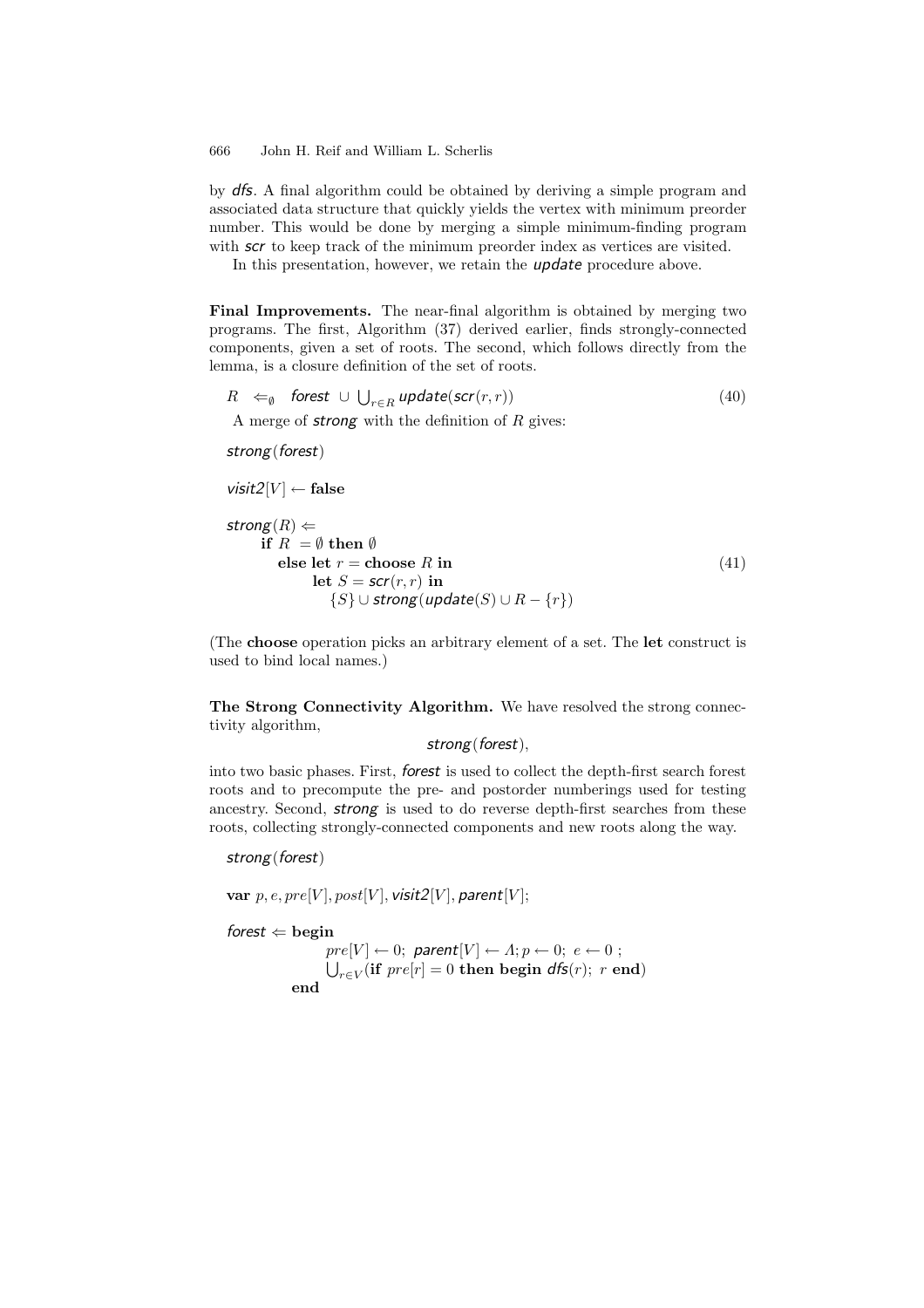```
dfs(u) \Leftarrowbegin
                pre[u] \leftarrow p \leftarrow p + 1;for w \in Adj(u) do
                   if pre[w] = 0 then begin parent[w] \leftarrow u; dfs(w) end ;
                post[u] \leftarrow e \leftarrow e + 1end
visit2[V] \leftarrow false;
\mathsf{strong}(R) \Leftarrow (42)
     if R = \emptyset then \emptysetelse let r =choose R in
             let S = \mathsf{scr}(r, r) in [S is a strong component]
                {S} \cup strong(update(S) \cup R - {r})
scr(u,r) \Leftarrowbegin
     visit2[u] \leftarrow true;{u} ∪ 
w∈Adj−1(u)(if ¬visit2[w] ∧ (pre[r] > pre[w]) ∧ (post[r]< post[w])
                             then scr(w,r)else ∅)
   end
```

$$
\begin{array}{ll}\n\text{update}(S) & \Leftarrow \\
\bigcup_{v \in S} (\bigcup_{w \in Adj(v)} (\text{if } \neg \text{visit2}(w) \ \land \ \text{parent}[w] = v \\
 &\text{then } \{w\} \\
 &\text{else } \emptyset\n) \end{array}
$$

This algorithm runs in time linear in the number of vertices and edges in the graph. As before, we demonstrate this by associating with each vertex and edge of the graph a constant number of program steps.

The procedure *forest* is a simple iteration in which each vertex r in V is considered exactly once. Because of the pre array, *dfs* is called (by *forest* and recursively) at most once for each vertex in the graph. On each call to *dfs*, the loop body is executed once for each edge leaving the node of u. Thus, overall, *dfs* visits each vertex once and each edge twice.

A similar argument applies to *strong* and *scr*. This leaves *update*, which is called exactly once for each strongly-connected component. In a given call to *update*, each vertex in the complement is examined once in the outer union, and each edge connected to that vertex is examined exactly twice (overall) in the inner union. Thus, overall, *update* examines each vertex once and each edge twice.

We could continue improving this algorithm by realizing the various implicit loops, by frequency reduction (e.g., for  $pre(r)$  calculation), by eliminating set operations (e.g., in *strong*), and in other ways. At this point, however, the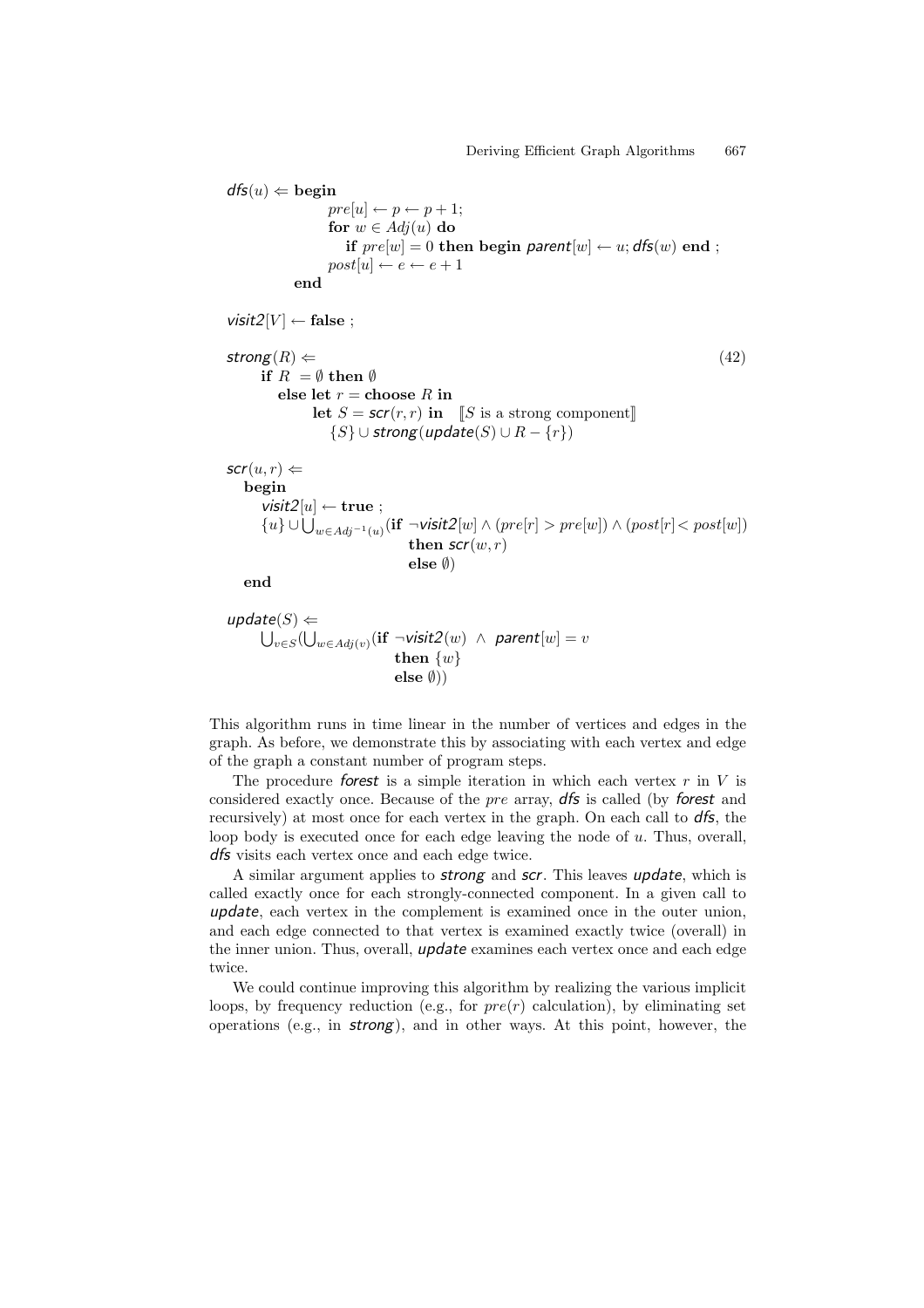structure of the linear-time algorithm is most clearly apparent, so we conclude the derivation here.

## **4 Biconnected Components**

Let  $G = (V, E)$  be an undirected connected graph with no self-loops (i.e., edges of the form  $\langle u, u \rangle$ ). By convention, sets and relations involving undirected graph edges are assumed to be symmetrically closed. An *articulation point* is a vertex whose removal disconnects G. A graph is *biconnected* if it has no articulation point. A *biconnected component* C is a maximal set of edges that contains no vertex whose removal disconnects the vertices contained in the edges of C.

Our specification for the biconnected components of a graph makes use of a modified version of the original *path* definition. Let u, v, and a be vertices in an undirected graph.

$$
\mathit{path}_a(u, v) \Leftarrow_{\mathbf{false}} \text{false} \tag{43}
$$
\n
$$
u = v \quad \text{or} \quad (\exists w \in Adj(u))(w = v \text{ or } (w \neq a \text{ and } \mathit{path}_a(w, v))) \tag{43}
$$

There is a path from u to v that *avoids* a if u and v are equal or if there is a path which avoids a to v from a vertex w adjacent to u. (The subscripting of the parameter a is for syntactic convenience.) Observe that  $path_a$  is symmetric.

$$
\mathit{path}_a(u, v)
$$
 if and only if  $\mathit{path}_a(v, u)$ .

There is a natural special case of this definition, obtained by an obvious specialization step.

$$
\begin{aligned}\n\llbracket u \neq a \land v \neq a \rrbracket \text{ path}_{a}(u, v) &\Leftarrow_{\text{false}} \\
u = v \text{ or } (\exists w \in Adj(u))(w \neq a \text{ and } \llbracket w \neq a \land v \neq a \rrbracket \text{ path}_{a}(w, v))\n\end{aligned} \tag{44}
$$

Two adjacent edges  $\langle u, v \rangle$  and  $\langle v, w \rangle$  are *biconnected* if  $\text{path}_v(u, w)$ . Thus, the biconnected component associated with a graph edge  $\langle u, v \rangle$  is a set of edges,

$$
bc(\langle u, v \rangle) \Leftrightarrow \{ \langle u, v \rangle \} \cup \left( \bigcup_{\substack{\langle v, w \rangle \in E \\ \text{path}_v(u, w)}} bc(\langle v, w \rangle) \right). \tag{45}
$$

(The specialized definition of *path* will suffice in this context.) Observe that by our various symmetry assumptions,  $bc(\langle u, v \rangle) = bc(\langle, uv \rangle)$ .

The set *bcomps* contains the biconnected components of G.

$$
bcomps \Leftarrow \bigcup_{\langle u,v \rangle \in E} \{bc(\langle u,v \rangle)\}\tag{46}
$$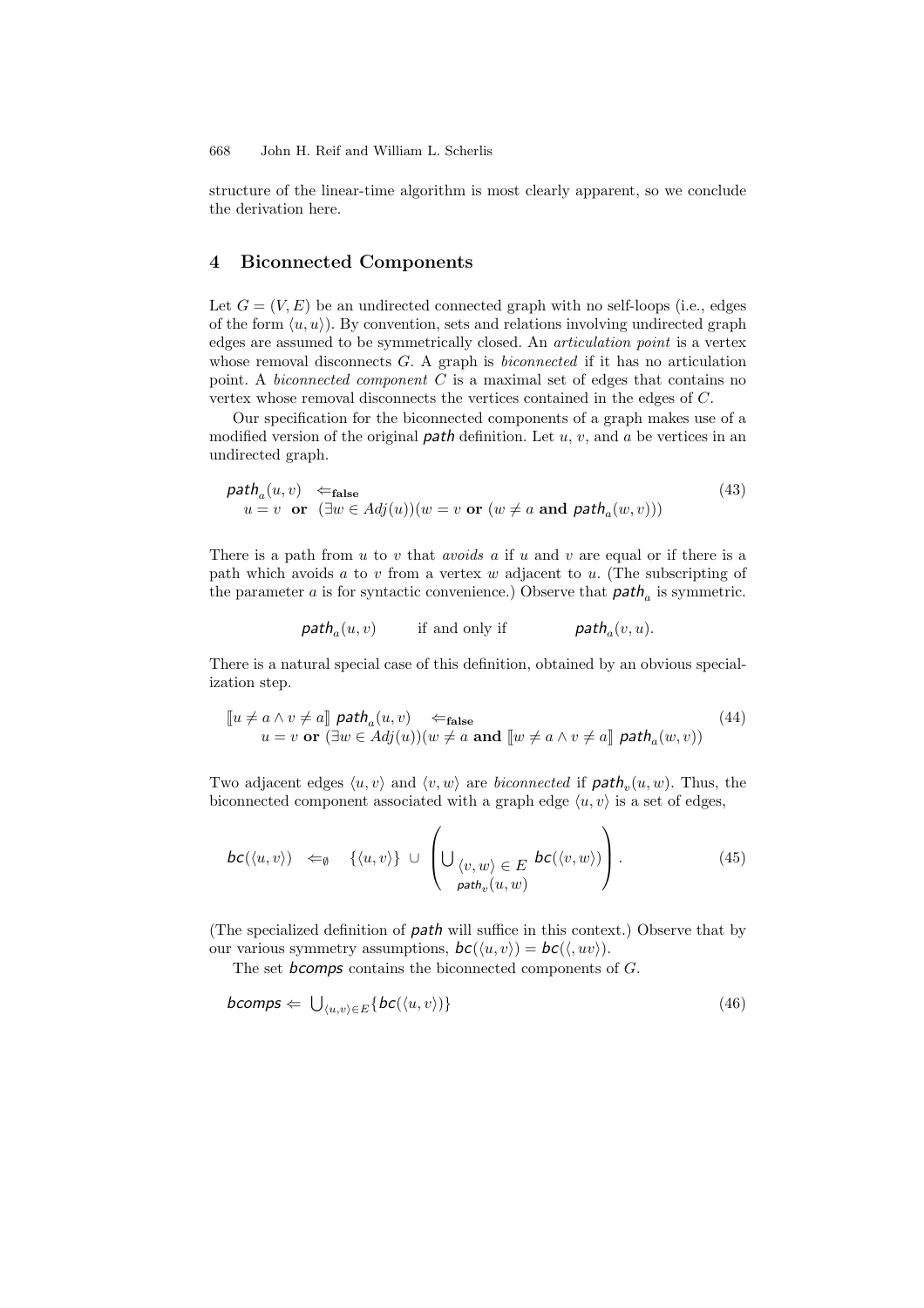**Specialization to Depth-First Search.** Our initial goal is to obtain an efficient version of *bc* that is not a closure definition.

Application of the finite closure transformation induces a depth-first search forest, as shown in Section 2. Our initial step is to specialize the definition of *bc* in order to enable it to be merged with the depth-first search algorithm (i.e., the recursions of *bc* and *dfs* will be made simultaneous). We start with the assumption that a depth-first-search forest *already* exists (and we can cheaply test edge type). To enable the merge with *dfs*, we specialize the definition of *bc* to traverse tree edges, and in the depth-first search order. By assuming existence of the forest, we can exploit information about edge type.

Recall from Section 2 that an undirected graph edge can be either a tree edge or a non-tree edge, and, when it is given direction (in a search), it can be one of four kinds of edges: a tree edge, a reverse tree edge, a forward frond, or a reverse frond. The first step is to introduce a case analysis into the body of the union to distinguish the four cases for an edge  $\langle v, w \rangle$ . Initially all branches of the case analysis are identical; our intent is to specialize each according to its particular condition.

$$
\begin{array}{ll}\n\left[\!\!\begin{array}{c} u \xrightarrow{\Gamma} v \Vert \mathbf{bc}(\langle u, v \rangle) & \Leftarrow_{\emptyset} \\
\{\langle u, v \rangle\} \cup & \downarrow \\
\bigcup_{\langle v, w \rangle \in E} (\text{if } v \xrightarrow{\Gamma} w \text{ then } (\text{if } \mathsf{path}_v(u, w) \text{ then } \mathsf{bc}(\langle v, w \rangle) \text{ else } \emptyset) \\
& \text{else if } u = w \text{ then} (\text{if } \mathsf{path}_v(u, w) \text{ then } \mathsf{bc}(\langle v, w \rangle) \text{ else } \emptyset) \\
& \text{else if } v \xrightarrow{\cdots} w \text{ then} (\text{if } \mathsf{path}_v(u, w) \text{ then } \mathsf{bc}(\langle v, w \rangle) \text{ else } \emptyset) \\
& \text{else } \llbracket w \xrightarrow{\cdots} v \rrbracket \text{ then} (\text{if } \mathsf{path}_v(u, w) \text{ then } \mathsf{bc}(\langle v, w \rangle) \text{ else } \emptyset)\n\end{array}\right)\n\end{array} \tag{47}
$$

We have distributed the *path* test into the four cases of this closure definition, each of which we now consider individually, with the goal of making this a tightly recursive expression procedure (i.e., meeting the precondition that the edge  $\langle v, w \rangle$  is a tree edge). The first case is easy. If  $\langle v, w \rangle$  is a tree edge, then the recursive call to *bc* is already in the specialized form.

In the second case  $u = w$ . In this case w is the parent of v and so  $\mathit{path}_n(u, w)$ is trivially true. We must compute  $bc(\langle v, w \rangle)$  or, replacing w by u,  $bc(\langle v, u \rangle)$ . This is a reverse tree edge, and by symmetry it necessarily leads to redundant visits, enabling us to replace the call by  $\emptyset$ . To simplify notation, we do a trivial specialization so *bc* is passed two adjacent vertices, rather than the edge between them.

$$
\begin{array}{ll}\n\left[u \xrightarrow{v} v\right] bc(u, v) & \Leftarrow_{\emptyset} & (48) \\
\left\{\langle u, v \rangle\right\} \cup & \bigcup_{(v, w) \in E} (\text{if } v \xrightarrow{v} w \text{ then } (\text{if } \text{path}_v(u, w) \text{ then } bc(v, w) \text{ else } \emptyset) \\
& \text{else if } u = w \text{ then } \emptyset \\
& \text{else if } v \xrightarrow{v} w \text{ then } (\text{if } \text{path}_v(u, w) \text{ then } bc(v, w) \text{ else } \emptyset) \\
& \text{else } \llbracket w \xrightarrow{v} v \rrbracket \text{ then } (\text{if } \text{path}_v(u, w) \text{ then } bc(v, w) \text{ else } \emptyset)\n\end{array}
$$
\n
$$
(48)
$$

We next consider the third case, of a reverse frond  $v \rightarrow w$ . In this case, v is a direct descendent of u and w is an ancestor of u, and so  $path_v(u, w)$  is always true. We must therefore include  $bc(v, w)$ . Now  $\langle v, w \rangle$  is not a tree edge, so this recursive call will not be in the specialized form. We therefore unfold the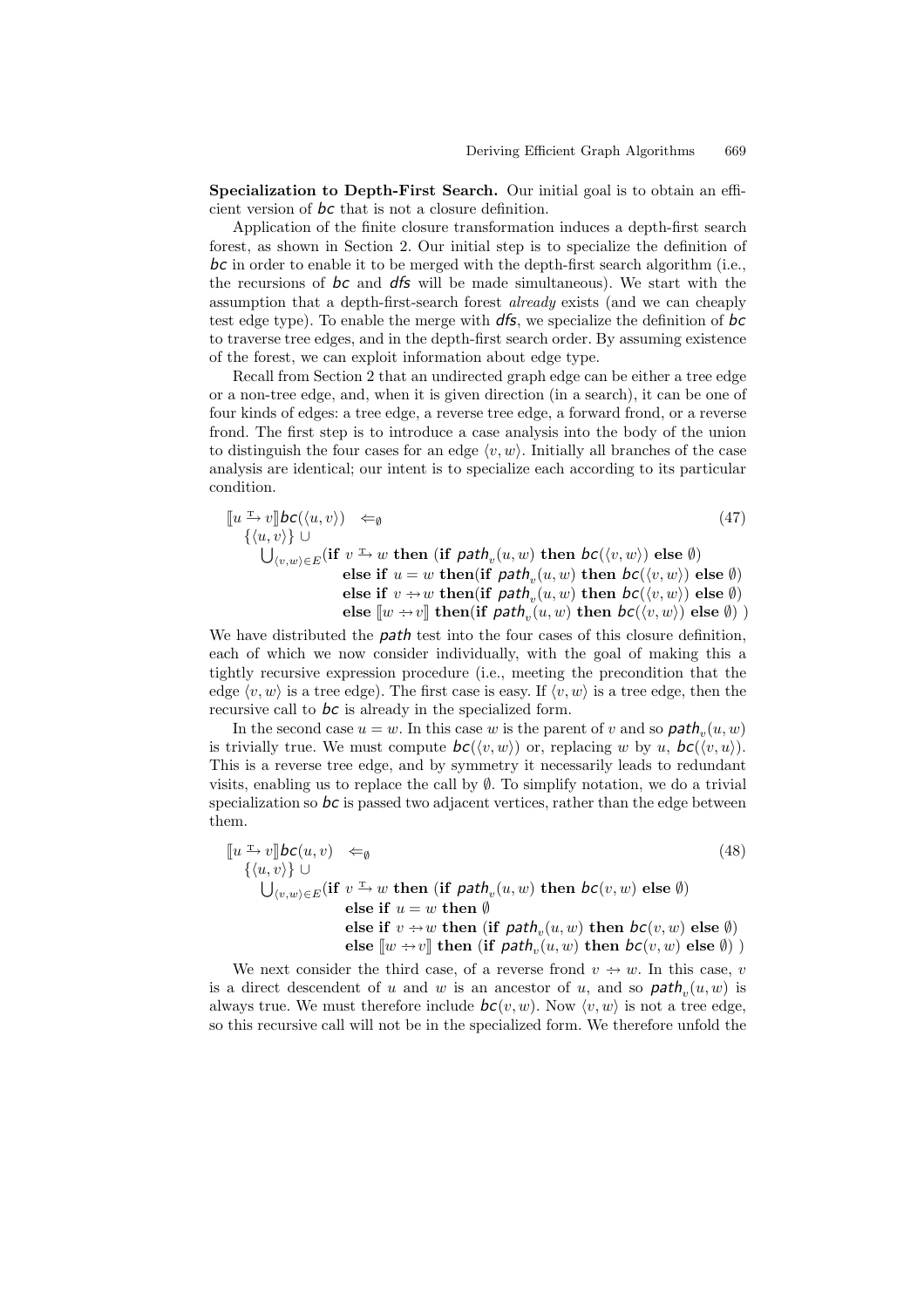definition of *bc* in this context and simplify based on the assumptions. Since w is an ancestor of u and there is an edge adjacent to w already known to be in the same component as  $\langle u, v \rangle$ , we can (by the assumption of depth-first traversal order) replace *all* the recursive  $\boldsymbol{bc}$  calls from w by  $\emptyset$  and retain only the single reverse frond  $\langle v, w \rangle$ . Observe that this implies all reverse fronds from a vertex are collected at that vertex.

The final case,  $w \rightarrow v$ , reduces to  $\emptyset$ . In this case  $\langle v, w \rangle$  is a forward frond, and there must be a vertex t such that t is an ancestor of w and such that  $v \to t$  has already been traversed. Now, if  $\langle v, w \rangle$  is in the same component as  $\langle u, v \rangle$ , then it will have been found already (by the immediately preceding case and by the assumption of depth-first order of traversal). If not, then the *path* test would fail and the result would be  $\emptyset$ . Thus, the result is  $\emptyset$  for both possible eventualities.

$$
\begin{aligned}\n\llbracket u \xrightarrow{\mathbf{r}} v \rrbracket \mathbf{b} \mathbf{c}(u, v) &\Leftarrow & (49) \\
\quad \{ \langle u, v \rangle \} \cup & \qquad \qquad \text{then } (\text{if } \mathbf{path}_v(u, w) \text{ then } \llbracket u \xrightarrow{\mathbf{r}} w \rrbracket \mathbf{ b} \mathbf{c}(v, w) \text{ else } \emptyset) \\
& \qquad \qquad \text{else if } u = w \text{ then } \emptyset \\
& \qquad \qquad \text{else if } v \xrightarrow{\mathbf{r}} w \text{ then } \{ \langle v, w \rangle \} \\
& \qquad \qquad \text{else } \llbracket w \xrightarrow{\mathbf{r}} v \rrbracket \emptyset \n\end{aligned}\n\tag{49}
$$

Because the remaining call to *bc* is directly recursive, and the call always follows *tree* edges, this does not need to be a closure definition.

At this point there are two principal additional steps in improving the algorithm for biconnected components. First, the definition of *bcomps* is improved to avoid collecting redundant components—this is done by introducing the abstraction of articulation edges (in the next section). Second the *path* test in *bc* is made more efficient through an ancestry test (in a later section).

**Articulation Edges.** Improvement of the biconnectivity algorithm *bcomps* depends on the following lemma.

**Lemma 3.** *Let* G *be an undirected graph with depth-first-search forest* F*. Every biconnected component* B *contains a unique tree edge*  $u \rightarrow v$ *, called the articulation edge, such that* u *is an ancestor of every vertex in the edges of* B*.*

This lemma has two useful consequences.

- 1. Every tree edge leaving the roots of the trees in a depth-first-search forest is an articulation edge.
- 2. If  $u \to v$  and  $v \to w$ , then

 $path_n(u, w)$  if and only if  $\langle v, w \rangle$  is not an articulation edge.

An immediate application of the lemma is to the original definition of *bcomps*. Since every biconnected component has a unique articulation edge associated with it, *bcomps* can be modified to call *bc* for articulation edges only. Let us inductively assume we can *a priori* compute the set of articulation edges, which we call *aedges*.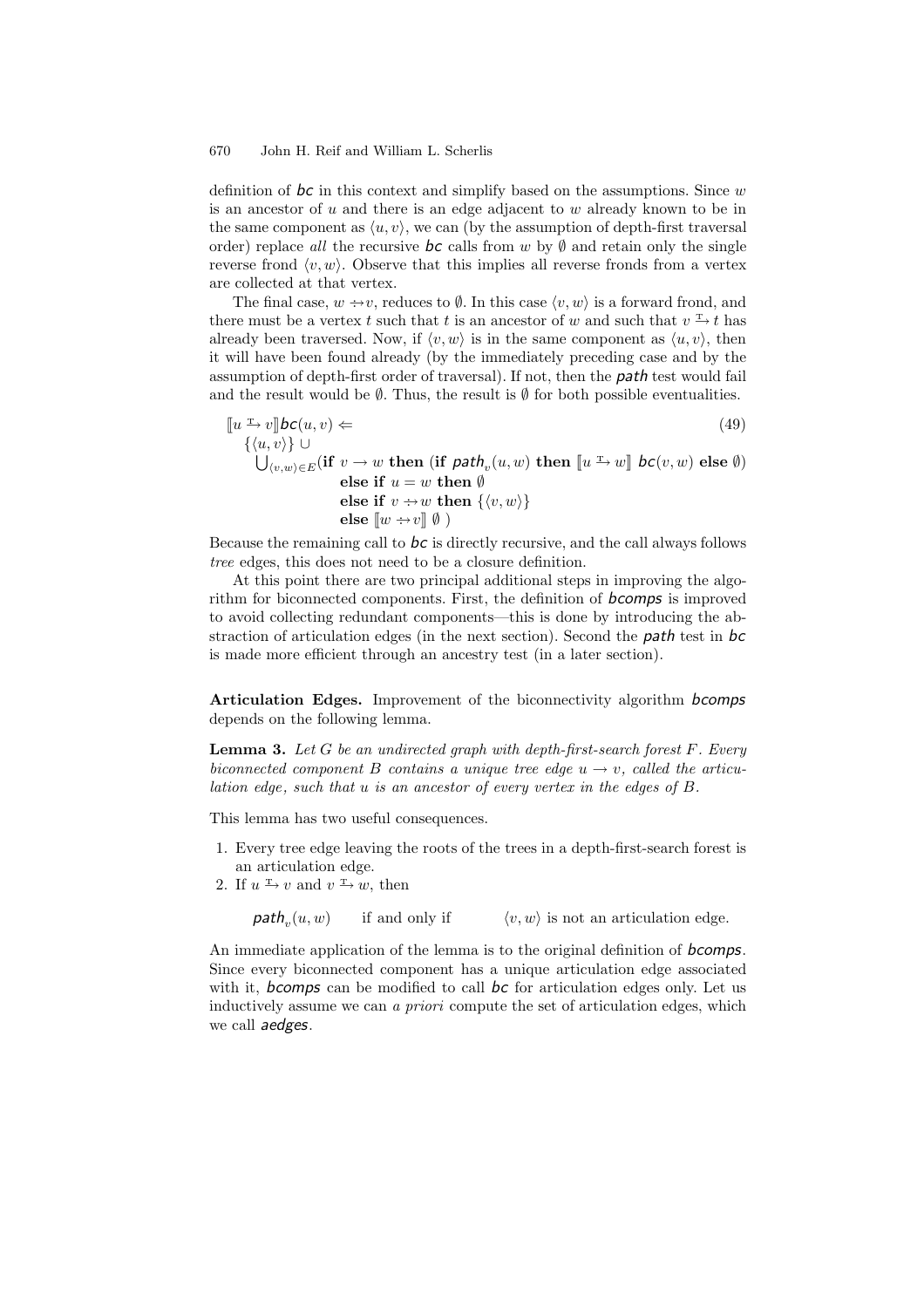$$
\text{bcomps} \Leftarrow \bigcup_{\langle u,v \rangle \in \text{aedges}} [u \xrightarrow{v} v] \{ \text{bc}(u,v) \} \tag{50}
$$

Every articulation edge is a tree edge, and the set of biconnected components is a partition of the set of edges. Therefore, the specialized version of *bc* can be applied.

**Collecting Biconnected Components.** Because articulation edges are tree edges, we attempt to collect them in a single depth-first search. Again we assume that the tree edges are already so classified and, in addition, that the predicate  $root(r)$  holds when r is a root in the depth-first-search forest. The algorithm below reduces the problem to testing individual tree edges using a predicate *aedge*.

$$
aedges \Leftarrow \bigcup_{root(r)} (\{\langle r, s \rangle\} \cup ae(r, s))
$$
\n
$$
r \stackrel{\pi}{\rightarrow} s
$$
\n
$$
(51)
$$

 $\llbracket u \xrightarrow{\text{r}} v \rrbracket$ *ae* $(u, v) \Leftarrow \bigcup_{w \in Adj(v)}$  (if  $\text{aedeg} (v, w)$  then  $\{\langle v, w \rangle\} \cup$   $\text{ae}(v, w)$  $v \stackrel{\text{T}}{\rightarrow} w$ 

**else** *ae*(v, w))

The second consequence of the lemma enables replacement of the condition '*aedge*(v, w)' by the condition ' $\neg$ *path*<sub>n</sub>(u, w)' because we know  $u \stackrel{\text{T}}{\rightarrow} v$  and  $v \xrightarrow{\mathrm{T}} w$ .

It is now a natural step to merge this search for articulation edges with the algorithm *bcomps* for collecting the edges of individual components. The following algorithm results after an obvious specialization step. Note that the function *ae* now returns a set of biconnected components.

$$
bcomps \Leftarrow \bigcup_{root(r)} (\{\langle r, s \rangle\} \cup ae(r, s))
$$
  
\n
$$
r \stackrel{\text{T}}{\rightarrow} s
$$
  
\n
$$
[u \stackrel{\text{T}}{\rightarrow} v] \stackrel{\text{T}}{\rightarrow} e(u, v) \Leftarrow \bigcup_{w \in Adj(v)} (\text{if } aedge(v, w) \text{ then } \{bc(v, w)\} \cup ae(v, w)
$$
  
\n
$$
v \stackrel{\text{T}}{\rightarrow} w
$$
\n
$$
(52)
$$

**else** *ae*(v, w))

**Merging.** It is clear from the structure of the *bcomps* algorithm that it would be advantageous to merge the computations of *ae* and *bc*. We do this by developing an expression procedure for the pair

 $\llbracket u \xrightarrow{\text{r}} v \rrbracket \langle bc(u, v), \text{ae}(u, v) \rangle.$ 

The result of this program is a pair of sets. The first is the set of edges of the current component accumulated thus far; the second is the set of components accumulated thus far.

In the example below, we introduce notation for the simultaneous accumulation of set. Suppose the function  $f$  returns a pair of sets. Then the notation

 $\langle \bigcup, \bigcup \rangle_{w \in S}$   $(f(w))$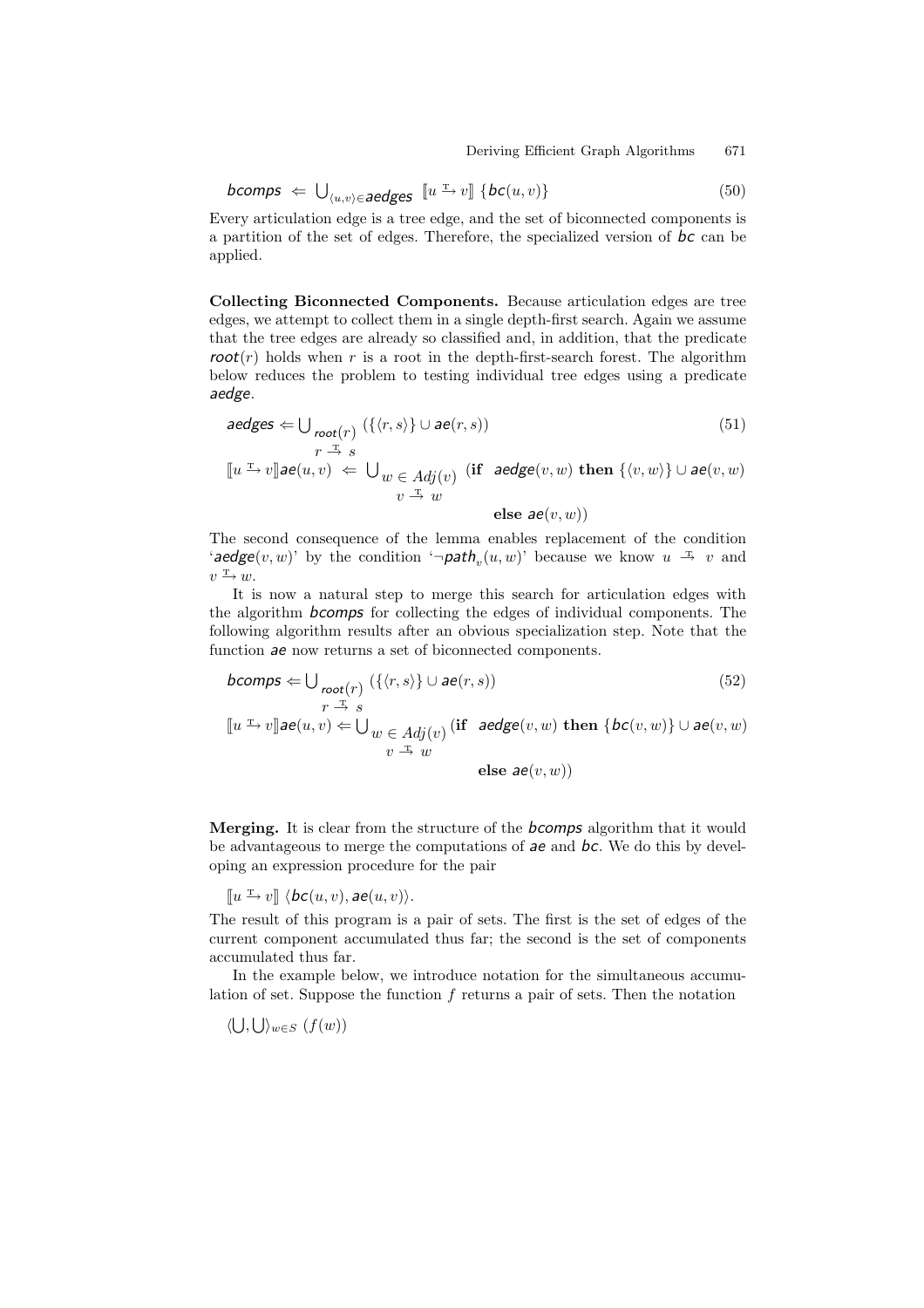describes a pair of sets and denotes the same result as

$$
\langle \bigcup_{w \in S}(\mathit{first}[f(w)]), \bigcup_{w \in S}(\mathit{second}[f(w)]) \rangle ,
$$

where *first* and *second* select the corresponding elements of a pair. After substitution and simplification of Algorithms (49) and (52), we obtain

$$
\textit{bcomps} \Leftarrow \bigcup_{\substack{\textit{root}(r) \\ r \ \xrightarrow{\textit{T}}} s} (\{B\} \cup A \ \ \textit{where} \ \langle B, A \rangle = [\![r \xrightarrow{\textit{T}} s]\!]\langle \textit{bc}(r, s), \textit{ae}(r, s) \rangle)
$$

$$
\llbracket u^{\perp} \cdot v \rrbracket \langle bc(u, v), a e(u, v) \rangle \Leftarrow
$$
\n
$$
\langle \{ \langle u, v \rangle \} \cup B, A \rangle
$$
\nwhere\n
$$
\langle B, A \rangle = \langle \bigcup, \bigcup_{w \in Adj(v)} \text{if } v^{\perp} \cdot w \text{ then}
$$
\n
$$
\qquad \qquad (\text{if } \neg path_v(u, w) \qquad \qquad \text{then } \llbracket a \neq g(e(v, w) \rrbracket) \langle \emptyset, \{B'\} \cup A' \rangle
$$
\n
$$
\qquad \qquad \text{else } \langle B', A' \rangle) \qquad \qquad \text{where } \langle B', A' \rangle = \llbracket v^{\perp} \cdot w \rrbracket \langle bc(v, w), a e(v, w) \rangle
$$
\nelse if  $u = w \text{ then } \langle \emptyset, \emptyset \rangle$ \nelse if  $v \rightarrow w \text{ then } \langle \{ \langle v, w \rangle \}, \emptyset \rangle$ \nelse\n
$$
\langle \emptyset, \emptyset \rangle ).
$$
\n(153)

Note that the only appearance on the right-hand side of *ae* and *bc* are in a context where the precondition holds. We rename the pair and its precondition to a simple name, *ba*.

$$
\text{bcomps} \Leftarrow \bigcup_{\substack{\text{root}(r) \\ r \to s}} (\{B\} \cup A \text{ where } \langle B, A \rangle = \text{ba}(r, s))
$$

$$
ba(u, v) \Leftarrow
$$
\n
$$
\langle \{(u, v)\} \cup B, A, \rangle
$$
\nwhere  $\langle B, A \rangle = \langle \bigcup, \bigcup_{w \in Adj(v)} \{ \text{if } v \xrightarrow{v} w \text{ then } \}$ \n
$$
\begin{aligned}\n &\text{(if } v \xrightarrow{v} w \text{ then } \\
 &\text{(if } \neg path_v(u, w) \text{ then } \llbracket aedge(v, w) \rrbracket \langle \emptyset, \{B'\} \cup A' \rangle \\
 &\text{else } \langle B', A' \rangle \} \\
 &\text{where } \langle B', A' \rangle = ba(v, w)\rangle \\
 &\text{else if } u = w \text{ then } \langle \emptyset, \emptyset \rangle \\
 &\text{else if } v \xrightarrow{v} w \text{ then } \langle \{(v, w)\}, \emptyset \rangle \\
 &\text{else } \langle \emptyset, \emptyset \rangle \}.\n \end{aligned}
$$
\n(54)

It now remains to derive a method for efficiently testing  $\neg path_n(u, w)$ .

**Finding Articulation Edges.** In order to implement the *path* test efficiently, we need a second technical lemma.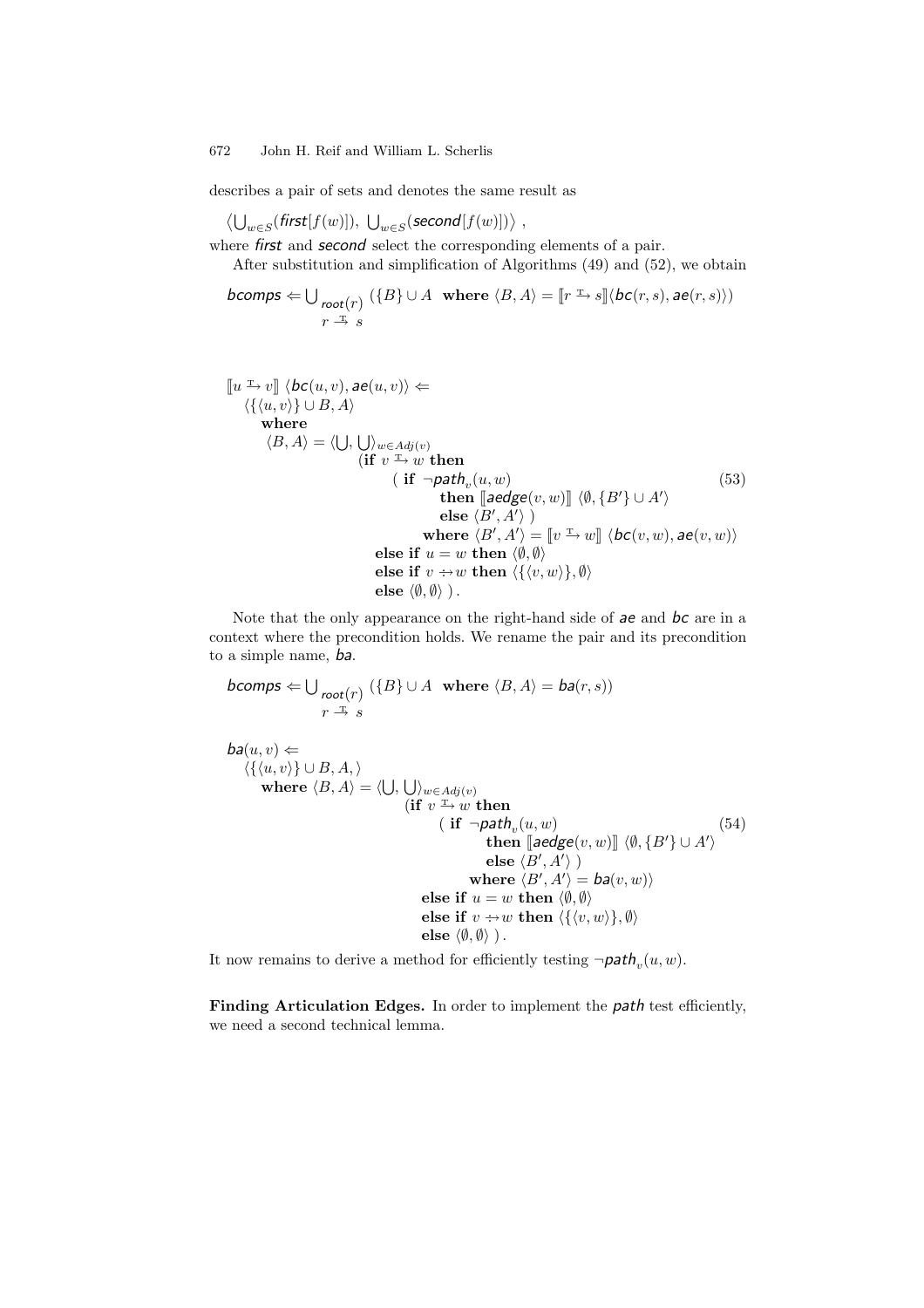**Lemma 4.** *Let* G *be an undirected graph with depth-first search forest* F *and let*  $u \xrightarrow{T} v$  *and*  $v \xrightarrow{T} w$  *be edges in F. Then* 

$$
\mathit{path}_v(u, w) \equiv (\exists s, t)(u \succeq t \land t \Leftrightarrow s \land s \succeq w) \equiv (\exists s, t)(v \succ t \land t \Leftrightarrow s \land s \succeq w).
$$

*That is, there is a path from* u *to* w *avoiding* v *exactly when there is a frond extending from a descendent* s *of* w *to a proper ancestor* t *of* v*.*

Our goal is to compute this test efficiently in the course of a single depth-first search. The key insight at this point is to represent the *set* of possible values of t such that  $t \leftrightarrow s$  and  $s \succeq w$  by a single value — the most remote ancestor found thus far. If this ancestor turns out to be a proper ancestor of  $v$ , then there is indeed a path avoiding  $v$  from  $u$  (the father of  $v$  to  $w$  (a son of  $v$ ).

In other words, we seek to compute something like

 $\mathsf{low}(w) \Leftarrow \min_{\succ} (\{t \mid (\exists s) \ s \rightarrow t \land s \succeq w\})$ 

Unfortunately, because the elements of the set are not always pairwise comparable, this minimum is not well defined. It is the case, however, that each element t of the set is either an ancestor or a descendent of  $w$ . Furthermore, all ancestors of w are themselves pairwise comparable since they are on the tree path from the root to w. Since v is an ancestor of w and since we are only interested in  $t$ that are proper ancestors of  $v$ , descendants of  $w$  can be ignored during search. We implement this improvement by means of a simple modification to the above specification.

 $\mathsf{low}(w) \Leftarrow \min_{\succ} (\{w\} \cup \{t \mid (\exists s) \ s \Rightarrow t \land s \succeq w\}).$  (55) The lemma (4.2) immediately implies:  $v > \mathsf{low}(w)$  if and only if  $\mathsf{path}_v(u, w)$ (because  $u \to v$ ). In other words,  $v \to w$  is an articulation edge if and only if  $\mathsf{low}(w) \succeq v$ .

In order to develop a depth-first search algorithm for computing *low*, we separate the computation into two stages.

$$
low(w) \Leftarrow \min_{\succ} (\{w\} \cup lowest(w))
$$
  

$$
lowest(w) \Leftarrow \{t \mid (\exists s)s \leftrightarrow t \land s \succeq w\}
$$
 (56)

**Lowset Computation.** We observe first that  $\{s | s \succeq w\}$  is exactly  $dfs(w)$ . Modifying Algorithm (23) slightly,

$$
\textbf{begin } p \leftarrow 0 \quad \text{\textbackslash} \quad pre[V] \leftarrow 0; \; S \leftarrow \textit{dfs}(r, \Lambda); \; \langle S, pre[V] \rangle \text{ end}
$$

$$
\mathsf{dfs}(u, v) \Leftarrow
$$
\n
$$
\begin{array}{ll}\n\text{begin} \\
\text{begin} \\
[-12pt]\n\end{array}\n& \text{begin}\n\end{array}\n\end{array}
$$
\n
$$
\begin{array}{ll}\n\text{begin} \\
\text{begin} \\
\end{array}\n\end{array}\n\begin{array}{ll}\n\text{begin} \\
\end{array}\n\end{array}
$$
\n
$$
\begin{array}{ll}\n\text{begin} \\
\text{begin} \\
\end{array}\n\end{array}\n\end{array}
$$
\n
$$
\begin{array}{ll}\n\text{begin} \\
\text{begin} \\
\end{array}\n\end{array}\n\end{array}
$$
\n
$$
\begin{array}{ll}\n\text{begin} \\
\text{begin} \\
\end{array}\n\end{array}\n\end{array}
$$
\n
$$
\begin{array}{ll}\n\text{else if } w = u \text{ then } \llbracket w \xrightarrow{\text{C}} v \rrbracket \text{ } \emptyset \\
\end{array}
$$
\n
$$
\begin{array}{ll}\n\text{else if } pre[v] > pre[w] \text{ then } \llbracket v \xrightarrow{\text{C}} w \rrbracket \emptyset \\
\end{array}
$$
\n
$$
\begin{array}{ll}\n\text{else } \llbracket w \xrightarrow{\text{C}} v \rrbracket \emptyset\n\end{array}
$$

**end**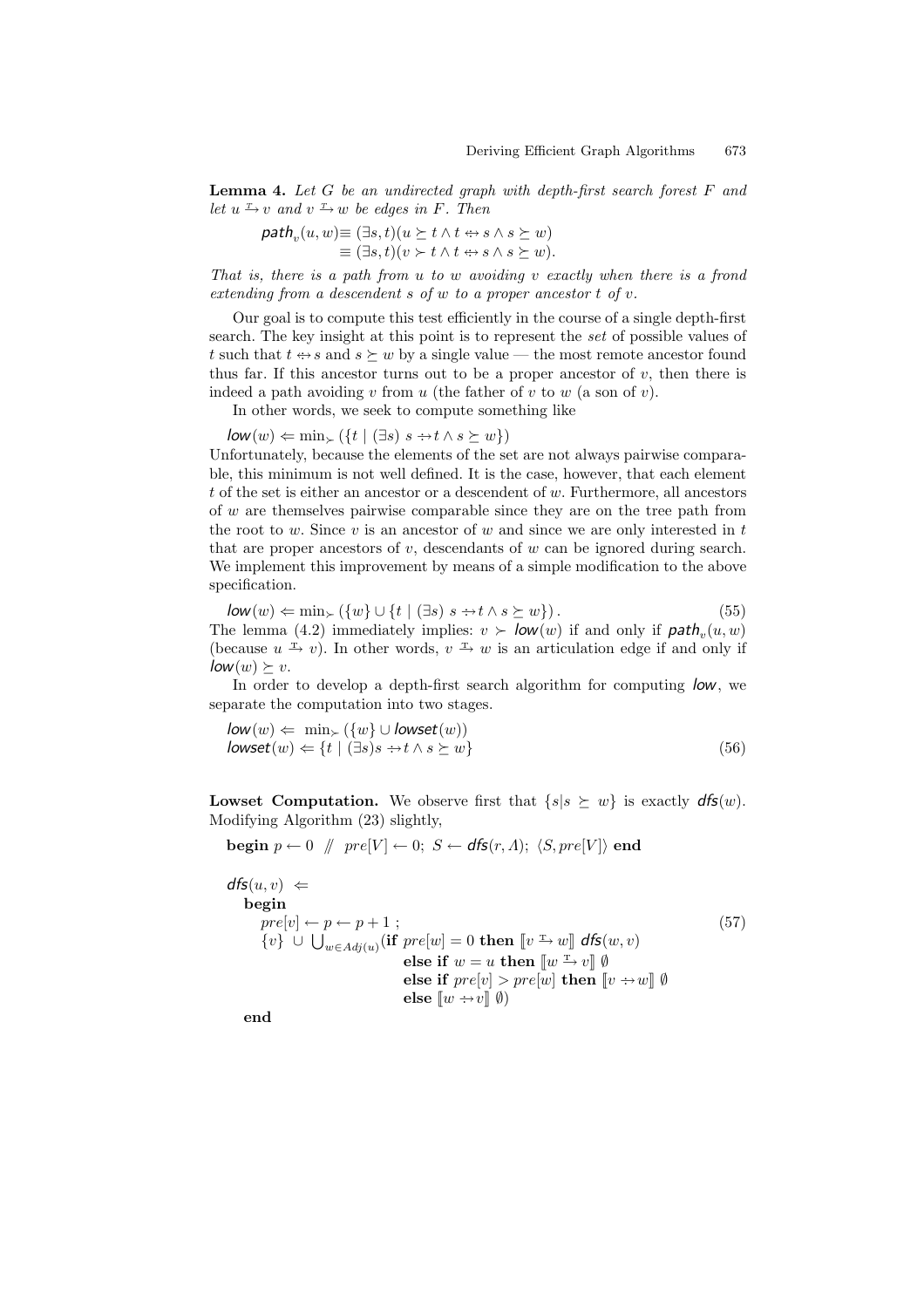Since *dfs* requires a parent parameter, we revise slightly our definition of *lowset*.

$$
[\![u \xrightarrow{\text{r}} v]\!] \text{ lowest}(w) \Leftarrow \{t \mid (\exists s)s \rightarrow t \land s \in \text{dfs}(u, v)\}\tag{58}
$$

As before, we assume  $u \stackrel{\text{T}}{\rightarrow} v$ . We also assume that a special value  $\Lambda$  is passed for  $u$  when  $v$  is a root.

Direct substitution for *dfs* in the definition of *lowset* and preliminary simplification yield the expression procedure,

$$
\begin{aligned}\n\llbracket u \xrightarrow{\text{I}} v \rrbracket \{ t \mid (\exists s) s \rightarrow t \land s \in \text{dfs}(u, v) \} \iff \\
&\text{begin} \\
\text{begin} \\
 \text{begin} \\
 \text{if } | \exists s \Rightarrow t \land s \in \{v\} \} \\
 & \cup \{ t \mid (\exists s) s \rightarrow t \land s \in \{v\} \} \\
 & \cup \{ t \mid (\exists s) s \rightarrow t \land s \in \bigcup_{w \in Adj(u)} \\
 & \text{if } pre[w] = 0 \text{ then } \llbracket v \xrightarrow{\text{I}} w \rrbracket \text{ dfs}(v, w) \\
 & \text{else if } w = u \text{ then } \llbracket w \xrightarrow{\text{I}} v \rrbracket \text{ } \emptyset \\
 & \text{else if } pre[v] > pre[w] \text{ then } \llbracket v \rightarrow w \rrbracket \text{ } \emptyset \\
 & \text{else } \llbracket w \rightarrow v \rrbracket \text{ } \emptyset \end{aligned}\n\end{aligned}
$$
\n(59)

**end**.

We distribute the set comprehension into the union and conditional and simplify. In particular, three instances of  $\{t \mid (\exists s) s \rightarrow t \land s \in \emptyset\}$  simplify to  $\emptyset$ .

$$
\begin{array}{ll}\n\left[\!\!\left[u\stackrel{\text{T}}{\to}v\right]\!\!\right]\n\left\{\!\!\left[t \mid (\exists s)s \stackrel{\text{def}}{\to} t \land s \in \text{dfs}(u,v)\right]\right\} & \Leftarrow \\
& \text{begin} \\
\text{begin} \\
\text{begin} \\
\end{array} \\
\text{begin}\n\end{array}\n\end{array}\n\right. & \\
\left[\!\!\left[t \mid v \stackrel{\text{def}}{\to} t\right]\right]\n\left\{\!\!\left[t \mid v \stackrel{\text{def}}{\to} t\right]\right\} \\
\text{where } [w] = 0 \\
\text{then } [v \stackrel{\text{T}}{\to} w] \left\{\!\!\left[t \mid (\exists s)s \stackrel{\text{def}}{\to} t \land s \in \text{dfs}(v, w)\right]\right\} \\
\text{else if } w = u \text{ then } [w \stackrel{\text{T}}{\to} v] \emptyset \\
\text{else if } pre[v] > pre[w] \text{ then } [v \stackrel{\text{def}}{\to} w] \emptyset \\
\text{else } [w \stackrel{\text{def}}{\to} v] \emptyset\n\end{array}\n\right)
$$
\n(60)

**end**.

The one instance of *dfs* is contained in a recursive instance of the expression procedure, so we can rename.

$$
lowest(u, v) \Leftrightarrow
$$
\nbegin\n
$$
pre[v] \leftarrow p \leftarrow p + 1 ;
$$
\n
$$
\{t \mid v \rightarrow t\}
$$
\n
$$
\cup \bigcup_{w \in Adj(u)} (\text{if } pre[w] = 0 \text{ then } [v \rightarrow w] \text{ lowest}(v, w)
$$
\n
$$
\text{else if } w = u \text{ then } [w \rightarrow v] \emptyset
$$
\n
$$
\text{else if } pre[v] > pre[w] \text{ then } [v \rightarrow w] \emptyset
$$
\n
$$
\text{else } [w \rightarrow v] \emptyset)
$$

**end**.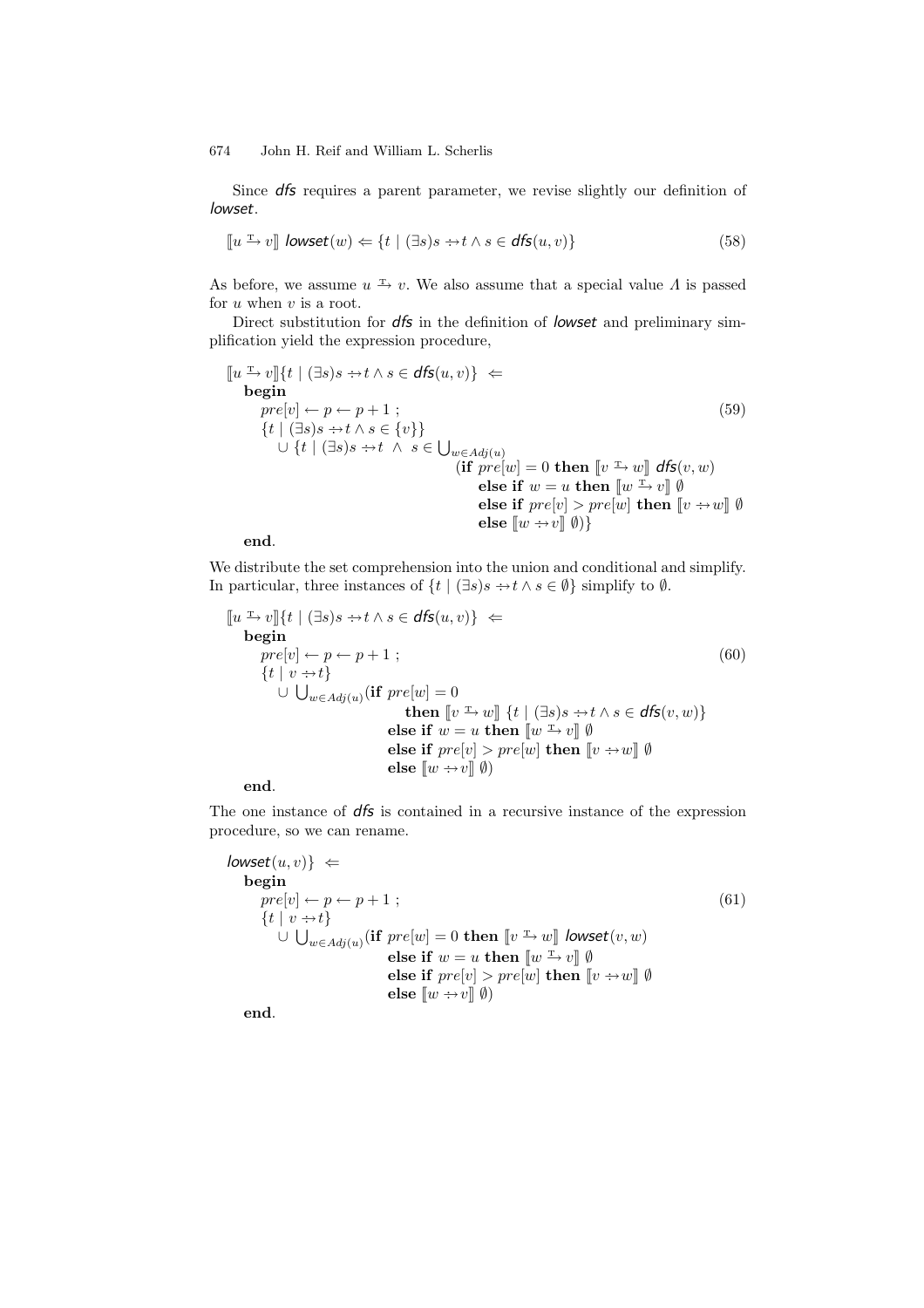We can eliminate the outermost union because of this fact:

$$
\{t|v \rightarrow t\} \hspace{0.2cm} = \hspace{0.2cm} \bigcup_{w \in Adj(v)} (\textbf{if} \hspace{0.2cm} v \rightarrow w \textbf{ then } \{w\} \textbf{ else } \emptyset),
$$

We combine this into the third arm of the condition in Algorithm (52).

$$
lowest(u, v) \Leftrightarrow
$$
\nbegin\n
$$
pre[v] \leftarrow p \leftarrow p + 1 ;
$$
\n
$$
\bigcup_{w \in Adj(u)} (\text{if } pre[w] = 0 \text{ then } [v \xrightarrow{r} w] \text{ lowest}(v, w)
$$
\n
$$
\text{else if } w = u \text{ then } [w \xrightarrow{r} v] \emptyset
$$
\n
$$
\text{else if } pre[v] > pre[w] \text{ then } [v \leftrightarrow w] \{w\}
$$
\n
$$
\text{else } [w \leftrightarrow v] \emptyset
$$

**end**

**Low Computation.** A similar specialization sequence is now used to transform this algorithm into a program for  $\mathbf{low}(u, v)$  defined

 $\lbrack\!\lbrack u \rbrack^{\mathrm{L}} v \rbrack\!\rbrack$  *low* $(u, v) \Leftarrow \min_{\succ} (\{v\} \cup \textit{lowest}(u, v)).$ 

We obtain,

$$
\begin{array}{ll}\n\text{low}(u, v) & \Leftarrow & \\
\text{begin} \\
\text{begin} \\
\text{begin} \\
\text{m}\end{mmatrix}\n\end{array}\n\end{array}\n\tag{63}
$$
\n
$$
\begin{array}{ll}\n\text{begin} \\
\text{begin} \\
\text{m}\end{array}\n\end{array}\n\text{begin}\n\text{begin} \\
\text{m}\end{array}\n\end{array}\n\text{begin}\n\text{begin} \\
\text{m}\end{mmatrix}\n\end{array}\n\text{begin}\n\text{begin} \\
\text{m}\end{mmatrix}\n\end{array}\n\text{begin}\n\text{begin} \\
\text{m}\end{mmatrix}\n\end{array}\n\text{begin}\n\text{begin} \\
\text{m}\end{mmatrix}\n\end{array}\n\text{begin}\n\text{begin} \\
\text{m}\end{m}\n\end{array}\n\text{begin}\n\text{begin} \\
\text{m}\end{m}\n\end{array}\n\text{begin}\n\text{allow}(v, w) \\
\text{else if } w = u \text{ then } \llbracket w \xrightarrow{v} v \rrbracket \infty \\
\text{else if } pre[v] > pre[w] \text{ then } \llbracket v \xrightarrow{v} w \rrbracket \infty\n\end{array}\n\end{array}
$$

**end**

(Here  $\infty$  denotes a maximal vertex value in the successor ordering; note that v would do.) An immediate simplification is to distribute the inner 'min' into the conditional.

 $\mathit{low}(u, v) \Leftarrow$ **begin**<br> $pre[v] \leftarrow p \leftarrow p + 1$  $pre[v] \leftarrow p \leftarrow p + 1$  (64)  $\min_{w \in Adj(v)}(\textbf{if } pre[w] = 0 \textbf{ then } [v \rightarrow w] \min_{\succ}(v, \textbf{low}(v, w))$ **else if**  $w = u$  **then**  $\lbrack w \rbrack^{\mathcal{I}} v \rbrack v$ **else if**  $pre[v] > pre[w]$  **then**  $[v \rightarrow w]$  min $(v, w)$ **else**  $\llbracket w \rightarrow v \rrbracket v$ 

**end**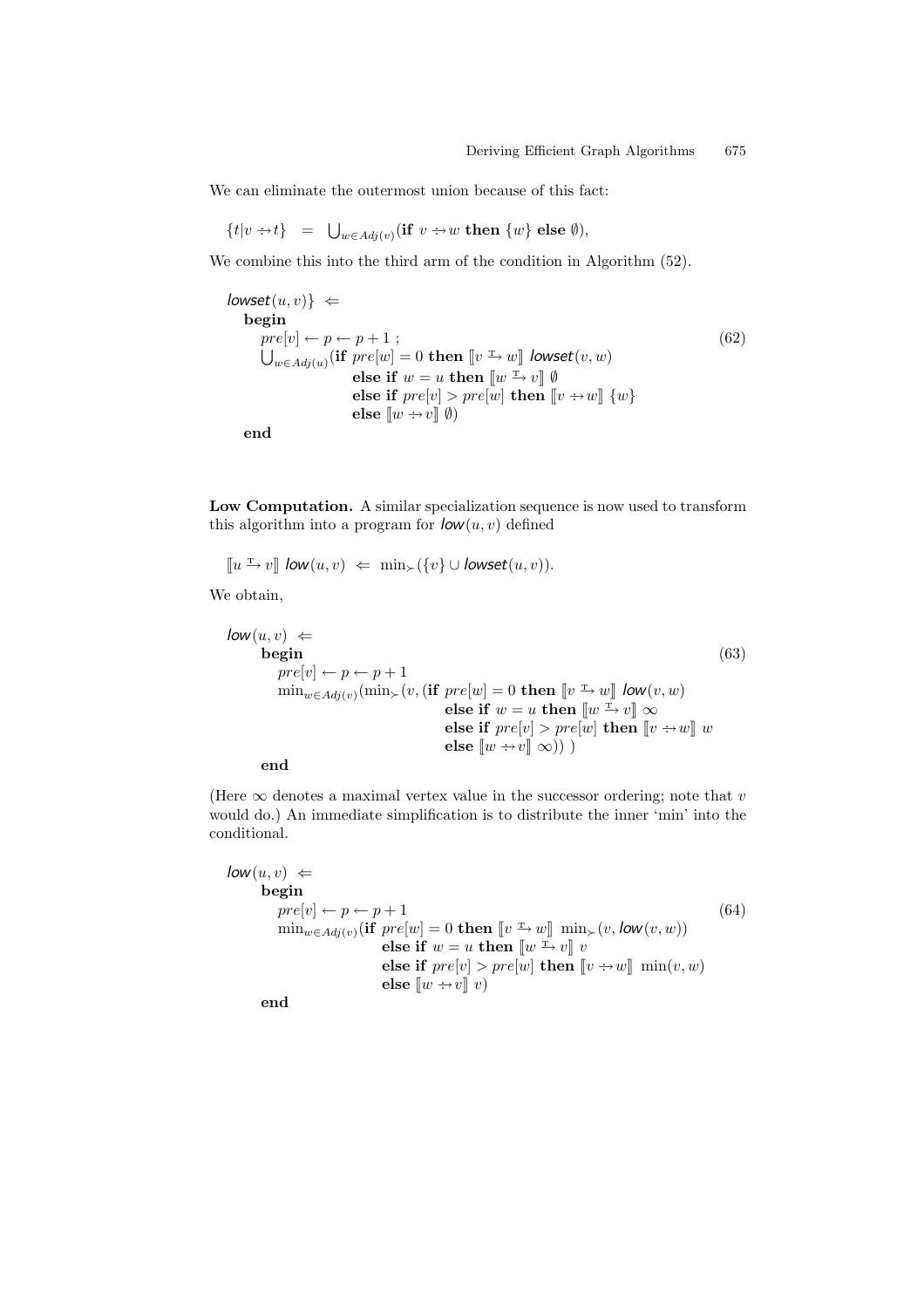**Using Preorder Numbers.** Recall that according to the lemma, if  $\textit{low}(v, w)$ is a descendent of v, then  $v \to w$  is an articulation edge. Furthermore, it is always the case that the result of  $low$  is an ancestor or a descendent of  $v$ , so we can test the relation using the preorder numbering. This prompts us to specialize the definition of *low* to return preorder numbers rather than vertices. After straightforward transformation, we obtain:

```
low(u, v) \Leftrightarrowbegin
            m \leftarrow pre[v] \leftarrow p \leftarrow p + 1for w \in Adj(v) do
                   if pre[w] = 0 then let \ell = \text{low}(v, w) in
                                                       begin [v \xrightarrow{\text{T}} w] trigger
                                                            m \leftarrow \min(m, \ell);(\textbf{if } \ell \geq pre[v] \textbf{ then } [\textbf{aedge}(v, w)]end
                       else if w = u then \llbracket w \xrightarrow{\text{T}} v \rrbracketelse if pre[v] > pre[w] then [v \rightarrow w] m \leftarrow min(m, pre[w])else \llbracket w \div v \rrbracketend.
```
We have added an assertion noting when articulation edges are found. Note that there is no action for two branches of the conditional.

**Collecting Components, Revisited.** Armed with this efficient method of locating articulation edges, we revisit the *bcomps* algorithm derived earlier. That algorithm simultaneously collects the set of biconnected components and the set of edges in the current component. We merge algorithm with *low* to obtain an algorithm that simultaneously collects edges in the current component, collects biconnected components, and keeps track of the current *low* value. The resulting algorithm, while somewhat complicated, requires time linear in the number of vertices and edges. We start by substituting to obtain and expression procedure for the expression  $\langle ba(u, v), \textit{low}(u, v) \rangle$ . We then combine two conditional cases and rename.

```
bcomps ⇐
        begin
                 pre[V] \leftarrow 0; p \leftarrow 0;\bigcup_{root(r)} (\{B\} \cup A \text{ where } \langle B, A, \ell \rangle = \text{balow}(r, s))r \xrightarrow{\mathrm{T}} send
```

```
balow(u, v) \Leftarrowbegin var m;
        m \leftarrow pre[v] \leftarrow p \leftarrow p + 1; (65)
         \langle {\{\langle u,v\rangle\}} \cup B, A, m \rangle
```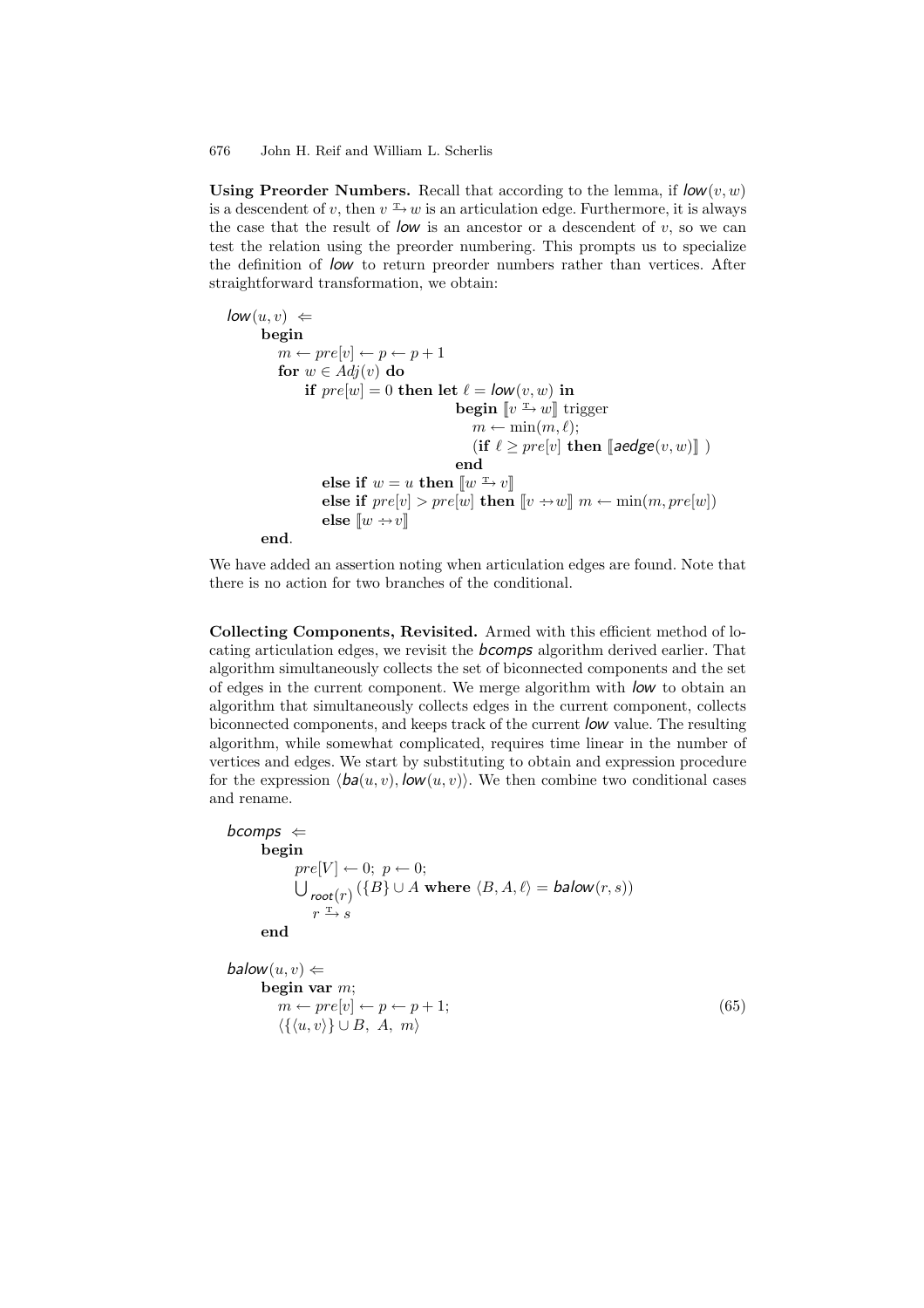Deriving Efficient Graph Algorithms 677

```
where \langle B, A \rangle = \langle \bigcup, \bigcup \rangle_{w \in Adj(v)}(if pre[w]=0then (let \langle B', A', \ell \rangle = balow(v, w) in
                                                                        if \ell \geq pre[v]then begin
                                                                                            \llbracket B' \rbracket is component
                                                                                                  m \leftarrow \min(m, \ell);\langle \emptyset, \{B'\} \cup A'\rangleend
                                                                                 \mathbf{else} \langle B',A \rangle)else if pre[w] < pre[v] \land w \neq uthen begin
                                                                           m \leftarrow \min(m, pre[w]);
                                                                            \langle \{ \langle v, w \rangle \}, \emptyset \rangleend
                                            \mathbf{else}\ \left\langle \emptyset,\emptyset\right\rangle \mathbf{)}
```
**end**.

This algorithm returns a triple instead of two nested pairs. Recall that a biconnected component is a maximal set of edges that contains an articulation edge. In the triple  $\langle B, A, \ell \rangle$ , B is the set of edges thus far in the current biconnected component, A is the set of components collected so far, and  $\ell$  is the current minimum low value. Note that at the top level  $\ell$  is not used in the triple  $\langle B, A, \ell \rangle$ . We now have a linear-time algorithm for computing the set of biconnected components in an undirected graph.

**The Biconnectivity Algorithm.** In many presentations of the biconnectivity algorithm components are emitted as they as found, rather than collected explicitly (as in the second component of the result of *balow*, above). This traditional presentation can be derived using transformations that introduce operations on global state and eliminate corresponding operations on explicit results. This corresponds to the implicit/explicit distinction raised in Section 2 above.

This transformation, strictly speaking, is not of Algorithm (23) but rather an alternative choice for state management in doing finite closure for *bcomps* (e.g., Algorithm (53)). With respect to Algorithm (23), we distinguish all operations that directly *change* the accumulated value of the second result. There is essentially only one place where this happens, which is when  $B'$  is added to  $A'$ in the innermost conditional.

```
bcomps ⇐
       begin
              pre[V] \leftarrow 0 \quad \text{\textbackslash} \quad p \leftarrow 0;for r \in V do (if pre[r] = 0 then balow(\Lambda, r))
       end
```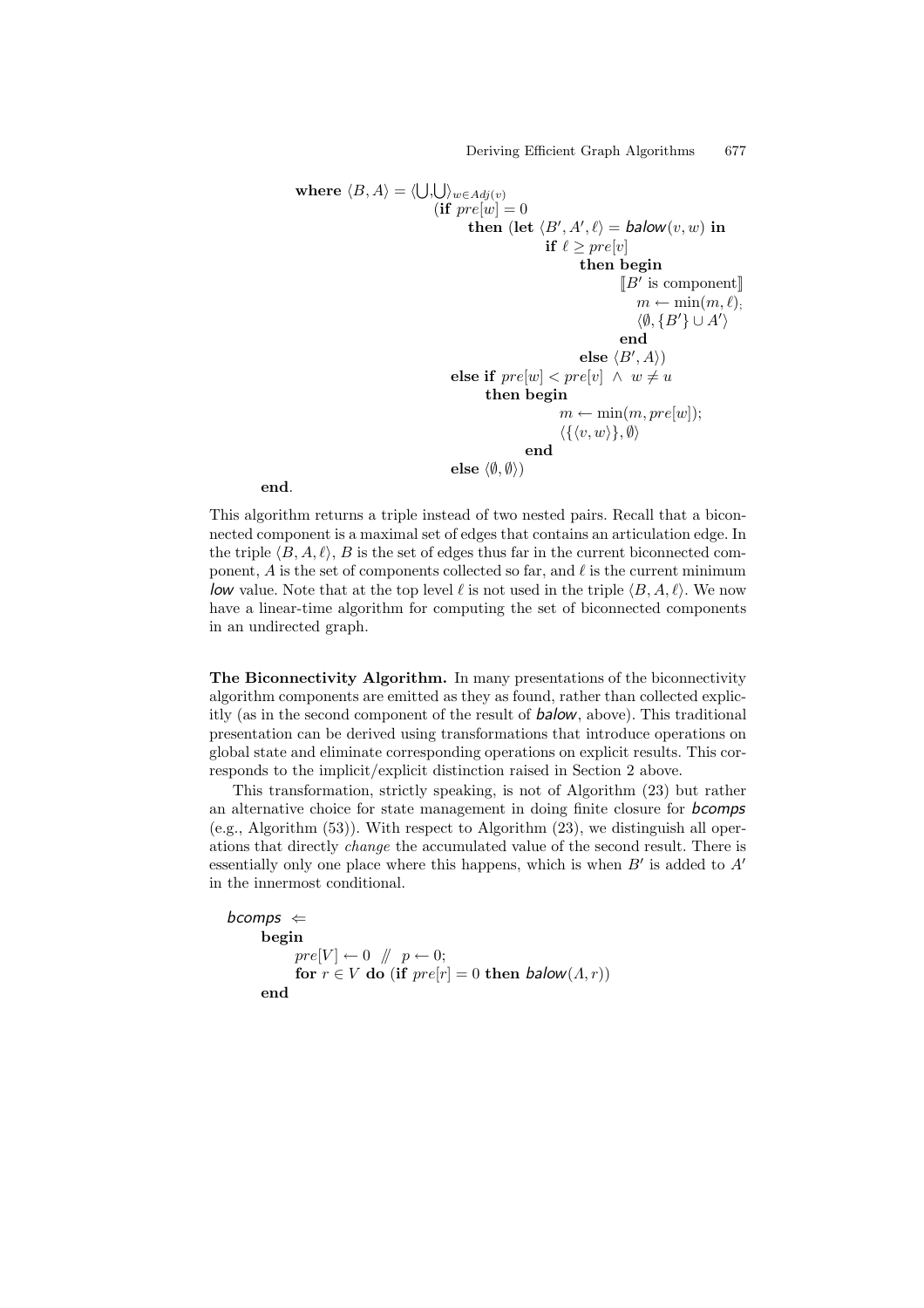```
balow(u, v) \Leftarrowbegin var m;
               m \leftarrow pre[v] \leftarrow p \leftarrow p + 1;\langle B,m\ranglewhere B = \bigcup_{w \in Adj(v)}(\textbf{if } pre[w] = 0)then (\text{let } \langle B', \ell \rangle = \text{balow}(v, w) \text{ in})\mathbf{let}\,\, B'' = B' \cup \{\langle u,v\rangle\}\,\, \mathbf{in}if \ell \geq pre[v] (66)
                                                                       then begin
                                                                                    [B'' is a component]m \leftarrow \min(m, \ell);\emptysetend
                                                                      else B'')
                                                 else if pre[w] < pre[v] \land w \neq uthen begin
                                                                         m \leftarrow \min(m, pre[w]);
                                                                          \{\langle v, w \rangle\}end
                                                 else ∅)
```
**end**

(We have in addition, "rotated" the outermost union to the callee; this allows most of the top-level loop of *bcomps* to be incorporated into *balow*.) In this program, *bcomps* is executed only for its side-effect of emitting components.

**A Final Transformation.** A similar transformation can be carried out to eliminate the first result of *balow*. In the prior example, biconnected components were added to the set as they were found. In this case the changes to state corresponding to accumulation of the edge set have a stack-like discipline. This is a result of our transformation of merging *bc* and *ae*. The difficulty is that it is not known whether the edges found by the innermost call to *balow* are part of the current component until the *low* value is tested.

There are three places where the accumulated set of edges is modified or used. At two of these, an edge is added to the current set. The third, in the innermost conditional, results in the possible removal of a number of edges from the accumulated set (depending on the *low* value). These edges are those that have been most recently accumulated, however, and they are all distinct. The data structure that results is thus a stack, and the following algorithm is obtained.

```
bcomps ⇐
      begin
             pre[V] \leftarrow 0 \quad // \quad p \leftarrow 0 \quad // \quad stack \leftarrow empty;for r \in V do (if pre[r] = 0 then balow(\Lambda, r))
      end
```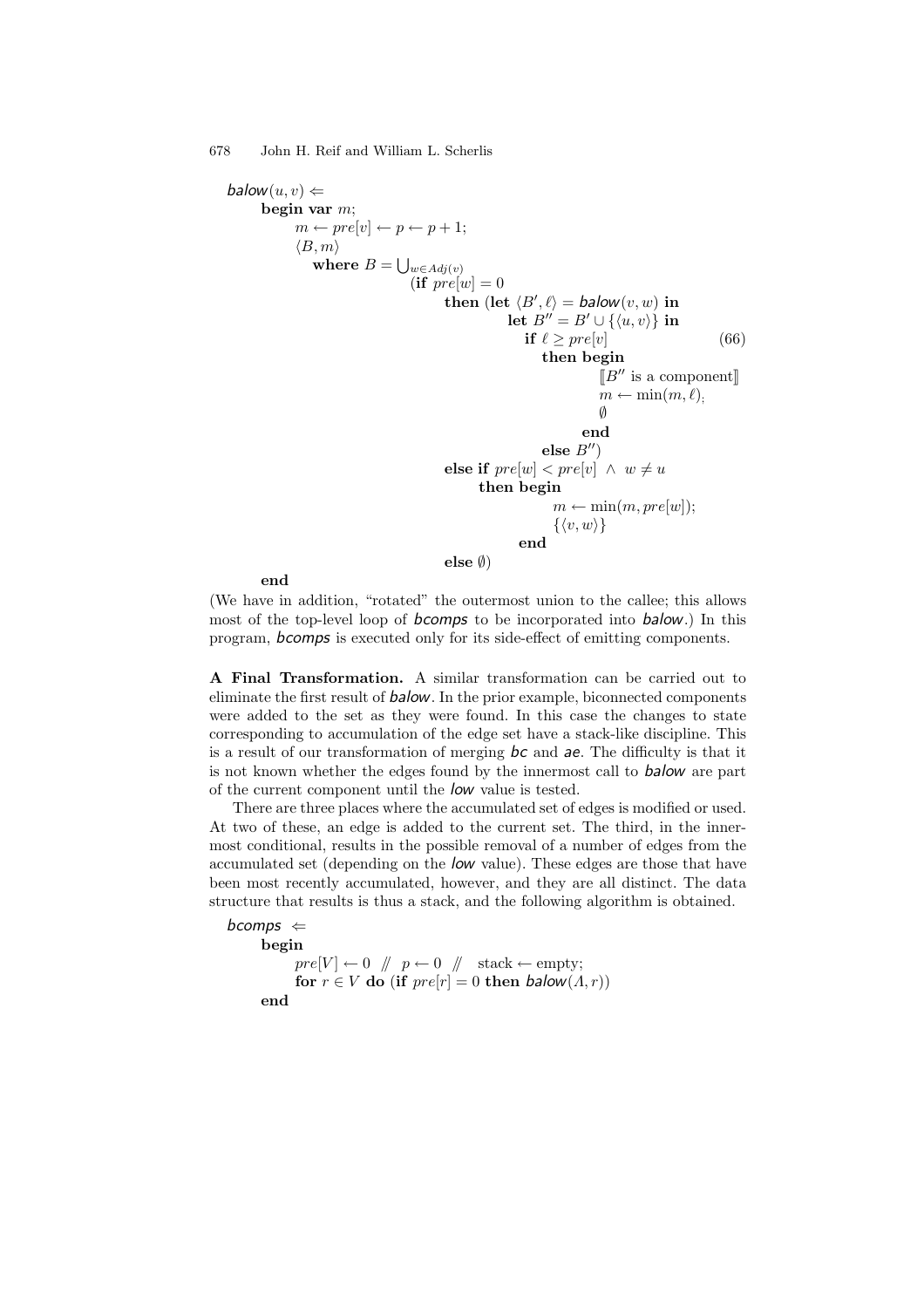```
balow(u, v) \Leftarrowbegin var m;
            m \leftarrow pre[v] \leftarrow p \leftarrow p + 1;for w \in Adj(v) do
               if pre[w]=0then begin
                             Push \langle v, w \rangle;
                             \text{let } \ell = \text{balow}(v, w) \text{ in}if \ell \geq pre[v] (67)
                                    then begin
                                              m \leftarrow \min(m, \ell);Pop to \langle v, w \rangle[[Popped edges are a component ]]
                                           end
                  else if pre[w] < pre[v] \land w \neq uthen begin
                                m \leftarrow \min(m, pre[w]);
                                 Push \langle v, w \rangleend;
            m
      end
```
The stack-pop operation, 'Pop to  $\langle v, w \rangle$ ,' pops all edges on the stack up to and including the edge  $\langle v, w \rangle$  and emits this set of edges as a biconnected component.

## **5 Conclusions**

These derivations are intended as a step towards developing an approach to the explication, proof, and possibly the adaptation and design of complex algorithms. The underlying hypothesis is that derivation can often be more revealing of specific design steps and their rationale than the usual textbook presentation of a complete algorithm and proof. This hypothesis has been explored from time to time over the past two decades, and both in textbooks and in research papers. The derivational approach to algorithms provides a (potentially revisionist) glimpse at the evolutionary process by which algorithms can be created from simple components. This is potentially most useful to an algorithm designer when faced with a new computational problem or architecture, providing a more solid basis for moving forward than structural analogy with existing algorithms. Work such as reported here on sequential algorithms led to later work in the 1980s and 1990s on the derivation of parallel algorithms such as [14] and [16].

There are challenges associated with the transformational approach to presentation. The manipulations are ultimately formal, and it continues to be difficult to suppress detail and make large steps. In a presentation (such as the foregoing), this can inhibit the understanding of the essential structure and components of the solution. For example, the biconnectivity algorithm results from merging three loops. Each is informed by a particular deep fact from graph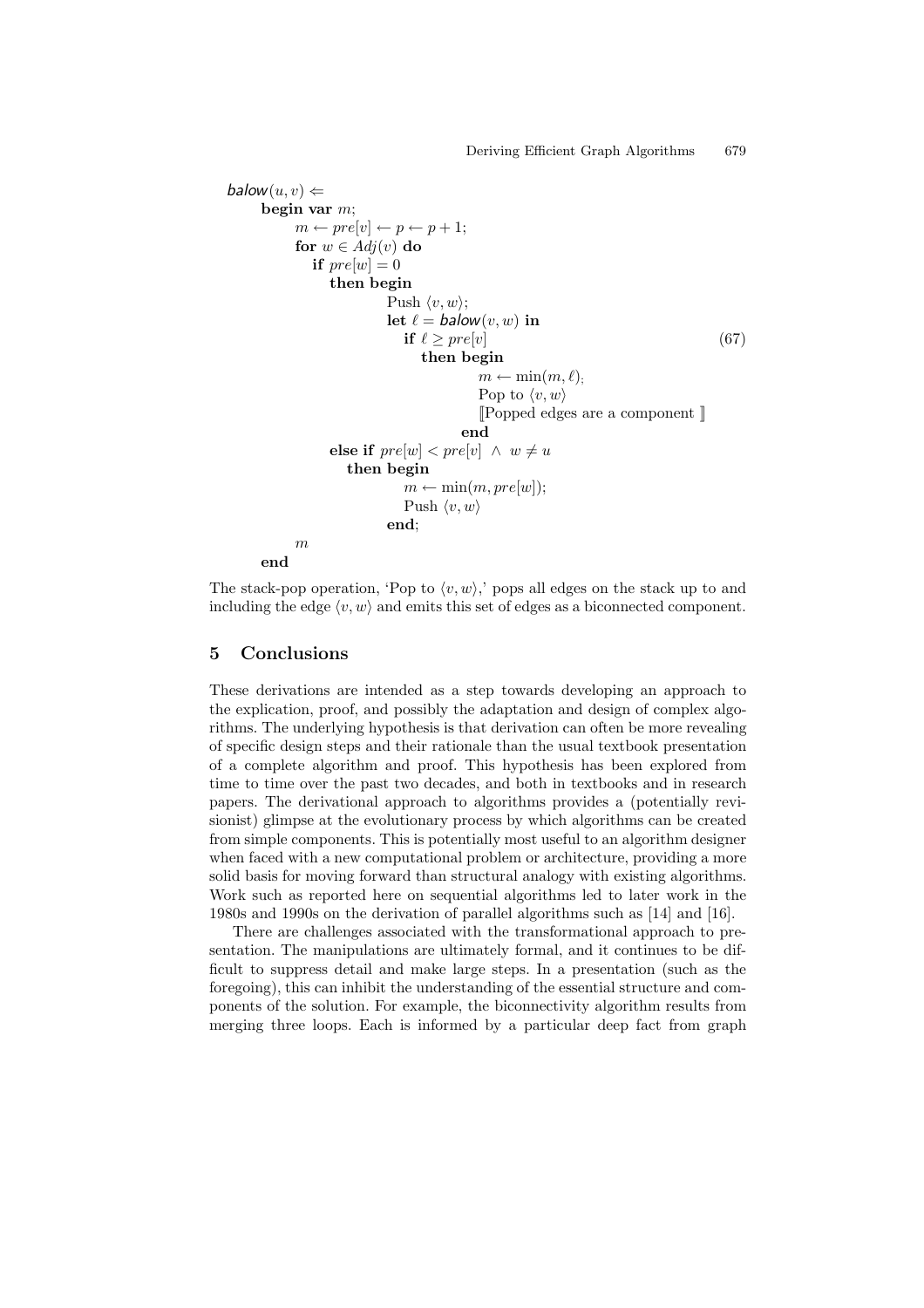theory—respectively, depth-first search, articulation edges, and ancestry testing using preorder numbers. But each is structured to enable the mering to be done.

Of course, we are still far from automating the heuristic side of the derivation process. In fact, we argue that at this point our efforts are still best directed at discovering and exercising useful transformation techniques, developing foundations for establishing their soundness, and developing tools for *interactive* program development that can make appropriate use of outside domain-specific knowledge. This capability still lacks in present refactoring tools. In a specific problem domain, such as graph algorithms, certain facts and fundamental algorithms are frequently reused. In our derivations, for example, the depth-first search algorithms were repeatedly used as templates for the development of related algorithms.

By treating these program derivations as structured data objects in a program development system, program *modification*, even when it appears pervasive at code level (as in the last three derivation steps above) might be carried out by making relatively small changes at the appropriate places in the derivation structure. This is because a derivation provides a way to make certain design decisions explicit that are not apparent or even easily deduced when only the final code is available.

**Acknowledgments.** This paper is in honor of Zohar Manna, his technical contributions, and his inspiration. We appreciate thoughtful inputs (over a period of many years) from Margaret Beard, Greg Harris, Doreen Yen, Jerry Goldin, N.S.Sridharan, David Barstow, and Phil Wadler.

## **References**

- [1] A. Aho, J. Hopcroft, and J. Ullman. *The Design and Analysis of Computer Algorithms*. Addison-Wesley, 1974.
- [2] A. Aho, J. Hopcroft, and J. Ullman. *Data Structures and Algorithms*. Addison-Wesley, 1983.
- [3] D. Barstow. The roles of knowledge and deduction in algorithm design. Research Report 178, Yale University, April 1980.
- [4] F. Bauer et al. Programming in a wide spectrum language: a collection of examples. *Science of Computer Programming*, 1:73–114, 1981.
- [5] R. Bird. Tabulation techniques for recursive programs. *Computing Surveys*, 12(4):403–417, 1980.
- [6] R. Burtall and J. Darlington. A transformation system for developing recursive programs. *Journal of the ACM*, 24(1):44–67, 1977.
- [7] K. Clark. Negation as failure. In H. Gallaire and J. Minker, editors, *Logic and Databases*. Plenum, 1978.
- [8] K. Clark and J. Darlington. Algorithm classification through synthesis. *Computer Journal*, 23(1), 1980.
- [9] S. Dietzen and W. Scherlis. Analogy and program development. In J. Boudreaux, editor, *The Role of Language in Problem Solving II*. North Holland, 1987.
- [10] C. Green and D. Barstow. On program synthesis knowledge. *Artificial Intelligence*, 10:241, 1978.